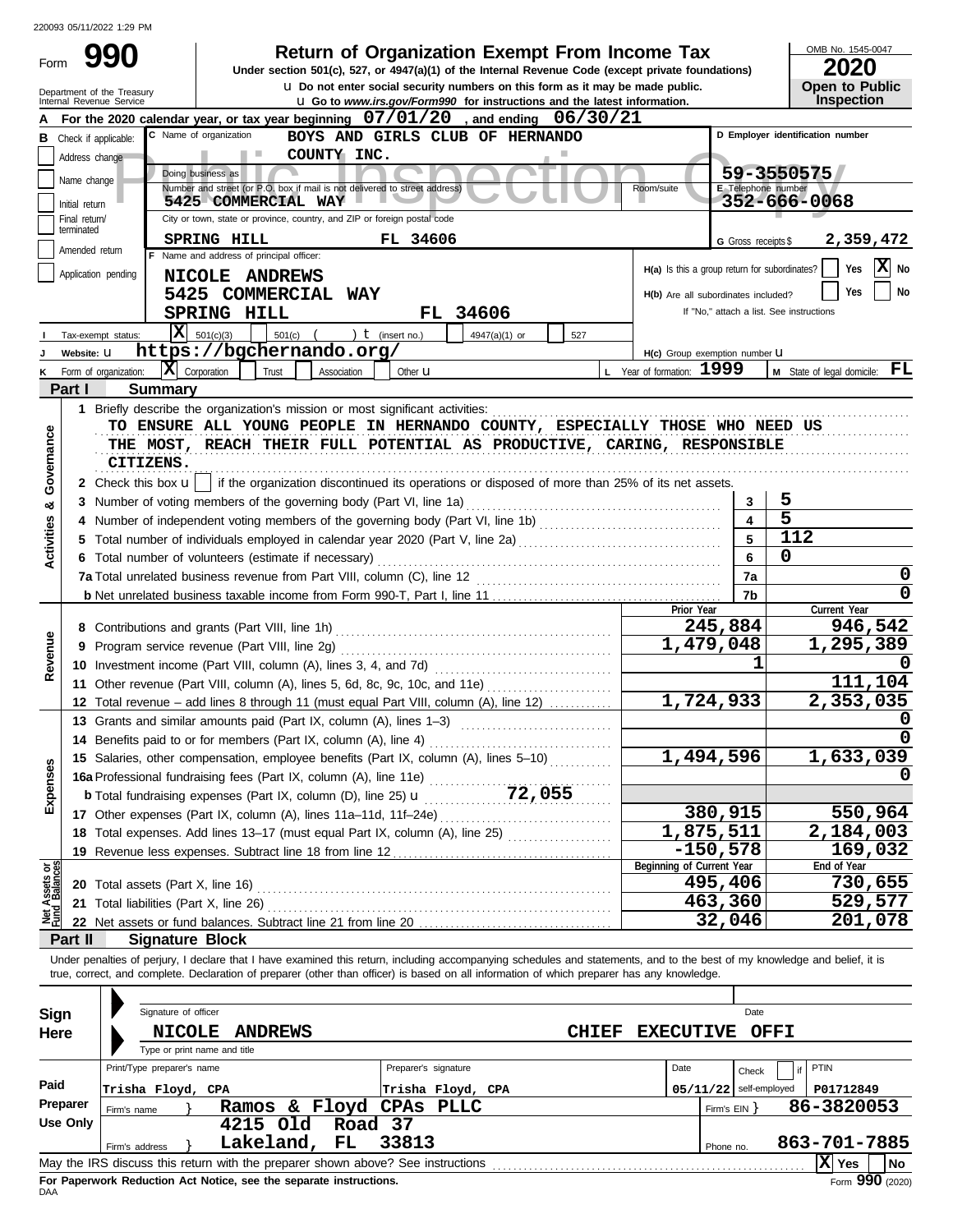|           | Form 990 (2020) BOYS AND GIRLS CLUB OF HERNANDO                                                                                                                                                                                                                           |                                                     | 59-3550575                     |                                                                        | Page 2                     |
|-----------|---------------------------------------------------------------------------------------------------------------------------------------------------------------------------------------------------------------------------------------------------------------------------|-----------------------------------------------------|--------------------------------|------------------------------------------------------------------------|----------------------------|
| Part III  |                                                                                                                                                                                                                                                                           | <b>Statement of Program Service Accomplishments</b> |                                |                                                                        |                            |
|           |                                                                                                                                                                                                                                                                           |                                                     |                                |                                                                        |                            |
|           | 1 Briefly describe the organization's mission:                                                                                                                                                                                                                            |                                                     |                                |                                                                        |                            |
|           | TO ENSURE ALL YOUNG PEOPLE IN HERNANDO COUNTY, ESPECIALLY THOSE WHO NEED US                                                                                                                                                                                               |                                                     |                                |                                                                        |                            |
|           | THE MOST, REACH THEIR FULL POTENTIAL AS PRODUCTIVE, CARING, RESPONSIBLE                                                                                                                                                                                                   |                                                     |                                |                                                                        |                            |
|           | CITIZENS.                                                                                                                                                                                                                                                                 |                                                     |                                |                                                                        |                            |
|           |                                                                                                                                                                                                                                                                           |                                                     |                                |                                                                        |                            |
|           | 2 Did the organization undertake any significant program services during the year which were not listed on the                                                                                                                                                            |                                                     |                                |                                                                        |                            |
|           | prior Form 990 or 990-EZ?                                                                                                                                                                                                                                                 |                                                     |                                |                                                                        | Yes $\overline{X}$ No      |
|           | If "Yes," describe these new services on Schedule O.                                                                                                                                                                                                                      |                                                     |                                |                                                                        |                            |
| 3         | Did the organization cease conducting, or make significant changes in how it conducts, any program                                                                                                                                                                        |                                                     |                                |                                                                        |                            |
| services? |                                                                                                                                                                                                                                                                           |                                                     |                                |                                                                        | Yes $\overline{X}$ No      |
|           | If "Yes," describe these changes on Schedule O.                                                                                                                                                                                                                           |                                                     |                                |                                                                        |                            |
|           |                                                                                                                                                                                                                                                                           |                                                     |                                |                                                                        |                            |
|           | Describe the organization's program service accomplishments for each of its three largest program services, as measured by                                                                                                                                                |                                                     |                                |                                                                        |                            |
|           | expenses. Section 501(c)(3) and 501(c)(4) organizations are required to report the amount of grants and allocations to others,                                                                                                                                            |                                                     |                                |                                                                        |                            |
|           | the total expenses, and revenue, if any, for each program service reported.                                                                                                                                                                                               |                                                     |                                |                                                                        |                            |
|           |                                                                                                                                                                                                                                                                           |                                                     |                                |                                                                        |                            |
| 4a (Code: | ) (Expenses \$                                                                                                                                                                                                                                                            | 1,727,548 including grants of \$                    |                                | ) (Revenue \$                                                          | $\overline{1,}$ 295, 389 ) |
|           | EDUCATIONAL PROGRAMS AND ACTIVTIES ARE FOCUSED ON PROMOTING AND DEVELOPING                                                                                                                                                                                                |                                                     |                                |                                                                        |                            |
|           | SKILLS FOR HERNANDO COUNTY CHILDREN IN LEADERSHIP, CHARACTER, HEALTH AND                                                                                                                                                                                                  |                                                     |                                |                                                                        |                            |
|           | CAREER DEVELOPMENT, WHILE STRESSING SOCIAL, CULTURAL AND EDUCATIONAL                                                                                                                                                                                                      |                                                     |                                |                                                                        |                            |
| GROWTH.   |                                                                                                                                                                                                                                                                           |                                                     |                                |                                                                        |                            |
|           |                                                                                                                                                                                                                                                                           |                                                     |                                |                                                                        |                            |
|           |                                                                                                                                                                                                                                                                           |                                                     |                                |                                                                        |                            |
|           |                                                                                                                                                                                                                                                                           |                                                     |                                |                                                                        |                            |
|           |                                                                                                                                                                                                                                                                           |                                                     |                                |                                                                        |                            |
|           |                                                                                                                                                                                                                                                                           |                                                     |                                |                                                                        |                            |
|           |                                                                                                                                                                                                                                                                           |                                                     |                                |                                                                        |                            |
|           |                                                                                                                                                                                                                                                                           |                                                     |                                |                                                                        |                            |
|           |                                                                                                                                                                                                                                                                           |                                                     |                                |                                                                        |                            |
| 4b (Code: | ) (Expenses $\frac{1}{2}$ (Expenses $\frac{1}{2}$ (Expenses $\frac{1}{2}$ (Expenses $\frac{1}{2}$ (Expenses $\frac{1}{2}$ (Expenses $\frac{1}{2}$ (Expenses $\frac{1}{2}$ (Expenses $\frac{1}{2}$ (Expenses $\frac{1}{2}$ (Expenses $\frac{1}{2}$ (Expenses $\frac{1}{2}$ |                                                     |                                | ) (Revenue $\frac{1}{2}$ (Revenue $\frac{1}{2}$ (Revenue $\frac{1}{2}$ |                            |
| N/A       |                                                                                                                                                                                                                                                                           |                                                     |                                |                                                                        |                            |
|           |                                                                                                                                                                                                                                                                           |                                                     |                                |                                                                        |                            |
|           |                                                                                                                                                                                                                                                                           |                                                     |                                |                                                                        |                            |
|           |                                                                                                                                                                                                                                                                           |                                                     |                                |                                                                        |                            |
|           |                                                                                                                                                                                                                                                                           |                                                     |                                |                                                                        |                            |
|           |                                                                                                                                                                                                                                                                           |                                                     |                                |                                                                        |                            |
|           |                                                                                                                                                                                                                                                                           |                                                     |                                |                                                                        |                            |
|           |                                                                                                                                                                                                                                                                           |                                                     |                                |                                                                        |                            |
|           |                                                                                                                                                                                                                                                                           |                                                     |                                |                                                                        |                            |
|           |                                                                                                                                                                                                                                                                           |                                                     |                                |                                                                        |                            |
|           |                                                                                                                                                                                                                                                                           |                                                     |                                |                                                                        |                            |
|           |                                                                                                                                                                                                                                                                           |                                                     |                                |                                                                        |                            |
|           |                                                                                                                                                                                                                                                                           |                                                     |                                |                                                                        |                            |
| 4c (Code: | ) (Expenses \$                                                                                                                                                                                                                                                            |                                                     | including grants of $\$\ldots$ | ) (Revenue \$                                                          |                            |
| N/A       |                                                                                                                                                                                                                                                                           |                                                     |                                |                                                                        |                            |
|           |                                                                                                                                                                                                                                                                           |                                                     |                                |                                                                        |                            |
|           |                                                                                                                                                                                                                                                                           |                                                     |                                |                                                                        |                            |
|           |                                                                                                                                                                                                                                                                           |                                                     |                                |                                                                        |                            |
|           |                                                                                                                                                                                                                                                                           |                                                     |                                |                                                                        |                            |
|           |                                                                                                                                                                                                                                                                           |                                                     |                                |                                                                        |                            |
|           |                                                                                                                                                                                                                                                                           |                                                     |                                |                                                                        |                            |
|           |                                                                                                                                                                                                                                                                           |                                                     |                                |                                                                        |                            |
|           |                                                                                                                                                                                                                                                                           |                                                     |                                |                                                                        |                            |
|           |                                                                                                                                                                                                                                                                           |                                                     |                                |                                                                        |                            |
|           |                                                                                                                                                                                                                                                                           |                                                     |                                |                                                                        |                            |
|           |                                                                                                                                                                                                                                                                           |                                                     |                                |                                                                        |                            |
|           |                                                                                                                                                                                                                                                                           |                                                     |                                |                                                                        |                            |
|           | 4d Other program services (Describe on Schedule O.)                                                                                                                                                                                                                       |                                                     |                                |                                                                        |                            |
|           | (Expenses \$                                                                                                                                                                                                                                                              | including grants of \$<br>1,727,548                 | (Revenue \$                    |                                                                        |                            |
|           | 4e Total program service expenses u                                                                                                                                                                                                                                       |                                                     |                                |                                                                        |                            |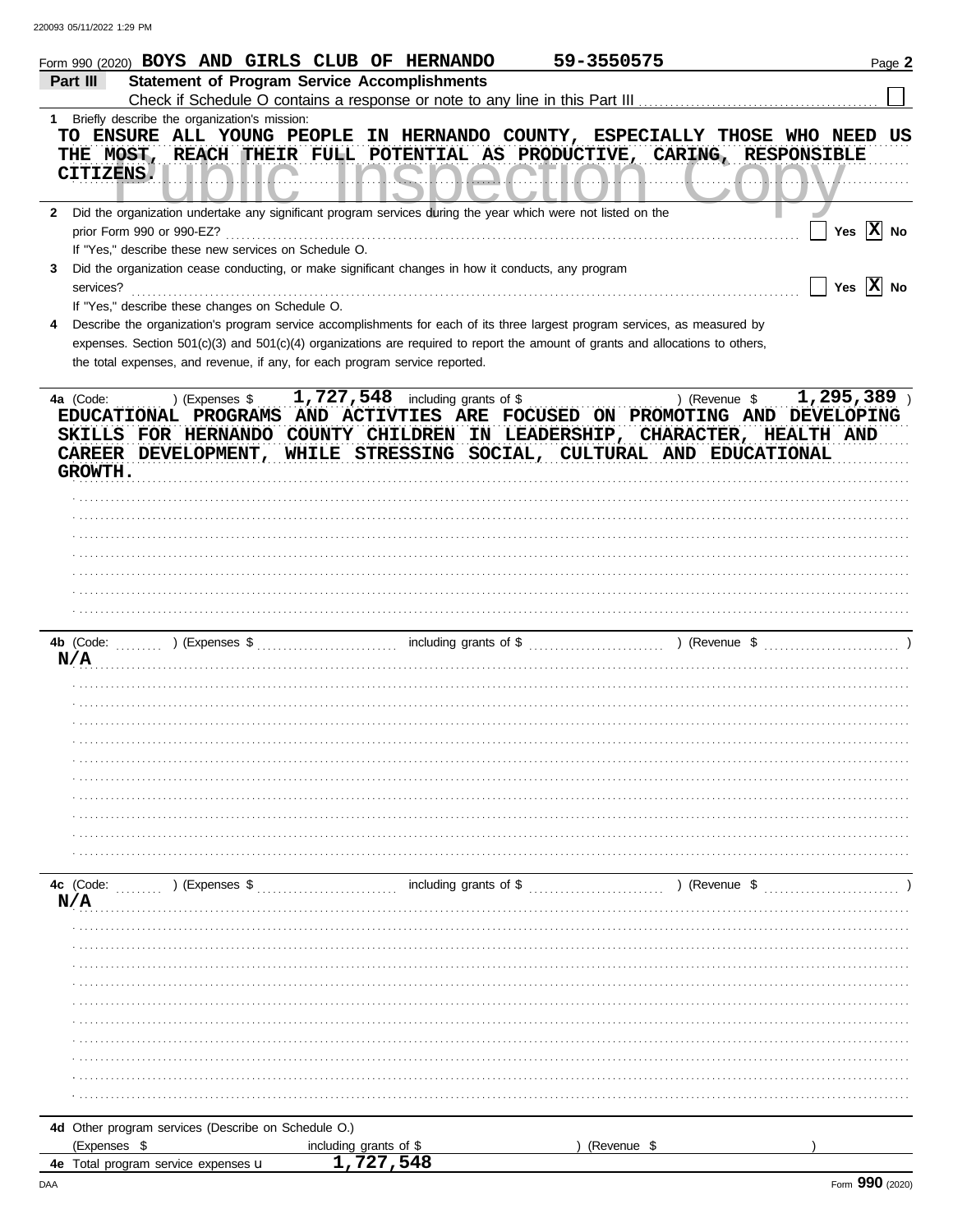| Form 990 (2020) |  | <b>BOYS AND GIRLS CLUB OF</b>          |  | HERNANDO | 59-3550575 | Page $3$ |
|-----------------|--|----------------------------------------|--|----------|------------|----------|
| Part IV         |  | <b>Checklist of Required Schedules</b> |  |          |            |          |

|          |                                                                                                                                                                                         |                 | Yes | No               |
|----------|-----------------------------------------------------------------------------------------------------------------------------------------------------------------------------------------|-----------------|-----|------------------|
| 1        | Is the organization described in section $501(c)(3)$ or $4947(a)(1)$ (other than a private foundation)? If "Yes,"                                                                       |                 |     |                  |
|          | complete Schedule A                                                                                                                                                                     | 1               | X   |                  |
| 2        | Is the organization required to complete Schedule B, Schedule of Contributors (see instructions)?                                                                                       | 2               |     | $\mathbf x$      |
| 3        | Did the organization engage in direct or indirect political campaign activities on behalf of or in opposition to<br>candidates for public office? If "Yes," complete Schedule C, Part I | 3               |     | x                |
| 4        | Section 501(c)(3) organizations. Did the organization engage in lobbying activities, or have a section 501(h)                                                                           |                 |     |                  |
|          | election in effect during the tax year? If "Yes," complete Schedule C, Part II                                                                                                          | 4               |     | X                |
| 5        | Is the organization a section $501(c)(4)$ , $501(c)(5)$ , or $501(c)(6)$ organization that receives membership dues,                                                                    |                 |     |                  |
|          | assessments, or similar amounts as defined in Revenue Procedure 98-19? If "Yes," complete Schedule C, Part III                                                                          | 5               |     | x                |
| 6        | Did the organization maintain any donor advised funds or any similar funds or accounts for which donors                                                                                 |                 |     |                  |
|          | have the right to provide advice on the distribution or investment of amounts in such funds or accounts? If                                                                             |                 |     |                  |
|          | "Yes," complete Schedule D, Part I                                                                                                                                                      | 6               |     | x                |
| 7        | Did the organization receive or hold a conservation easement, including easements to preserve open space,                                                                               |                 |     |                  |
|          | the environment, historic land areas, or historic structures? If "Yes," complete Schedule D, Part II                                                                                    | 7               |     | x                |
| 8        | Did the organization maintain collections of works of art, historical treasures, or other similar assets? If "Yes,"                                                                     |                 |     |                  |
|          | complete Schedule D, Part III                                                                                                                                                           | 8               |     | x                |
| 9        | Did the organization report an amount in Part X, line 21, for escrow or custodial account liability, serve as a                                                                         |                 |     |                  |
|          | custodian for amounts not listed in Part X; or provide credit counseling, debt management, credit repair, or                                                                            |                 |     | x                |
|          | debt negotiation services? If "Yes," complete Schedule D, Part IV                                                                                                                       | 9               |     |                  |
| 10       | Did the organization, directly or through a related organization, hold assets in donor-restricted endowments                                                                            | 10              |     | x                |
| 11       | or in quasi endowments? If "Yes," complete Schedule D, Part V<br>If the organization's answer to any of the following questions is "Yes," then complete Schedule D, Parts VI,           |                 |     |                  |
|          | VII, VIII, IX, or X as applicable.                                                                                                                                                      |                 |     |                  |
| a        | Did the organization report an amount for land, buildings, and equipment in Part X, line 10? If "Yes,"                                                                                  |                 |     |                  |
|          | complete Schedule D, Part VI                                                                                                                                                            | 11a             | x   |                  |
| b        | Did the organization report an amount for investments—other securities in Part X, line 12, that is 5% or more                                                                           |                 |     |                  |
|          | of its total assets reported in Part X, line 16? If "Yes," complete Schedule D, Part VII                                                                                                | 11b             |     | X                |
| c.       | Did the organization report an amount for investments—program related in Part X, line 13, that is 5% or more                                                                            |                 |     |                  |
|          |                                                                                                                                                                                         | 11c             |     | x                |
| d        | Did the organization report an amount for other assets in Part X, line 15, that is 5% or more of its total assets                                                                       |                 |     |                  |
|          | reported in Part X, line 16? If "Yes," complete Schedule D, Part IX                                                                                                                     | 11d             |     | x                |
|          | Did the organization report an amount for other liabilities in Part X, line 25? If "Yes," complete Schedule D, Part X                                                                   | <b>11e</b>      | X   |                  |
| f        | Did the organization's separate or consolidated financial statements for the tax year include a footnote that addresses                                                                 |                 |     |                  |
|          | the organization's liability for uncertain tax positions under FIN 48 (ASC 740)? If "Yes," complete Schedule D, Part X                                                                  | 11f             |     | x                |
| 12a      | Did the organization obtain separate, independent audited financial statements for the tax year? If "Yes," complete                                                                     |                 |     |                  |
|          |                                                                                                                                                                                         | 12a             |     | x                |
|          | Was the organization included in consolidated, independent audited financial statements for the tax year? If                                                                            |                 |     |                  |
|          | "Yes," and if the organization answered "No" to line 12a, then completing Schedule D, Parts XI and XII is optional                                                                      | 12 <sub>b</sub> |     | x<br>$\mathbf x$ |
| 13       |                                                                                                                                                                                         | 13              |     | $\mathbf x$      |
| 14a<br>b | Did the organization have aggregate revenues or expenses of more than \$10,000 from grantmaking,                                                                                        | 14a             |     |                  |
|          | fundraising, business, investment, and program service activities outside the United States, or aggregate                                                                               |                 |     |                  |
|          |                                                                                                                                                                                         | 14b             |     | X                |
| 15       | Did the organization report on Part IX, column (A), line 3, more than \$5,000 of grants or other assistance to or                                                                       |                 |     |                  |
|          | for any foreign organization? If "Yes," complete Schedule F, Parts II and IV                                                                                                            | 15              |     | x                |
| 16       | Did the organization report on Part IX, column (A), line 3, more than \$5,000 of aggregate grants or other                                                                              |                 |     |                  |
|          | assistance to or for foreign individuals? If "Yes," complete Schedule F, Parts III and IV [[[[[[[[[[[[[[[[[[[                                                                           | 16              |     | X                |
| 17       | Did the organization report a total of more than \$15,000 of expenses for professional fundraising services on                                                                          |                 |     |                  |
|          |                                                                                                                                                                                         | 17              |     | X                |
| 18       | Did the organization report more than \$15,000 total of fundraising event gross income and contributions on                                                                             |                 |     |                  |
|          |                                                                                                                                                                                         | 18              | X   |                  |
| 19       | Did the organization report more than \$15,000 of gross income from gaming activities on Part VIII, line 9a?                                                                            |                 |     |                  |
|          |                                                                                                                                                                                         | 19              |     | х                |
| 20a      | Did the organization operate one or more hospital facilities? If "Yes," complete Schedule H                                                                                             | 20a             |     | X                |
| b        |                                                                                                                                                                                         | 20 <sub>b</sub> |     |                  |
| 21       | Did the organization report more than \$5,000 of grants or other assistance to any domestic organization or                                                                             |                 |     |                  |
|          |                                                                                                                                                                                         | 21              |     | x                |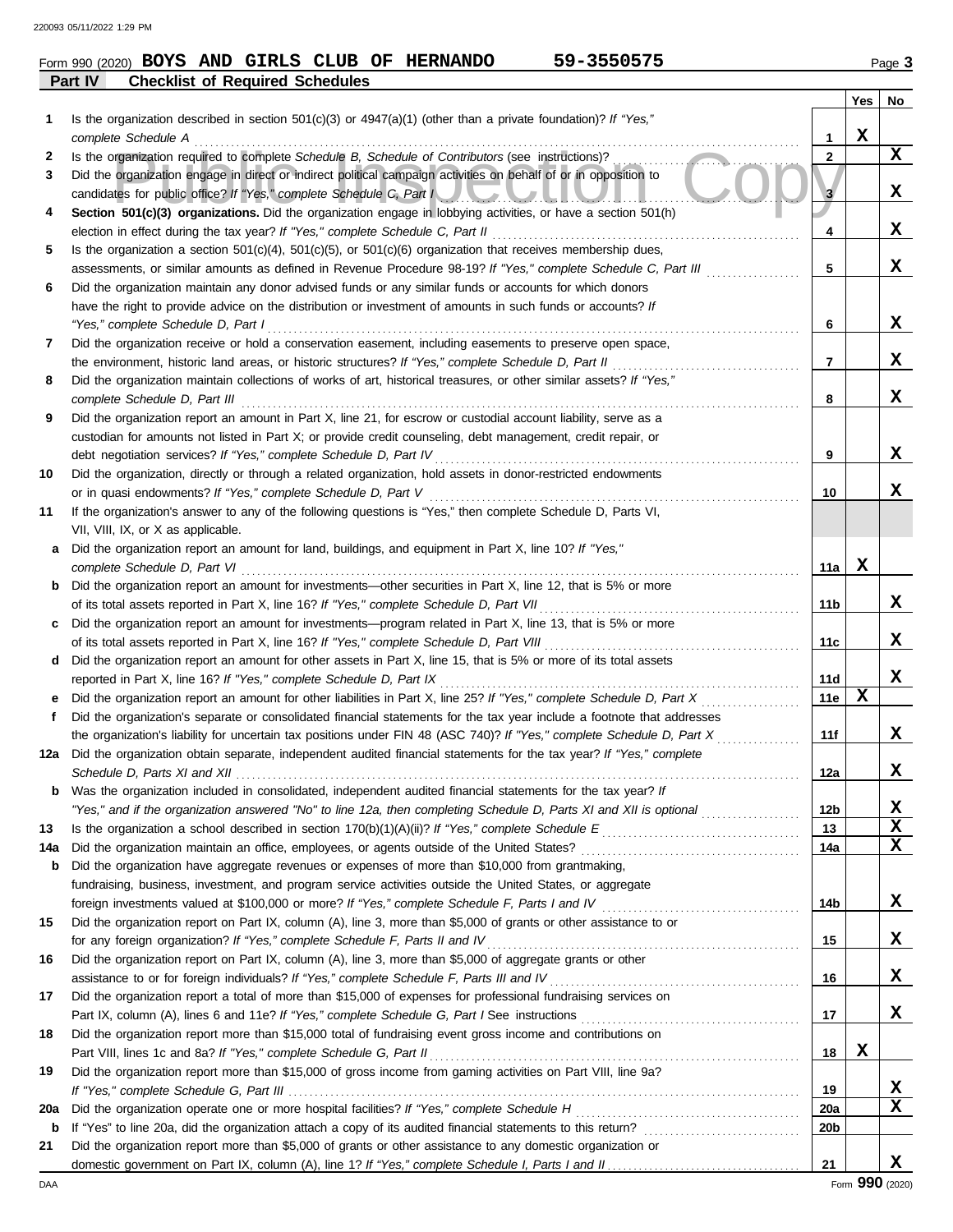|             | 59-3550575<br>Form 990 (2020) BOYS AND GIRLS CLUB OF HERNANDO                                                                                                                    |                 |     | Page 4                  |
|-------------|----------------------------------------------------------------------------------------------------------------------------------------------------------------------------------|-----------------|-----|-------------------------|
|             | <b>Checklist of Required Schedules (continued)</b><br>Part IV                                                                                                                    |                 |     |                         |
|             |                                                                                                                                                                                  |                 | Yes | No                      |
| 22          | Did the organization report more than \$5,000 of grants or other assistance to or for domestic individuals on                                                                    |                 |     |                         |
|             | Part IX, column (A), line 2? If "Yes," complete Schedule I, Parts I and III                                                                                                      | 22              |     | X                       |
| 23          | Did the organization answer "Yes" to Part VII, Section A, line 3, 4, or 5 about compensation of the                                                                              |                 |     |                         |
|             | organization's current and former officers, directors, trustees, key employees, and highest compensated                                                                          | 23              |     | X                       |
|             | employees? If "Yes," complete Schedule J<br><u>I IONUMIN</u><br>Did the organization have a tax-exempt bond issue with an outstanding principal amount of more than              |                 |     |                         |
| 24a         | \$100,000 as of the last day of the year, that was issued after December 31, 2002? If "Yes," answer lines 24b                                                                    |                 |     |                         |
|             | through 24d and complete Schedule K. If "No," go to line 25a                                                                                                                     | 24a             |     | X                       |
| b           | Did the organization invest any proceeds of tax-exempt bonds beyond a temporary period exception?                                                                                | 24b             |     |                         |
| с           | Did the organization maintain an escrow account other than a refunding escrow at any time during the year                                                                        |                 |     |                         |
|             | to defease any tax-exempt bonds?                                                                                                                                                 | 24c             |     |                         |
| d           | Did the organization act as an "on behalf of" issuer for bonds outstanding at any time during the year?                                                                          | 24d             |     |                         |
| 25a         | Section 501(c)(3), 501(c)(4), and 501(c)(29) organizations. Did the organization engage in an excess benefit                                                                     |                 |     |                         |
|             | transaction with a disqualified person during the year? If "Yes," complete Schedule L, Part I                                                                                    | 25a             |     | X                       |
| b           | Is the organization aware that it engaged in an excess benefit transaction with a disqualified person in a prior                                                                 |                 |     |                         |
|             | year, and that the transaction has not been reported on any of the organization's prior Forms 990 or 990-EZ?                                                                     |                 |     |                         |
|             | If "Yes," complete Schedule L, Part I                                                                                                                                            | 25 <sub>b</sub> |     | X                       |
| 26          | Did the organization report any amount on Part X, line 5 or 22, for receivables from or payables to any current                                                                  |                 |     |                         |
|             | or former officer, director, trustee, key employee, creator or founder, substantial contributor, or 35%                                                                          |                 |     |                         |
|             | controlled entity or family member of any of these persons? If "Yes," complete Schedule L, Part II                                                                               | 26              |     | X                       |
| 27          | Did the organization provide a grant or other assistance to any current or former officer, director, trustee, key                                                                |                 |     |                         |
|             | employee, creator or founder, substantial contributor or employee thereof, a grant selection committee                                                                           |                 |     |                         |
|             | member, or to a 35% controlled entity (including an employee thereof) or family member of any of these                                                                           |                 |     |                         |
|             | persons? If "Yes," complete Schedule L, Part III                                                                                                                                 | 27              |     | X                       |
| 28          | Was the organization a party to a business transaction with one of the following parties (see Schedule L, Part                                                                   |                 |     |                         |
|             | IV instructions, for applicable filing thresholds, conditions, and exceptions):                                                                                                  |                 |     |                         |
| a           | A current or former officer, director, trustee, key employee, creator or founder, or substantial contributor? If                                                                 |                 |     |                         |
|             | "Yes," complete Schedule L, Part IV<br>A family member of any individual described in line 28a? If "Yes," complete Schedule L, Part IV                                           | 28a             |     | X<br>$\mathbf x$        |
| b           | A 35% controlled entity of one or more individuals and/or organizations described in lines 28a or 28b? If                                                                        | 28b             |     |                         |
| c           | "Yes," complete Schedule L, Part IV                                                                                                                                              | 28c             |     | X                       |
| 29          | Did the organization receive more than \$25,000 in non-cash contributions? If "Yes," complete Schedule M                                                                         | 29              |     | $\mathbf x$             |
| 30          | Did the organization receive contributions of art, historical treasures, or other similar assets, or qualified                                                                   |                 |     |                         |
|             | conservation contributions? If "Yes," complete Schedule M                                                                                                                        | 30              |     | X                       |
| 31          | Did the organization liquidate, terminate, or dissolve and cease operations? If "Yes," complete Schedule N, Part I                                                               | 31              |     | $\overline{\mathbf{x}}$ |
| 32          | Did the organization sell, exchange, dispose of, or transfer more than 25% of its net assets? If "Yes,"                                                                          |                 |     |                         |
|             | complete Schedule N, Part II                                                                                                                                                     | 32              |     | X                       |
| 33          | Did the organization own 100% of an entity disregarded as separate from the organization under Regulations                                                                       |                 |     |                         |
|             | sections 301.7701-2 and 301.7701-3? If "Yes," complete Schedule R, Part I                                                                                                        | 33              |     | X                       |
| 34          | Was the organization related to any tax-exempt or taxable entity? If "Yes," complete Schedule R, Part II, III,                                                                   |                 |     |                         |
|             | or IV, and Part V, line 1                                                                                                                                                        | 34              |     | х                       |
| 35a         | Did the organization have a controlled entity within the meaning of section 512(b)(13)?                                                                                          | 35a             |     | $\mathbf x$             |
| b           | If "Yes" to line 35a, did the organization receive any payment from or engage in any transaction with a                                                                          |                 |     |                         |
|             | controlled entity within the meaning of section 512(b)(13)? If "Yes," complete Schedule R, Part V, line 2                                                                        | 35 <sub>b</sub> |     |                         |
| 36          | Section 501(c)(3) organizations. Did the organization make any transfers to an exempt non-charitable                                                                             |                 |     |                         |
|             | related organization? If "Yes," complete Schedule R, Part V, line 2                                                                                                              | 36              |     | X                       |
| 37          | Did the organization conduct more than 5% of its activities through an entity that is not a related organization                                                                 |                 |     |                         |
|             | and that is treated as a partnership for federal income tax purposes? If "Yes," complete Schedule R, Part VI                                                                     | 37              |     | X                       |
| 38          | Did the organization complete Schedule O and provide explanations in Schedule O for Part VI, lines 11b and<br>19? Note: All Form 990 filers are required to complete Schedule O. | 38              | X   |                         |
|             | Statements Regarding Other IRS Filings and Tax Compliance<br>Part V                                                                                                              |                 |     |                         |
|             | Check if Schedule O contains a response or note to any line in this Part V                                                                                                       |                 |     |                         |
|             |                                                                                                                                                                                  |                 | Yes | No                      |
| 1a          | $\boldsymbol{0}$<br>Enter the number reported in Box 3 of Form 1096. Enter -0- if not applicable<br>1a                                                                           |                 |     |                         |
| $\mathbf b$ | $\overline{0}$<br>1 <sub>b</sub><br>Enter the number of Forms W-2G included in line 1a. Enter -0- if not applicable                                                              |                 |     |                         |
| c           | Did the organization comply with backup withholding rules for reportable payments to vendors and                                                                                 |                 |     |                         |
|             |                                                                                                                                                                                  | 1c              |     | X                       |
| DAA         |                                                                                                                                                                                  |                 |     | Form 990 (2020)         |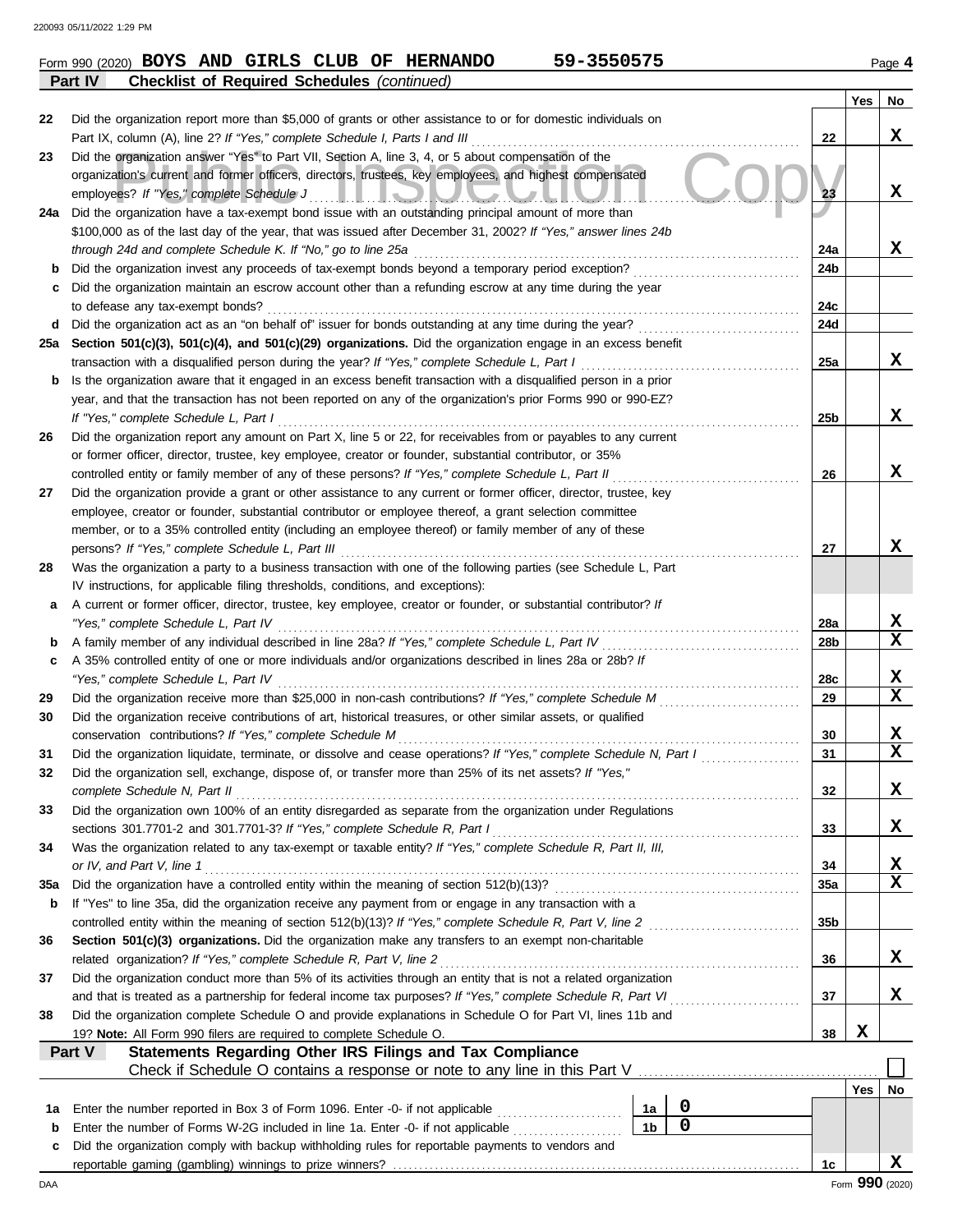Г

|     | Statements, filed for the calendar year ending with or within the year covered by this return                                      | 2a              | 112 |                |             |                 |
|-----|------------------------------------------------------------------------------------------------------------------------------------|-----------------|-----|----------------|-------------|-----------------|
| b   | If at least one is reported on line 2a, did the organization file all required federal employment tax returns?                     |                 |     | 2 <sub>b</sub> | $\mathbf x$ |                 |
|     | Note: If the sum of lines 1a and 2a is greater than 250, you may be required to e-file (see instructions)                          |                 |     |                |             |                 |
| За  | Did the organization have unrelated business gross income of \$1,000 or more during the year?                                      |                 |     | 3a             |             | X               |
| b   | If "Yes," has it filed a Form 990-T for this year? If "No" to line 3b, provide an explanation on Schedule O                        |                 |     | 3 <sub>b</sub> |             |                 |
| 4a  | At any time during the calendar year, did the organization have an interest in, or a signature or other authority over,            |                 |     |                |             |                 |
|     | a financial account in a foreign country (such as a bank account, securities account, or other financial account)?                 |                 |     | 4a             |             | X               |
| b   | If "Yes," enter the name of the foreign country <b>u</b>                                                                           |                 |     |                |             |                 |
|     | See instructions for filing requirements for FinCEN Form 114, Report of Foreign Bank and Financial Accounts (FBAR).                |                 |     |                |             |                 |
| 5a  | Was the organization a party to a prohibited tax shelter transaction at any time during the tax year?                              |                 |     | 5a             |             | X               |
| b   | Did any taxable party notify the organization that it was or is a party to a prohibited tax shelter transaction?                   |                 |     | 5b             |             | $\mathbf x$     |
| с   | If "Yes" to line 5a or 5b, did the organization file Form 8886-T?                                                                  |                 |     | 5c             |             |                 |
| 6а  | Does the organization have annual gross receipts that are normally greater than \$100,000, and did the                             |                 |     |                |             |                 |
|     | organization solicit any contributions that were not tax deductible as charitable contributions?                                   |                 |     | 6a             |             | X               |
| b   | If "Yes," did the organization include with every solicitation an express statement that such contributions or                     |                 |     |                |             |                 |
|     | gifts were not tax deductible?                                                                                                     |                 |     | 6b             |             |                 |
| 7   | Organizations that may receive deductible contributions under section 170(c).                                                      |                 |     |                |             |                 |
| а   | Did the organization receive a payment in excess of \$75 made partly as a contribution and partly for goods                        |                 |     |                |             |                 |
|     | and services provided to the payor?                                                                                                |                 |     | 7a             | X           |                 |
| b   |                                                                                                                                    |                 |     | 7b             | $\mathbf x$ |                 |
| с   | Did the organization sell, exchange, or otherwise dispose of tangible personal property for which it was                           |                 |     |                |             |                 |
|     | required to file Form 8282?                                                                                                        |                 |     | 7c             |             | X               |
| d   |                                                                                                                                    | 7d              |     |                |             |                 |
| е   | Did the organization receive any funds, directly or indirectly, to pay premiums on a personal benefit contract?                    |                 |     | 7e             |             | X               |
|     | Did the organization, during the year, pay premiums, directly or indirectly, on a personal benefit contract?                       |                 |     | 7f             |             | X               |
| g   | If the organization received a contribution of qualified intellectual property, did the organization file Form 8899 as required?   |                 |     | 7g             |             | X               |
| h   | If the organization received a contribution of cars, boats, airplanes, or other vehicles, did the organization file a Form 1098-C? |                 |     | 7h             |             | $\mathbf x$     |
| 8   | Sponsoring organizations maintaining donor advised funds. Did a donor advised fund maintained by the                               |                 |     |                |             |                 |
|     | sponsoring organization have excess business holdings at any time during the year?                                                 |                 |     | 8              |             |                 |
| 9   | Sponsoring organizations maintaining donor advised funds.                                                                          |                 |     |                |             |                 |
| a   | Did the sponsoring organization make any taxable distributions under section 4966?                                                 |                 |     | 9a             |             |                 |
| b   | Did the sponsoring organization make a distribution to a donor, donor advisor, or related person?                                  |                 |     | 9b             |             |                 |
| 10  | Section 501(c)(7) organizations. Enter:                                                                                            |                 |     |                |             |                 |
| а   | Initiation fees and capital contributions included on Part VIII, line 12                                                           | 10a             |     |                |             |                 |
| b   | Gross receipts, included on Form 990, Part VIII, line 12, for public use of club facilities                                        | 10 <sub>b</sub> |     |                |             |                 |
| 11  | Section 501(c)(12) organizations. Enter:                                                                                           |                 |     |                |             |                 |
| а   | Gross income from members or shareholders                                                                                          | 11a             |     |                |             |                 |
|     | Gross income from other sources (Do not net amounts due or paid to other sources                                                   |                 |     |                |             |                 |
|     | against amounts due or received from them.)                                                                                        | 11b             |     |                |             |                 |
| 12a | Section 4947(a)(1) non-exempt charitable trusts. Is the organization filing Form 990 in lieu of Form 1041?                         |                 |     | 12a            |             |                 |
| b   | If "Yes," enter the amount of tax-exempt interest received or accrued during the year [                                            | l 12b           |     |                |             |                 |
| 13  | Section 501(c)(29) qualified nonprofit health insurance issuers.                                                                   |                 |     |                |             |                 |
| a   | Is the organization licensed to issue qualified health plans in more than one state?                                               |                 |     | 13a            |             |                 |
|     | Note: See the instructions for additional information the organization must report on Schedule O.                                  |                 |     |                |             |                 |
| b   | Enter the amount of reserves the organization is required to maintain by the states in which                                       |                 |     |                |             |                 |
|     |                                                                                                                                    | 13 <sub>b</sub> |     |                |             |                 |
| c   | Enter the amount of reserves on hand                                                                                               | 13 <sub>c</sub> |     |                |             |                 |
| 14a | Did the organization receive any payments for indoor tanning services during the tax year?                                         |                 |     | 14a            |             | X               |
| b   | If "Yes," has it filed a Form 720 to report these payments? If "No," provide an explanation on Schedule O                          |                 |     | 14b            |             |                 |
| 15  | Is the organization subject to the section 4960 tax on payment(s) of more than \$1,000,000 in remuneration or                      |                 |     |                |             |                 |
|     | excess parachute payment(s) during the year?                                                                                       |                 |     | 15             |             | X               |
|     | If "Yes," see instructions and file Form 4720, Schedule N.                                                                         |                 |     |                |             |                 |
| 16  | Is the organization an educational institution subject to the section 4968 excise tax on net investment income?                    |                 |     | 16             |             | X               |
|     | If "Yes," complete Form 4720, Schedule O.                                                                                          |                 |     |                |             |                 |
|     |                                                                                                                                    |                 |     |                |             | Form 990 (2020) |

 $\overline{\phantom{a}}$ 

 $\overline{\phantom{a}}$ 

**Part V Statements Regarding Other IRS Filings and Tax Compliance** *(continued)*

**2a** Enter the number of employees reported on Form W-3, Transmittal of Wage and Tax

**Form 990 (2020) BOYS AND GIRLS CLUB OF HERNANDO** 59-3550575 Page 5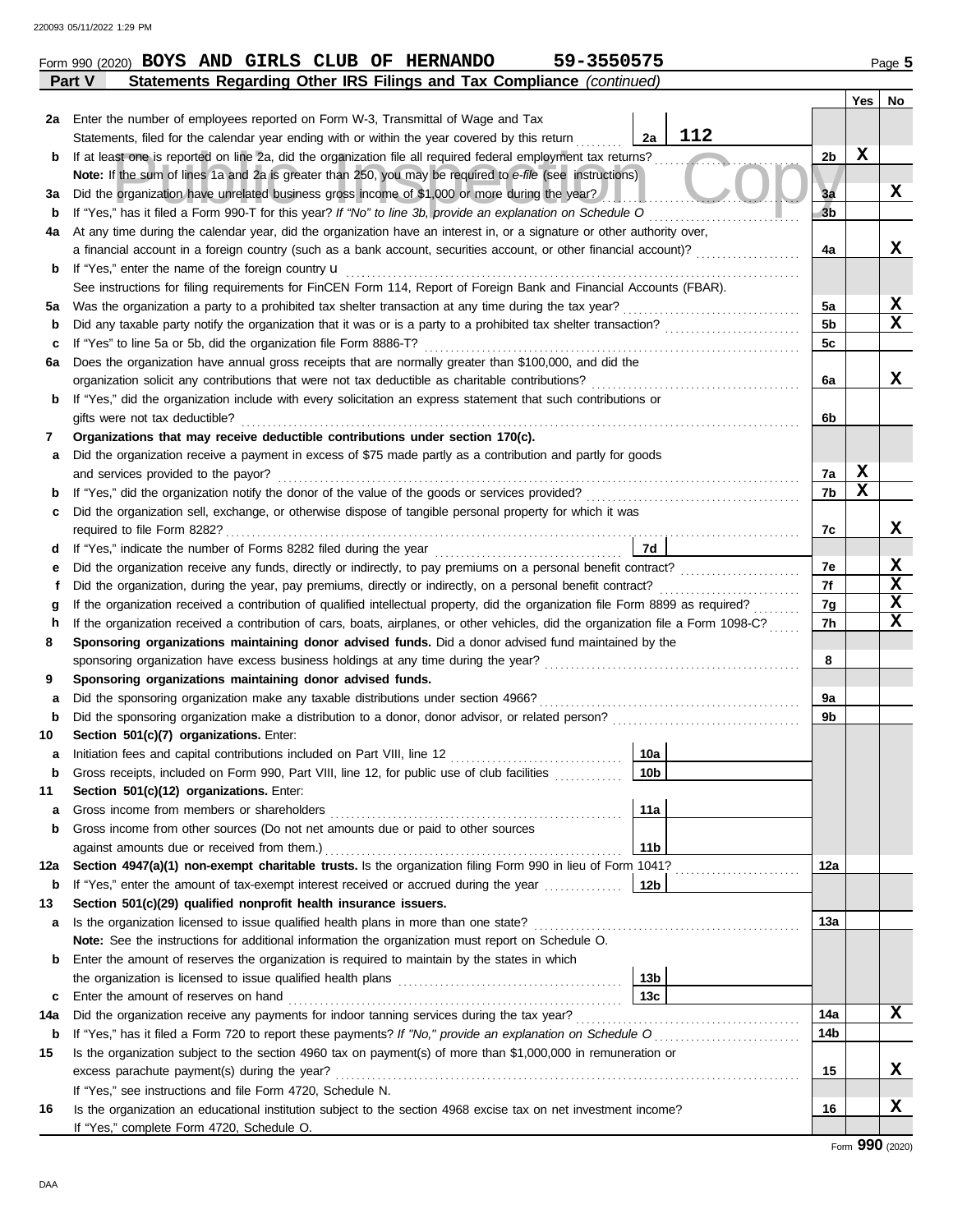|     | 59-3550575<br>Form 990 (2020) BOYS AND GIRLS CLUB OF HERNANDO                                                                       |                 |             | Page 6                  |
|-----|-------------------------------------------------------------------------------------------------------------------------------------|-----------------|-------------|-------------------------|
|     | Governance, Management, and Disclosure For each "Yes" response to lines 2 through 7b below, and for a "No"<br>Part VI               |                 |             |                         |
|     | response to line 8a, 8b, or 10b below, describe the circumstances, processes, or changes on Schedule O. See instructions.           |                 |             |                         |
|     |                                                                                                                                     |                 |             |                         |
|     | Section A. Governing Body and Management                                                                                            |                 |             |                         |
|     |                                                                                                                                     |                 | Yes         | No                      |
| 1a  | Enter the number of voting members of the governing body at the end of the tax year<br>1a                                           |                 |             |                         |
|     | If there are material differences in voting rights among members of the governing body, or                                          |                 |             |                         |
|     | if the governing body delegated broad authority to an executive committee or similar                                                |                 |             |                         |
|     | committee, explain on Schedule O.                                                                                                   |                 |             |                         |
| b   | 5<br>1b<br>Enter the number of voting members included on line 1a, above, who are independent                                       |                 |             |                         |
| 2   | Did any officer, director, trustee, or key employee have a family relationship or a business relationship with                      |                 |             |                         |
|     | any other officer, director, trustee, or key employee?                                                                              | 2               |             | X                       |
| 3   | Did the organization delegate control over management duties customarily performed by or under the direct                           |                 |             |                         |
|     | supervision of officers, directors, trustees, or key employees to a management company or other person?                             | 3               |             | X                       |
| 4   | Did the organization make any significant changes to its governing documents since the prior Form 990 was filed?                    | 4               |             | $\overline{\mathbf{x}}$ |
| 5   | Did the organization become aware during the year of a significant diversion of the organization's assets?                          | 5               |             | $\overline{\mathbf{x}}$ |
| 6   | Did the organization have members or stockholders?                                                                                  | 6               |             | $\overline{\mathbf{x}}$ |
| 7a  | Did the organization have members, stockholders, or other persons who had the power to elect or appoint                             |                 |             |                         |
|     | one or more members of the governing body?                                                                                          | 7a              |             | X                       |
| b   | Are any governance decisions of the organization reserved to (or subject to approval by) members,                                   |                 |             |                         |
|     | stockholders, or persons other than the governing body?                                                                             | 7b              |             | x                       |
| 8   | Did the organization contemporaneously document the meetings held or written actions undertaken during the year by the following:   |                 |             |                         |
| а   | The governing body?                                                                                                                 | 8а              | X           |                         |
| b   | Each committee with authority to act on behalf of the governing body?                                                               | 8b              | X           |                         |
| 9   | Is there any officer, director, trustee, or key employee listed in Part VII, Section A, who cannot be reached at                    |                 |             |                         |
|     |                                                                                                                                     | 9               | $\mathbf x$ |                         |
|     | Section B. Policies (This Section B requests information about policies not required by the Internal Revenue Code.)                 |                 |             |                         |
|     |                                                                                                                                     |                 | <b>Yes</b>  | No                      |
| 10a | Did the organization have local chapters, branches, or affiliates?                                                                  | 10a             |             | X                       |
| b   | If "Yes," did the organization have written policies and procedures governing the activities of such chapters,                      |                 |             |                         |
|     |                                                                                                                                     | 10 <sub>b</sub> |             |                         |
| 11a | Has the organization provided a complete copy of this Form 990 to all members of its governing body before filing the form?         | 11a             | X           |                         |
| b   | Describe in Schedule O the process, if any, used by the organization to review this Form 990.                                       |                 |             |                         |
| 12a | Did the organization have a written conflict of interest policy? If "No," go to line 13                                             | 12a             | X           |                         |
| b   | Were officers, directors, or trustees, and key employees required to disclose annually interests that could give rise to conflicts? | 12 <sub>b</sub> |             | X                       |
| с   | Did the organization regularly and consistently monitor and enforce compliance with the policy? If "Yes,"                           |                 |             |                         |
|     | describe in Schedule O how this was done                                                                                            | 12c             | X           |                         |
| 13  | Did the organization have a written whistleblower policy?                                                                           | 13              | х           |                         |
| 14  | Did the organization have a written document retention and destruction policy?                                                      | 14              | X           |                         |
| 15  | Did the process for determining compensation of the following persons include a review and approval by                              |                 |             |                         |
|     | independent persons, comparability data, and contemporaneous substantiation of the deliberation and decision?                       |                 |             |                         |
| a   | The organization's CEO, Executive Director, or top management official                                                              | 15a             | X           |                         |
| b   | Other officers or key employees of the organization                                                                                 | 15b             | X           |                         |
|     | If "Yes" to line 15a or 15b, describe the process in Schedule O (see instructions).                                                 |                 |             |                         |
| 16a | Did the organization invest in, contribute assets to, or participate in a joint venture or similar arrangement                      |                 |             |                         |
|     | with a taxable entity during the year?                                                                                              | 16a             |             | X                       |
| b   | If "Yes," did the organization follow a written policy or procedure requiring the organization to evaluate its                      |                 |             |                         |
|     | participation in joint venture arrangements under applicable federal tax law, and take steps to safeguard the                       |                 |             |                         |
|     |                                                                                                                                     | 16b             |             |                         |
|     | <b>Section C. Disclosure</b>                                                                                                        |                 |             |                         |
| 17  | List the states with which a copy of this Form 990 is required to be filed $\mathbf{u}$ $\mathbf{FL}$                               |                 |             |                         |
| 18  | Section 6104 requires an organization to make its Forms 1023 (1024 or 1024-A, if applicable), 990, and 990-T (Section 501(c)        |                 |             |                         |
|     | (3)s only) available for public inspection. Indicate how you made these available. Check all that apply.                            |                 |             |                         |
|     | Another's website $ \mathbf{X} $ Upon request<br> X <br>Own website<br>Other (explain on Schedule O)                                |                 |             |                         |
| 19  | Describe on Schedule O whether (and if so, how) the organization made its governing documents, conflict of interest policy, and     |                 |             |                         |
|     | financial statements available to the public during the tax year.                                                                   |                 |             |                         |
| 20  | State the name, address, and telephone number of the person who possesses the organization's books and records u                    |                 |             |                         |
|     | 5425 COMMERCIAL WAY<br>NICOLE ANDREWS                                                                                               |                 |             |                         |
|     | FL 34606<br>352-666-0068<br>SPRING HILL                                                                                             |                 |             |                         |

DAA Form **990** (2020)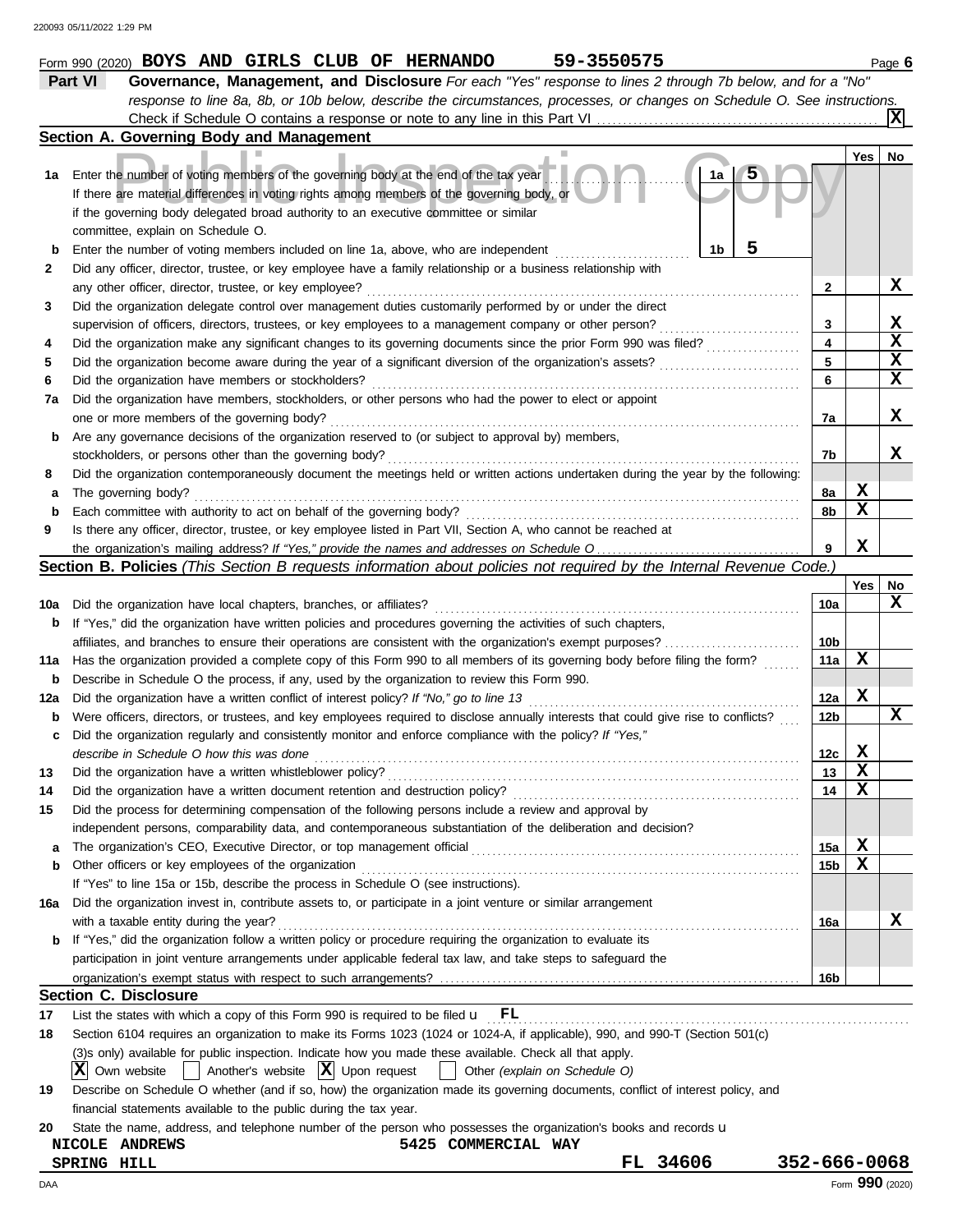## **Form 990 (2020) BOYS AND GIRLS CLUB OF HERNANDO** 59-3550575 Page 7

| <b>Part VII</b>          | Compensation of Officers, Directors, Trustees, Key Employees, Highest Compensated Employees, and                                                                                                                            |  |
|--------------------------|-----------------------------------------------------------------------------------------------------------------------------------------------------------------------------------------------------------------------------|--|
|                          | <b>Independent Contractors</b>                                                                                                                                                                                              |  |
|                          | Check if Schedule O contains a response or note to any line in this Part VII                                                                                                                                                |  |
| Section A.               | Officers, Directors, Trustees, Key Employees, and Highest Compensated Employees                                                                                                                                             |  |
| organization's tax year. | 1a Complete this table for all persons required to be listed. Report compensation for the calendar year ending with or within the                                                                                           |  |
|                          | • List all of the organization's current officers, directors, trustees (whether individuals or organizations), regardless of amount of<br>compensation. Enter -0- in columns (D), (E), and (F) if no compensation was paid. |  |
|                          |                                                                                                                                                                                                                             |  |

● List all of the organization's **current** key employees, if any. See instructions for definition of "key employee."

who received reportable compensation (Box 5 of Form W-2 and/or Box 7 of Form 1099-MISC) of more than \$100,000 from the organization and any related organizations. ■ List the organization's five **current** highest compensated employees (other than an officer, director, trustee, or key employee)<br> **•** Preceived reportable compensation (Box 5 of Form W.2 and/or Box 7 of Form 1000 MISC)

■ List all of the organization's **former** officers, key employees, and highest compensated employees who received more than<br> **•** 00,000 of reportable compensation from the ergonization and any related ergonizations \$100,000 of reportable compensation from the organization and any related organizations.

■ List all of the organization's **former directors or trustees** that received, in the capacity as a former director or trustee of the<br>paization, more than \$10,000 of reportable compensation from the organization and any r organization, more than \$10,000 of reportable compensation from the organization and any related organizations.

See instructions for the order in which to list the persons above.

 $\overline{X}$  Check this box if neither the organization nor any related organization compensated any current officer, director, or trustee.

| (A)<br>Name and title                 | (B)<br>Average<br>hours<br>per week<br>(list any               |                                   | (C)<br>Position<br>(do not check more than one<br>box, unless person is both an<br>officer and a director/trustee) |         |              |                                 |        | (D)<br>Reportable<br>compensation<br>from the<br>organization | (E)<br>Reportable<br>compensation<br>from related<br>organizations<br>(W-2/1099-MISC) | (F)<br>Estimated amount<br>of other<br>compensation<br>from the<br>organization and |  |  |
|---------------------------------------|----------------------------------------------------------------|-----------------------------------|--------------------------------------------------------------------------------------------------------------------|---------|--------------|---------------------------------|--------|---------------------------------------------------------------|---------------------------------------------------------------------------------------|-------------------------------------------------------------------------------------|--|--|
|                                       | hours for<br>related<br>organizations<br>below<br>dotted line) | Individual trustee<br>or director | Institutional trustee                                                                                              | Officer | Key employee | Highest compensated<br>employee | Former | (W-2/1099-MISC)                                               |                                                                                       | related organizations                                                               |  |  |
| (1) NICOLE ANDREWS                    | 40.00                                                          |                                   |                                                                                                                    |         |              |                                 |        |                                                               |                                                                                       |                                                                                     |  |  |
| CHIEF EXECUTIVE OFFI                  | 0.00                                                           |                                   |                                                                                                                    |         |              | $\mathbf x$                     |        | 113,337                                                       | 0                                                                                     | $\mathbf 0$                                                                         |  |  |
| (2) NATHANIEL<br><b>DEJESUS</b>       |                                                                |                                   |                                                                                                                    |         |              |                                 |        |                                                               |                                                                                       |                                                                                     |  |  |
|                                       | 1.00                                                           |                                   |                                                                                                                    |         |              |                                 |        |                                                               |                                                                                       |                                                                                     |  |  |
| INTERIM BOARD CHAIR                   | 0.00                                                           | $\mathbf x$                       |                                                                                                                    |         |              |                                 |        | 0                                                             | 0                                                                                     | $\mathbf 0$                                                                         |  |  |
| (3) RONALD DELAMA                     |                                                                |                                   |                                                                                                                    |         |              |                                 |        |                                                               |                                                                                       |                                                                                     |  |  |
|                                       | 1.00                                                           |                                   |                                                                                                                    |         |              |                                 |        |                                                               |                                                                                       | $\mathbf 0$                                                                         |  |  |
| FINANCE CHAIR / DIR<br>$(4)$ ED FINCH | 0.00                                                           | $\mathbf x$                       |                                                                                                                    |         |              |                                 |        | 0                                                             | 0                                                                                     |                                                                                     |  |  |
|                                       | 1.00                                                           |                                   |                                                                                                                    |         |              |                                 |        |                                                               |                                                                                       |                                                                                     |  |  |
| <b>DIRECTOR</b>                       | 0.00                                                           | $\mathbf x$                       |                                                                                                                    |         |              |                                 |        | 0                                                             | 0                                                                                     | $\mathbf 0$                                                                         |  |  |
| (5) AMY KRAUS                         |                                                                |                                   |                                                                                                                    |         |              |                                 |        |                                                               |                                                                                       |                                                                                     |  |  |
|                                       | 1.00                                                           |                                   |                                                                                                                    |         |              |                                 |        |                                                               |                                                                                       |                                                                                     |  |  |
| <b>DIRECTOR</b>                       | 0.00                                                           | $\mathbf x$                       |                                                                                                                    |         |              |                                 |        | 0                                                             | 0                                                                                     | $\mathbf 0$                                                                         |  |  |
| (6) DIANA POPOVICH                    |                                                                |                                   |                                                                                                                    |         |              |                                 |        |                                                               |                                                                                       |                                                                                     |  |  |
|                                       | 1.00                                                           |                                   |                                                                                                                    |         |              |                                 |        |                                                               |                                                                                       |                                                                                     |  |  |
| <b>DIRECTOR</b>                       | 0.00                                                           | $\mathbf x$                       |                                                                                                                    |         |              |                                 |        | 0                                                             | 0                                                                                     | $\mathbf 0$                                                                         |  |  |
| (7)                                   |                                                                |                                   |                                                                                                                    |         |              |                                 |        |                                                               |                                                                                       |                                                                                     |  |  |
|                                       |                                                                |                                   |                                                                                                                    |         |              |                                 |        |                                                               |                                                                                       |                                                                                     |  |  |
| (8)                                   |                                                                |                                   |                                                                                                                    |         |              |                                 |        |                                                               |                                                                                       |                                                                                     |  |  |
|                                       |                                                                |                                   |                                                                                                                    |         |              |                                 |        |                                                               |                                                                                       |                                                                                     |  |  |
| (9)                                   |                                                                |                                   |                                                                                                                    |         |              |                                 |        |                                                               |                                                                                       |                                                                                     |  |  |
|                                       |                                                                |                                   |                                                                                                                    |         |              |                                 |        |                                                               |                                                                                       |                                                                                     |  |  |
| (10)                                  |                                                                |                                   |                                                                                                                    |         |              |                                 |        |                                                               |                                                                                       |                                                                                     |  |  |
|                                       |                                                                |                                   |                                                                                                                    |         |              |                                 |        |                                                               |                                                                                       |                                                                                     |  |  |
|                                       |                                                                |                                   |                                                                                                                    |         |              |                                 |        |                                                               |                                                                                       |                                                                                     |  |  |
| (11)                                  |                                                                |                                   |                                                                                                                    |         |              |                                 |        |                                                               |                                                                                       |                                                                                     |  |  |
|                                       |                                                                |                                   |                                                                                                                    |         |              |                                 |        |                                                               |                                                                                       |                                                                                     |  |  |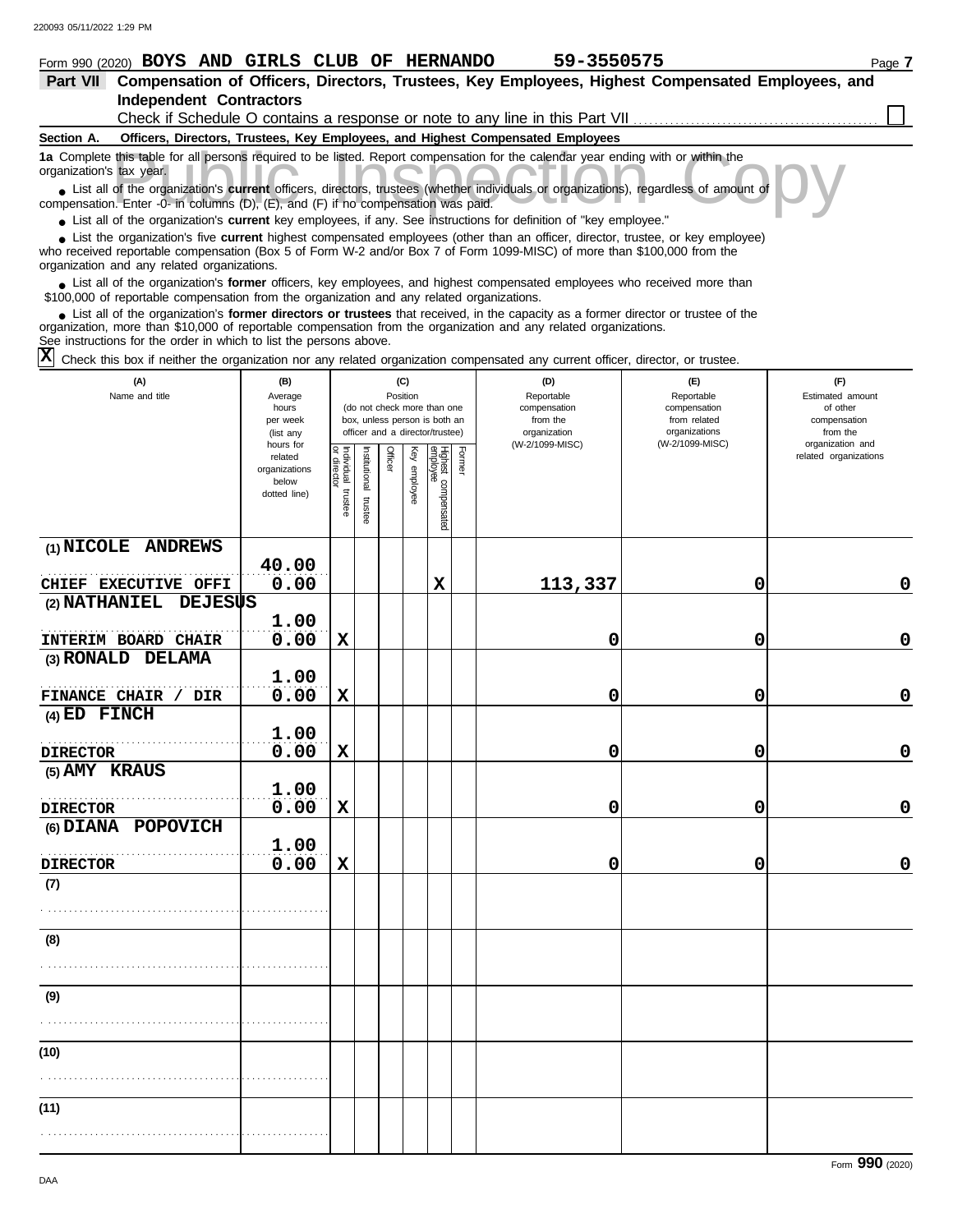| 220093 05/11/2022 1:29 PM | Form 990 (2020) BOYS AND GIRLS CLUB OF HERNANDO                                                                |                                                                |                                   |                       |                                                                                                                    |              |                                 |        | 59-3550575                                                                                                                                                              |                                                                                                                                                                    |                                                                 | Page 8                |
|---------------------------|----------------------------------------------------------------------------------------------------------------|----------------------------------------------------------------|-----------------------------------|-----------------------|--------------------------------------------------------------------------------------------------------------------|--------------|---------------------------------|--------|-------------------------------------------------------------------------------------------------------------------------------------------------------------------------|--------------------------------------------------------------------------------------------------------------------------------------------------------------------|-----------------------------------------------------------------|-----------------------|
| <b>Part VII</b>           | (A)<br>Name and title                                                                                          | (B)<br>Average<br>hours<br>per week<br>(list any               |                                   |                       | (C)<br>Position<br>(do not check more than one<br>box, unless person is both an<br>officer and a director/trustee) |              |                                 |        | Section A. Officers, Directors, Trustees, Key Employees, and Highest Compensated Employees (continued)<br>(D)<br>Reportable<br>compensation<br>from the<br>organization | (E)<br>Reportable<br>compensation<br>from related<br>organizations                                                                                                 | (F)<br>Estimated amount<br>of other<br>compensation<br>from the |                       |
|                           |                                                                                                                | hours for<br>related<br>organizations<br>below<br>dotted line) | Individual trustee<br>or director | Institutional trustee | Officer                                                                                                            | Key employee | Highest compensated<br>employee | Former | (W-2/1099-MISC)                                                                                                                                                         | (W-2/1099-MISC)                                                                                                                                                    | organization and                                                | related organizations |
|                           |                                                                                                                |                                                                |                                   |                       |                                                                                                                    |              |                                 |        |                                                                                                                                                                         |                                                                                                                                                                    |                                                                 |                       |
|                           |                                                                                                                |                                                                |                                   |                       |                                                                                                                    |              |                                 |        |                                                                                                                                                                         |                                                                                                                                                                    |                                                                 |                       |
|                           |                                                                                                                |                                                                |                                   |                       |                                                                                                                    |              |                                 |        |                                                                                                                                                                         |                                                                                                                                                                    |                                                                 |                       |
|                           |                                                                                                                |                                                                |                                   |                       |                                                                                                                    |              |                                 |        |                                                                                                                                                                         |                                                                                                                                                                    |                                                                 |                       |
|                           |                                                                                                                |                                                                |                                   |                       |                                                                                                                    |              |                                 |        |                                                                                                                                                                         |                                                                                                                                                                    |                                                                 |                       |
|                           |                                                                                                                |                                                                |                                   |                       |                                                                                                                    |              |                                 |        |                                                                                                                                                                         |                                                                                                                                                                    |                                                                 |                       |
|                           |                                                                                                                |                                                                |                                   |                       |                                                                                                                    |              |                                 |        |                                                                                                                                                                         |                                                                                                                                                                    |                                                                 |                       |
|                           |                                                                                                                |                                                                |                                   |                       |                                                                                                                    |              |                                 |        |                                                                                                                                                                         |                                                                                                                                                                    |                                                                 |                       |
|                           | c Total from continuation sheets to Part VII, Section A                                                        |                                                                |                                   |                       |                                                                                                                    |              |                                 | u<br>u | 113,337                                                                                                                                                                 |                                                                                                                                                                    |                                                                 |                       |
| d                         |                                                                                                                |                                                                |                                   |                       |                                                                                                                    |              |                                 |        | 113,337                                                                                                                                                                 |                                                                                                                                                                    |                                                                 |                       |
| 2                         | reportable compensation from the organization $\mathbf u$ 1                                                    |                                                                |                                   |                       |                                                                                                                    |              |                                 |        | Total number of individuals (including but not limited to those listed above) who received more than \$100,000 of                                                       |                                                                                                                                                                    |                                                                 |                       |
|                           |                                                                                                                |                                                                |                                   |                       |                                                                                                                    |              |                                 |        |                                                                                                                                                                         |                                                                                                                                                                    |                                                                 | Yes<br>No             |
| 3                         |                                                                                                                |                                                                |                                   |                       |                                                                                                                    |              |                                 |        | Did the organization list any former officer, director, trustee, key employee, or highest compensated                                                                   |                                                                                                                                                                    | 3                                                               | х                     |
| 4                         |                                                                                                                |                                                                |                                   |                       |                                                                                                                    |              |                                 |        | For any individual listed on line 1a, is the sum of reportable compensation and other compensation from the                                                             |                                                                                                                                                                    |                                                                 |                       |
|                           | individual communications and individual contracts are all the set of the set of the set of the set of the set |                                                                |                                   |                       |                                                                                                                    |              |                                 |        | organization and related organizations greater than \$150,000? If "Yes," complete Schedule J for such                                                                   |                                                                                                                                                                    | 4                                                               | X                     |
| 5                         |                                                                                                                |                                                                |                                   |                       |                                                                                                                    |              |                                 |        | Did any person listed on line 1a receive or accrue compensation from any unrelated organization or individual                                                           |                                                                                                                                                                    |                                                                 |                       |
|                           | Section B. Independent Contractors                                                                             |                                                                |                                   |                       |                                                                                                                    |              |                                 |        |                                                                                                                                                                         |                                                                                                                                                                    | 5                                                               | X                     |
| 1                         |                                                                                                                |                                                                |                                   |                       |                                                                                                                    |              |                                 |        | Complete this table for your five highest compensated independent contractors that received more than \$100,000 of                                                      |                                                                                                                                                                    |                                                                 |                       |
|                           |                                                                                                                | (A)<br>Name and business address                               |                                   |                       |                                                                                                                    |              |                                 |        |                                                                                                                                                                         | compensation from the organization. Report compensation for the calendar year ending with or within the organization's tax year.<br>(B)<br>Description of services |                                                                 | (C)                   |
|                           |                                                                                                                |                                                                |                                   |                       |                                                                                                                    |              |                                 |        |                                                                                                                                                                         |                                                                                                                                                                    |                                                                 | Compensation          |
|                           |                                                                                                                |                                                                |                                   |                       |                                                                                                                    |              |                                 |        |                                                                                                                                                                         |                                                                                                                                                                    |                                                                 |                       |
|                           |                                                                                                                |                                                                |                                   |                       |                                                                                                                    |              |                                 |        |                                                                                                                                                                         |                                                                                                                                                                    |                                                                 |                       |
|                           |                                                                                                                |                                                                |                                   |                       |                                                                                                                    |              |                                 |        |                                                                                                                                                                         |                                                                                                                                                                    |                                                                 |                       |
| $\mathbf{2}$              | Total number of independent contractors (including but not limited to those listed above) who                  |                                                                |                                   |                       |                                                                                                                    |              |                                 |        |                                                                                                                                                                         |                                                                                                                                                                    |                                                                 |                       |
|                           | received more than \$100,000 of compensation from the organization $\mathbf u$                                 |                                                                |                                   |                       |                                                                                                                    |              |                                 |        |                                                                                                                                                                         | 0                                                                                                                                                                  |                                                                 |                       |

|  | I | ٠ | ., |
|--|---|---|----|
|  |   |   |    |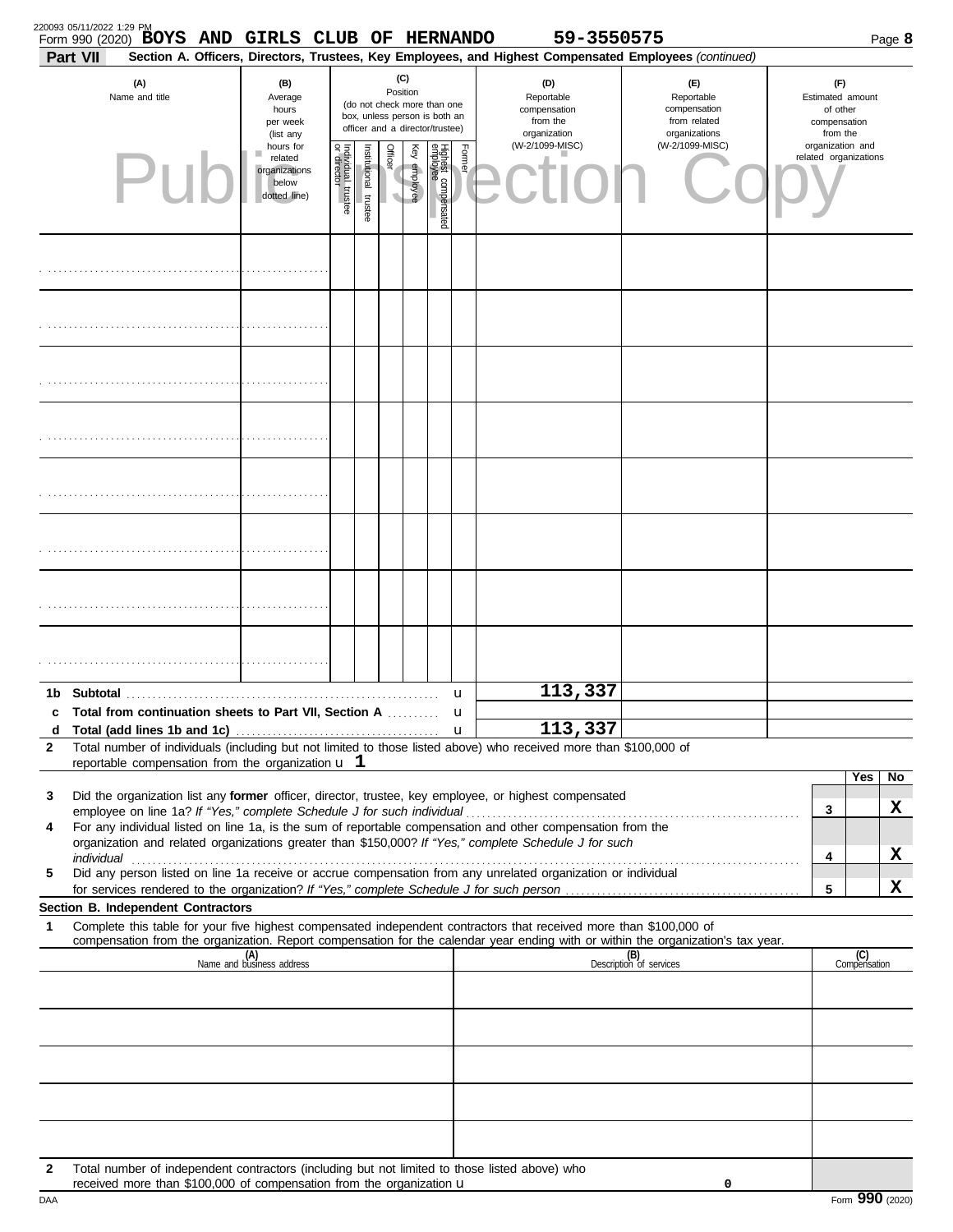#### **Form 990 (2020) BOYS AND GIRLS CLUB OF HERNANDO** 59-3550575 Page 9 **Part VIII Statement of Revenue** Check if Schedule O contains a response or note to any line in this Part VIII **(A) (B) (C) (D)** Total revenue Related or exempt Unrelated Revenue excluded<br>
function revenue business revenue from tax under function revenue | business revenue | from tax under sections 512-514 Public Inspection Copy Contributions, Gifts, Grants **Contributions, Gifts, Grants and Other Similar Amounts 1a 1a** Federated campaigns **. . . . . . . . . . . . 1b b** Membership dues . . . . . . . . . . . . . . . . . . . **1c c** Fundraising events **. . . . . . . . . . . . . .** . . **41,825 1d d** Related organizations . . . . . . . . . . . . . **663,412 1e e** Government grants (contributions) . . . . . . . . . . . . **f** All other contributions, gifts, grants, and similar amounts not included above ....... **241,305 1f 1g g** Noncash contributions included in lines 1a-1f . . . . .  $\frac{\$}{\$}$ **946,542** u **h Total.** Add lines 1a–1f . . . . . . . . . . . . . . . . . . . . . . . . . . . . . . . . . . . . . . . . Business Code **2a** YOUTH HEALTH, EDUCATION AND R **1,295,389 1,295,389** Program Service<br>Revenue **Program Service b** . . . . . . . . . . . . . . . . . . . . . . . . . . . . . . . . . . . . . . . . . . . . . . . . . . . . . . . **c** . . . . . . . . . . . . . . . . . . . . . . . . . . . . . . . . . . . . . . . . . . . . . . . . . . . . . . . **d** . . . . . . . . . . . . . . . . . . . . . . . . . . . . . . . . . . . . . . . . . . . . . . . . . . . . . . . **e** . . . . . . . . . . . . . . . . . . . . . . . . . . . . . . . . . . . . . . . . . . . . . . . . . . . . . . . **f** All other program service revenue . . . . . . . . . . . . . . . . . . . **1,295,389 g Total.** Add lines 2a–2f . . . . . . . . . . . . . . . . . . . . . . . . . . . . . . . . . . . . . . . . u **3** Investment income (including dividends, interest, and other similar amounts) . . . . . . . . . . . . . . . . . . . . . . . . . . . . . . . . . . . . . . . u u **4** Income from investment of tax-exempt bond proceeds ...... **5** Royalties . . . . . . . . . . . . . . . . . . . . . . . . . . . . . . . . . . . . . . . . . . . . . . . . . . . . . u (i) Real (ii) Personal **6a 6a** Gross rents **6b b** Less: rental expenses **6c c** Rental inc. or (loss) **d** Net rental income or (loss) . . . . . . . . . . . . . . . . . . . . . . . . . . . . . . . . . . . u **7a** Gross amount from (i) Securities (ii) Other sales of assets **7a** other than inventory evenue **b** Less: cost or other **Other Revenue** basis and sales exps.<br> $\sum_{n=1}^{\infty}$ **7b** л **7c c** Gain or (loss)

| œ                        |                 | <b>c</b> Gain or (ioss)   $IC$                |                 |  |                      |           |           |   |         |
|--------------------------|-----------------|-----------------------------------------------|-----------------|--|----------------------|-----------|-----------|---|---------|
|                          |                 |                                               |                 |  |                      |           |           |   |         |
| Other                    |                 | 8a Gross income from fundraising events       |                 |  |                      |           |           |   |         |
|                          |                 |                                               |                 |  |                      |           |           |   |         |
|                          |                 | of contributions reported on line 1c).        |                 |  |                      |           |           |   |         |
|                          |                 | See Part IV, line 18                          | 8а              |  | 114,134              |           |           |   |         |
|                          |                 | <b>b</b> Less: direct expenses <i>minimum</i> | 8b              |  | 6,437                |           |           |   |         |
|                          |                 |                                               |                 |  |                      | 107,697   |           |   | 107,697 |
|                          |                 | 9a Gross income from gaming activities.       |                 |  |                      |           |           |   |         |
|                          |                 | See Part IV, line 19<br>.                     | 9a              |  |                      |           |           |   |         |
|                          | b               | Less: direct expenses                         | 9 <sub>b</sub>  |  |                      |           |           |   |         |
|                          |                 | Net income or (loss) from gaming activities   |                 |  | u                    |           |           |   |         |
|                          |                 | 10a Gross sales of inventory, less            |                 |  |                      |           |           |   |         |
|                          |                 | returns and allowances                        | 10a             |  |                      |           |           |   |         |
|                          |                 | <b>b</b> Less: cost of goods sold             | 10 <sub>b</sub> |  |                      |           |           |   |         |
|                          |                 |                                               |                 |  |                      |           |           |   |         |
|                          |                 |                                               |                 |  | <b>Business Code</b> |           |           |   |         |
| Miscellaneous<br>Revenue | 11a             | OTHER                                         |                 |  |                      | 3,407     | 3,407     |   |         |
|                          | b               |                                               |                 |  |                      |           |           |   |         |
|                          |                 |                                               |                 |  |                      |           |           |   |         |
|                          |                 |                                               |                 |  |                      |           |           |   |         |
|                          | е               |                                               |                 |  |                      | 3,407     |           |   |         |
|                          | 12 <sup>°</sup> |                                               |                 |  | $\mathbf{u}$         | 2,353,035 | 1,298,796 | 0 | 107,697 |
|                          |                 |                                               |                 |  |                      |           |           |   |         |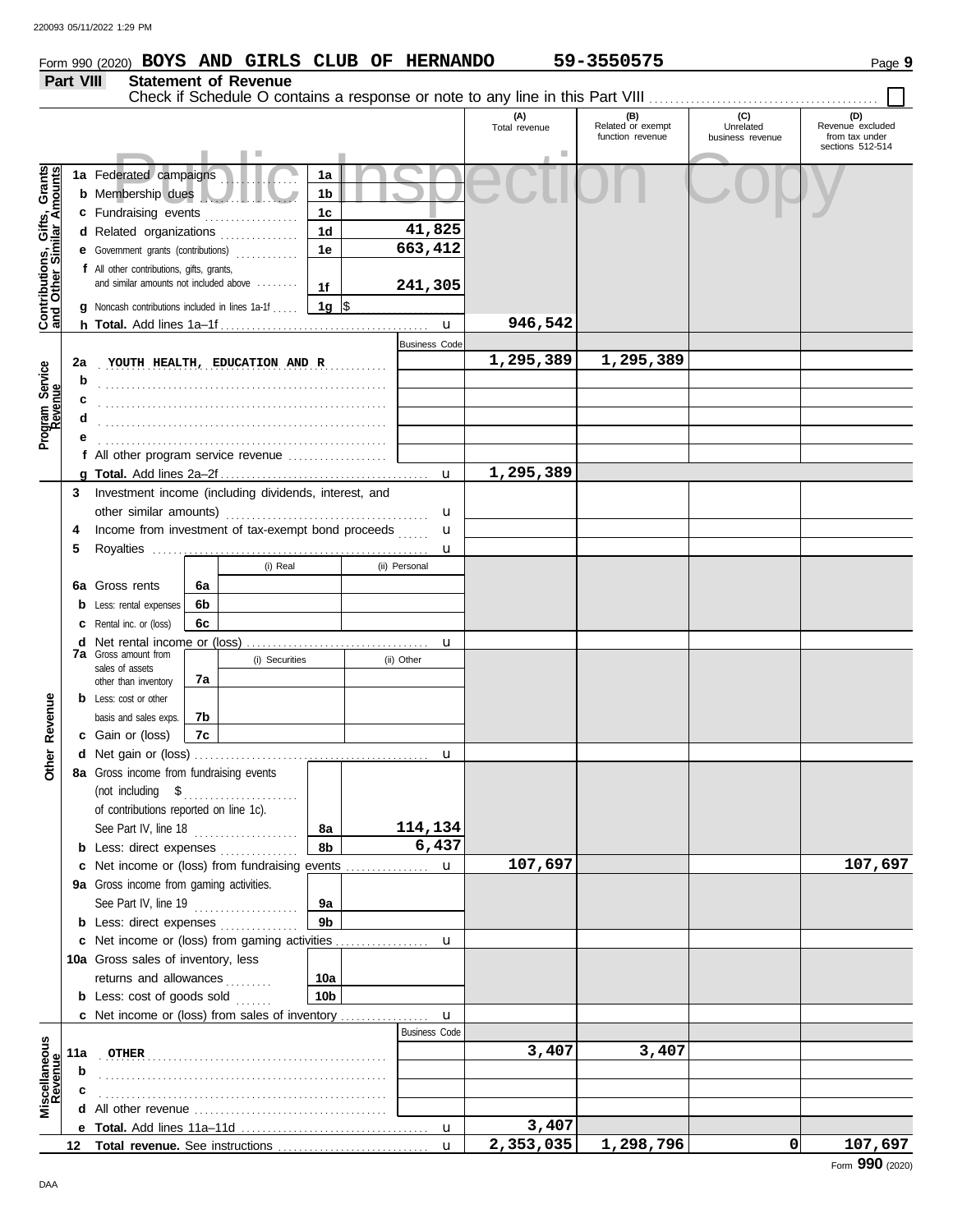## **Part IX Statement of Functional Expenses Form 990 (2020) BOYS AND GIRLS CLUB OF HERNANDO** 59-3550575 Page 10

|     | Section 501(c)(3) and 501(c)(4) organizations must complete all columns. All other organizations must complete column (A).<br>Check if Schedule O contains a response or note to any line in this Part IX                           |                       |                             |                                    |                         |
|-----|-------------------------------------------------------------------------------------------------------------------------------------------------------------------------------------------------------------------------------------|-----------------------|-----------------------------|------------------------------------|-------------------------|
|     | Do not include amounts reported on lines 6b,                                                                                                                                                                                        | (A)<br>Total expenses | (B)                         | (C)                                | (D)                     |
|     | 7b, 8b, 9b, and 10b of Part VIII.                                                                                                                                                                                                   |                       | Program service<br>expenses | Management and<br>general expenses | Fundraising<br>expenses |
|     | 1 Grants and other assistance to domestic organizations<br>and domestic governments. See Part IV, line 21                                                                                                                           |                       |                             |                                    |                         |
| 2   | Grants and other assistance to domestic                                                                                                                                                                                             |                       |                             |                                    |                         |
|     | individuals. See Part IV, line 22                                                                                                                                                                                                   |                       |                             |                                    |                         |
| 3   | Grants and other assistance to foreign                                                                                                                                                                                              |                       |                             |                                    |                         |
|     | organizations, foreign governments, and foreign                                                                                                                                                                                     |                       |                             |                                    |                         |
|     | individuals. See Part IV, lines 15 and 16                                                                                                                                                                                           |                       |                             |                                    |                         |
| 4   | Benefits paid to or for members                                                                                                                                                                                                     |                       |                             |                                    |                         |
| 5.  | Compensation of current officers, directors,                                                                                                                                                                                        |                       |                             |                                    |                         |
|     | trustees, and key employees                                                                                                                                                                                                         |                       |                             |                                    |                         |
| 6   | Compensation not included above to disqualified                                                                                                                                                                                     |                       |                             |                                    |                         |
|     | persons (as defined under section 4958(f)(1)) and                                                                                                                                                                                   |                       |                             |                                    |                         |
|     | persons described in section 4958(c)(3)(B)                                                                                                                                                                                          |                       |                             |                                    |                         |
| 7   | Other salaries and wages                                                                                                                                                                                                            | 1,485,604             | 1,173,274                   | 266,671                            | 45,659                  |
| 8   | Pension plan accruals and contributions (include                                                                                                                                                                                    |                       |                             |                                    |                         |
|     | section 401(k) and 403(b) employer contributions)                                                                                                                                                                                   |                       |                             |                                    |                         |
| 9   | Other employee benefits                                                                                                                                                                                                             | 41,247                | 25,156                      | 15,899                             | 192                     |
| 10  | Payroll taxes                                                                                                                                                                                                                       | 106, 188              | 80,898                      | $\overline{21,714}$                | 3,576                   |
| 11  | Fees for services (nonemployees):                                                                                                                                                                                                   |                       |                             |                                    |                         |
| a   |                                                                                                                                                                                                                                     |                       |                             |                                    |                         |
| b   | Legal                                                                                                                                                                                                                               |                       |                             |                                    |                         |
| c   |                                                                                                                                                                                                                                     | 5,219                 |                             | 5,219                              |                         |
| d   | Lobbying                                                                                                                                                                                                                            |                       |                             |                                    |                         |
| е   | Professional fundraising services. See Part IV, line 17                                                                                                                                                                             |                       |                             |                                    |                         |
| f   | Investment management fees                                                                                                                                                                                                          |                       |                             |                                    |                         |
| q   | Other. (If line 11g amount exceeds 10% of line 25, column                                                                                                                                                                           |                       |                             |                                    |                         |
|     | (A) amount, list line 11g expenses on Schedule O.)                                                                                                                                                                                  | 28,972                | 18,169                      | 3,103                              | 7,700                   |
| 12  | Advertising and promotion                                                                                                                                                                                                           |                       |                             |                                    |                         |
| 13  |                                                                                                                                                                                                                                     | 24,082                | 15,531                      | 7,487                              | 1,064                   |
| 14  | Information technology                                                                                                                                                                                                              |                       |                             |                                    |                         |
| 15  |                                                                                                                                                                                                                                     | 70,325                | 48,241                      | 20,540                             | 1,544                   |
| 16  |                                                                                                                                                                                                                                     |                       |                             |                                    |                         |
| 17  | Travel<br>Payments of travel or entertainment expenses                                                                                                                                                                              |                       |                             |                                    |                         |
|     | for any federal, state, or local public officials                                                                                                                                                                                   |                       |                             |                                    |                         |
| 19  | Conferences, conventions, and meetings                                                                                                                                                                                              |                       |                             |                                    |                         |
| 20  | Interest                                                                                                                                                                                                                            | 1,924                 |                             | 1,924                              |                         |
| 21  |                                                                                                                                                                                                                                     |                       |                             |                                    |                         |
| 22  | Depreciation, depletion, and amortization                                                                                                                                                                                           | 13,784                | 13,784                      |                                    |                         |
| 23  | Insurance <b>continuous</b> contains a series of the series of the series of the series of the series of the series of the series of the series of the series of the series of the series of the series of the series of the series | 65,154                | 55,517                      | 6,962                              | 2,675                   |
| 24  | Other expenses. Itemize expenses not covered                                                                                                                                                                                        |                       |                             |                                    |                         |
|     | above (List miscellaneous expenses on line 24e. If                                                                                                                                                                                  |                       |                             |                                    |                         |
|     | line 24e amount exceeds 10% of line 25, column                                                                                                                                                                                      |                       |                             |                                    |                         |
|     | (A) amount, list line 24e expenses on Schedule O.)                                                                                                                                                                                  |                       |                             |                                    |                         |
| a   | PROGRAM MATERIALS                                                                                                                                                                                                                   | 202,476               | 202,476                     |                                    |                         |
| b   | <b>TRAINING</b>                                                                                                                                                                                                                     | 35,460                | 20,611                      | 14,610                             | 239                     |
| c   | BANK AND MERCHANT FEES                                                                                                                                                                                                              | 25,604                | 25,444                      | 160                                |                         |
| d   | MISCELLANEOUS                                                                                                                                                                                                                       | 18,769                | 8,832                       | 2,038                              | 7,899                   |
| е   | All other expenses<br>.                                                                                                                                                                                                             | 59,195                | 39,615                      | 18,073                             | 1,507                   |
| 25  | Total functional expenses. Add lines 1 through 24e                                                                                                                                                                                  | 2,184,003             | 1,727,548                   | 384,400                            | 72,055                  |
| 26  | Joint costs. Complete this line only if the<br>organization reported in column (B) joint costs                                                                                                                                      |                       |                             |                                    |                         |
|     | from a combined educational campaign and                                                                                                                                                                                            |                       |                             |                                    |                         |
|     | fundraising solicitation. Check here u<br>if                                                                                                                                                                                        |                       |                             |                                    |                         |
| DAA | following SOP 98-2 (ASC 958-720)                                                                                                                                                                                                    |                       |                             |                                    | Form 990 (2020)         |
|     |                                                                                                                                                                                                                                     |                       |                             |                                    |                         |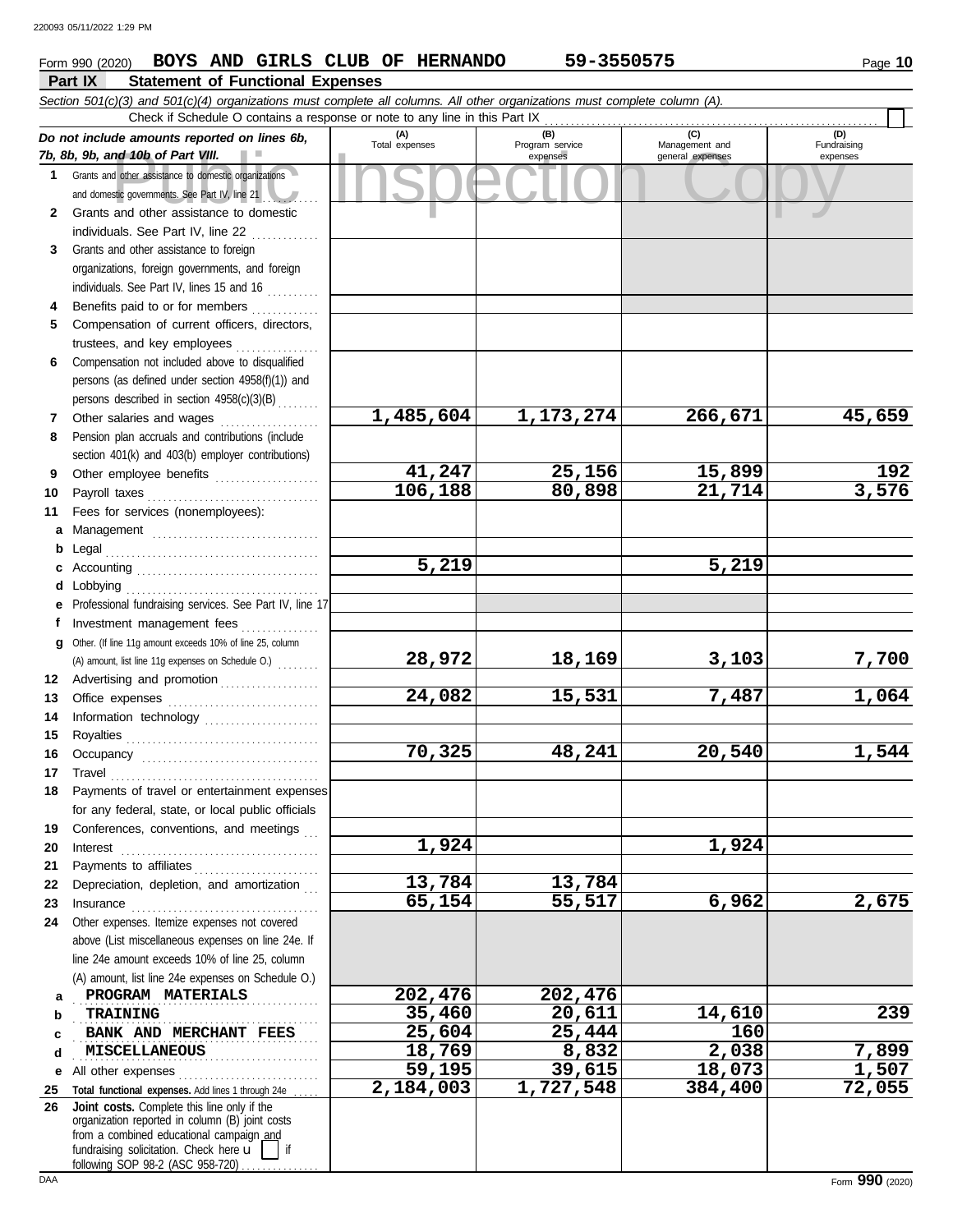### **Form 990 (2020) BOYS AND GIRLS CLUB OF HERNANDO** 59-3550575 Page 11 **Part X Balance Sheet**

|                      |          | Check if Schedule O contains a response or note to any line in this Part X                                                                                                                                                     |                 |         |                          |                 |                    |
|----------------------|----------|--------------------------------------------------------------------------------------------------------------------------------------------------------------------------------------------------------------------------------|-----------------|---------|--------------------------|-----------------|--------------------|
|                      |          |                                                                                                                                                                                                                                |                 |         | (A)<br>Beginning of year |                 | (B)<br>End of year |
|                      | 1        |                                                                                                                                                                                                                                |                 |         | 377,146                  | $\mathbf{1}$    | 617,896            |
|                      | 2        |                                                                                                                                                                                                                                |                 |         |                          | $\overline{2}$  |                    |
|                      | 3        | Pledges and grants receivable, net // www.all.com/ and all and all and all and all and all and all and all and all and all and all and all and all and all and all and all and all and all and all and all and all and all and |                 |         | 3                        |                 |                    |
|                      | 4        | Accounts receivable, net                                                                                                                                                                                                       |                 | 1,000   | 4                        | 2,350           |                    |
|                      | 5        | Loans and other receivables from any current or former officer, director,                                                                                                                                                      |                 |         |                          |                 |                    |
|                      |          | trustee, key employee, creator or founder, substantial contributor, or 35%                                                                                                                                                     |                 |         |                          |                 |                    |
|                      |          | controlled entity or family member of any of these persons                                                                                                                                                                     |                 |         |                          | 5               |                    |
|                      | 6        | Loans and other receivables from other disqualified persons (as defined                                                                                                                                                        |                 |         |                          |                 |                    |
|                      |          | under section 4958(f)(1)), and persons described in section 4958(c)(3)(B)                                                                                                                                                      |                 |         |                          | 6               |                    |
| Assets               | 7        |                                                                                                                                                                                                                                |                 |         |                          | $\overline{7}$  |                    |
|                      | 8        | Inventories for sale or use                                                                                                                                                                                                    |                 |         |                          | 8               |                    |
|                      | 9        | Prepaid expenses and deferred charges                                                                                                                                                                                          |                 |         | 20,400                   | 9               | 5,200              |
|                      |          | 10a Land, buildings, and equipment: cost or other                                                                                                                                                                              |                 |         |                          |                 |                    |
|                      |          | basis. Complete Part VI of Schedule D                                                                                                                                                                                          | 10a             | 306,978 |                          |                 |                    |
|                      | b        | Less: accumulated depreciation                                                                                                                                                                                                 | 10 <sub>b</sub> | 201,769 | 80,625                   | 10 <sub>c</sub> | 105,209            |
|                      | 11       | Investments-publicly traded securities                                                                                                                                                                                         |                 |         |                          | 11              |                    |
|                      | 12       |                                                                                                                                                                                                                                |                 |         | 12                       |                 |                    |
|                      | 13       |                                                                                                                                                                                                                                |                 |         | 13                       |                 |                    |
|                      | 14       | Intangible assets                                                                                                                                                                                                              |                 | 14      |                          |                 |                    |
|                      | 15       | Other assets. See Part IV, line 11                                                                                                                                                                                             | 16,235          | 15      |                          |                 |                    |
|                      | 16       |                                                                                                                                                                                                                                |                 |         | 495,406                  | 16              | 730,655            |
|                      | 17       |                                                                                                                                                                                                                                |                 |         | 34,133                   | 17              | 12,166             |
|                      | 18       | Grants payable                                                                                                                                                                                                                 |                 |         |                          | 18              |                    |
|                      | 19       | Deferred revenue                                                                                                                                                                                                               |                 |         | 19                       |                 |                    |
|                      | 20       | Tax-exempt bond liabilities                                                                                                                                                                                                    |                 |         |                          | 20              |                    |
|                      | 21       | Escrow or custodial account liability. Complete Part IV of Schedule D                                                                                                                                                          |                 | .       |                          | 21              |                    |
|                      | 22       | Loans and other payables to any current or former officer, director,                                                                                                                                                           |                 |         |                          |                 |                    |
| Liabilities          |          | trustee, key employee, creator or founder, substantial contributor, or 35%                                                                                                                                                     |                 |         |                          |                 |                    |
|                      |          | controlled entity or family member of any of these persons                                                                                                                                                                     |                 |         |                          | 22              |                    |
|                      | 23       |                                                                                                                                                                                                                                |                 |         |                          | 23              |                    |
|                      | 24       | Unsecured notes and loans payable to unrelated third parties                                                                                                                                                                   |                 |         | 391,205                  | 24              | 444,520            |
|                      | 25       | Other liabilities (including federal income tax, payables to related third                                                                                                                                                     |                 |         |                          |                 |                    |
|                      |          | parties, and other liabilities not included on lines 17-24). Complete Part X                                                                                                                                                   |                 |         |                          |                 |                    |
|                      |          |                                                                                                                                                                                                                                |                 |         | 38,022                   | 25              | 72,891             |
|                      |          | 26 Total liabilities. Add lines 17 through 25                                                                                                                                                                                  |                 |         | 463,360                  | 26              | 529,577            |
|                      |          | Organizations that follow FASB ASC 958, check here $\mathbf{u} \mathbf{X} $                                                                                                                                                    |                 |         |                          |                 |                    |
|                      |          | and complete lines 27, 28, 32, and 33.                                                                                                                                                                                         |                 |         |                          |                 |                    |
|                      | 27       | Net assets without donor restrictions                                                                                                                                                                                          |                 |         | 15,946<br>16,100         | 27              | 201,078            |
|                      | 28       | Net assets with donor restrictions                                                                                                                                                                                             |                 |         |                          | 28              |                    |
| <b>Fund Balances</b> |          | Organizations that do not follow FASB ASC 958, check here u                                                                                                                                                                    |                 |         |                          |                 |                    |
| $\overline{\sigma}$  |          | and complete lines 29 through 33.                                                                                                                                                                                              |                 |         |                          |                 |                    |
|                      | 29       | Capital stock or trust principal, or current funds                                                                                                                                                                             |                 |         | 29                       |                 |                    |
| Assets               | 30       |                                                                                                                                                                                                                                |                 |         |                          | 30              |                    |
|                      | 31       | Retained earnings, endowment, accumulated income, or other funds<br>Total net assets or fund balances                                                                                                                          |                 |         | 32,046                   | 31<br>32        | 201,078            |
| ğ                    | 32<br>33 |                                                                                                                                                                                                                                |                 |         | 495,406                  | 33              | 730,655            |
|                      |          |                                                                                                                                                                                                                                |                 |         |                          |                 |                    |

Form **990** (2020)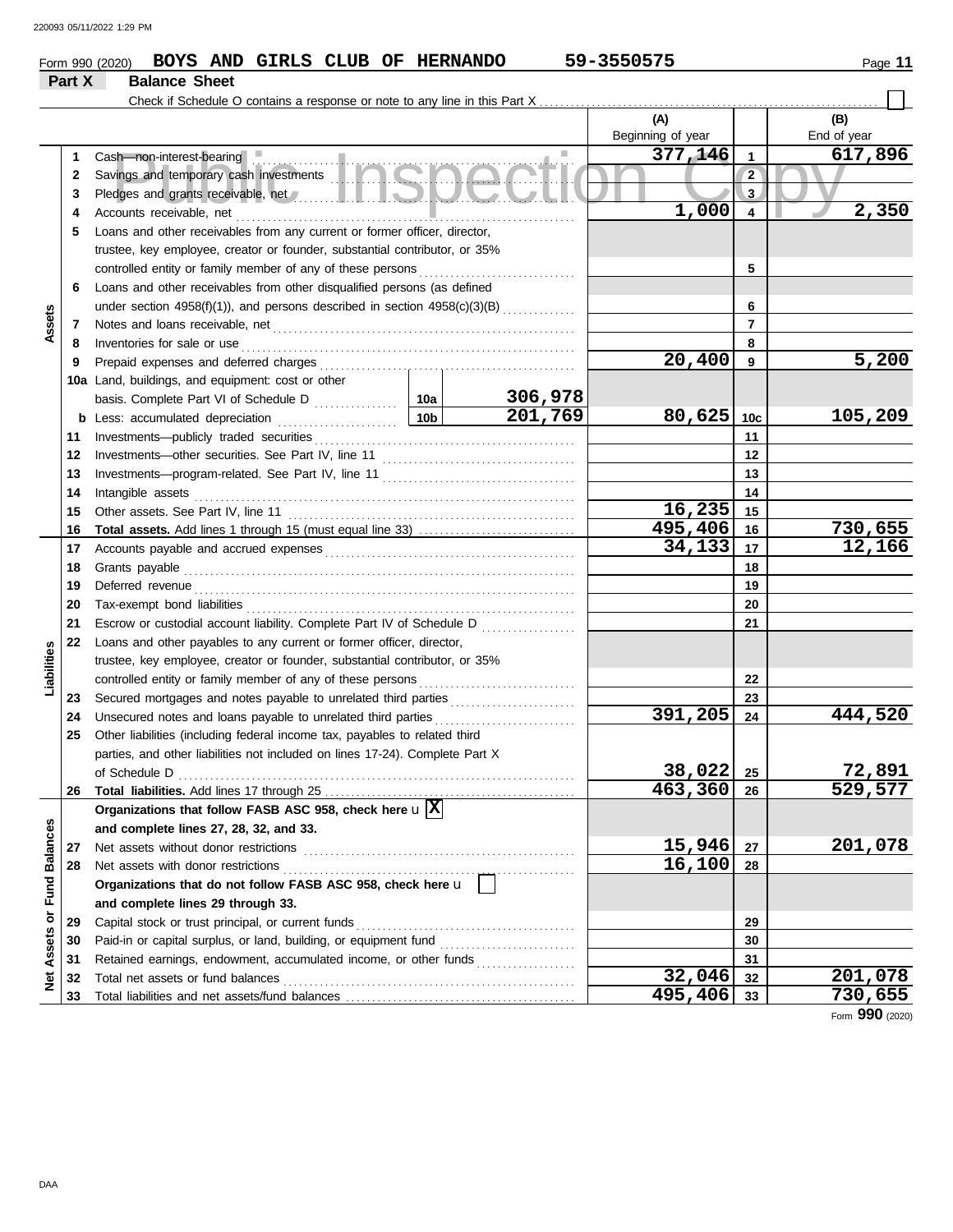|              | 59-3550575<br>Form 990 (2020) BOYS AND GIRLS CLUB OF HERNANDO                                                                                   |                |                        |         | Page 12 |
|--------------|-------------------------------------------------------------------------------------------------------------------------------------------------|----------------|------------------------|---------|---------|
|              | Part XI<br><b>Reconciliation of Net Assets</b>                                                                                                  |                |                        |         |         |
|              |                                                                                                                                                 |                |                        |         |         |
| 1            |                                                                                                                                                 |                | $\overline{2,353,035}$ |         |         |
| $\mathbf{2}$ |                                                                                                                                                 | $\overline{2}$ | 2,184,003              |         |         |
| 3            |                                                                                                                                                 | 3              |                        | 169,032 |         |
| 4            | Revenue less expenses. Subtract line 2 from line 1<br>Net assets or fund balances at beginning of year (must equal Part X, line 32, column (A)) | $\overline{4}$ |                        |         | 32,046  |
| 5            | Net unrealized gains (losses) on investments entertainments and the state of the state of the state of the state of                             | 5 <sub>1</sub> |                        |         |         |
| 6            |                                                                                                                                                 | 6              |                        |         |         |
| 7            | Investment expenses                                                                                                                             | 7              |                        |         |         |
| 8            | Prior period adjustments                                                                                                                        | 8              |                        |         |         |
| 9            | Other changes in net assets or fund balances (explain on Schedule O)                                                                            | 9              |                        |         |         |
| 10           | Net assets or fund balances at end of year. Combine lines 3 through 9 (must equal Part X, line                                                  |                |                        |         |         |
|              | 32, column (B))                                                                                                                                 | 10             |                        | 201,078 |         |
|              | <b>Financial Statements and Reporting</b><br>Part XII                                                                                           |                |                        |         |         |
|              |                                                                                                                                                 |                |                        |         |         |
|              |                                                                                                                                                 |                |                        | Yes     | No      |
| 1            | $ \mathbf{X} $ Accrual<br>Cash<br>Accounting method used to prepare the Form 990:<br>Other                                                      |                |                        |         |         |
|              | If the organization changed its method of accounting from a prior year or checked "Other," explain in                                           |                |                        |         |         |
|              | Schedule O.                                                                                                                                     |                |                        |         |         |
|              | 2a Were the organization's financial statements compiled or reviewed by an independent accountant?                                              |                | 2a                     |         | х       |
|              | If "Yes," check a box below to indicate whether the financial statements for the year were compiled or                                          |                |                        |         |         |
|              | reviewed on a separate basis, consolidated basis, or both:                                                                                      |                |                        |         |         |
|              | Consolidated basis<br>Separate basis<br>Both consolidated and separate basis                                                                    |                |                        |         |         |
|              | <b>b</b> Were the organization's financial statements audited by an independent accountant?                                                     |                | 2 <sub>b</sub>         | x       |         |
|              | If "Yes," check a box below to indicate whether the financial statements for the year were audited on a                                         |                |                        |         |         |
|              | separate basis, consolidated basis, or both:                                                                                                    |                |                        |         |         |
|              | $ X $ Separate basis<br>Consolidated basis<br>  Both consolidated and separate basis<br>$\blacksquare$                                          |                |                        |         |         |
|              | If "Yes" to line 2a or 2b, does the organization have a committee that assumes responsibility for oversight of                                  |                |                        |         |         |
|              | the audit, review, or compilation of its financial statements and selection of an independent accountant?                                       |                | 2c                     | X       |         |
|              | If the organization changed either its oversight process or selection process during the tax year, explain on                                   |                |                        |         |         |
|              | Schedule O.                                                                                                                                     |                |                        |         |         |
|              | 3a As a result of a federal award, was the organization required to undergo an audit or audits as set forth in the                              |                |                        |         |         |
|              | Single Audit Act and OMB Circular A-133?                                                                                                        |                | 3a                     |         | x       |
|              | <b>b</b> If "Yes," did the organization undergo the required audit or audits? If the organization did not undergo the                           |                |                        |         |         |
|              |                                                                                                                                                 |                | 3 <sub>b</sub>         |         |         |

Form **990** (2020)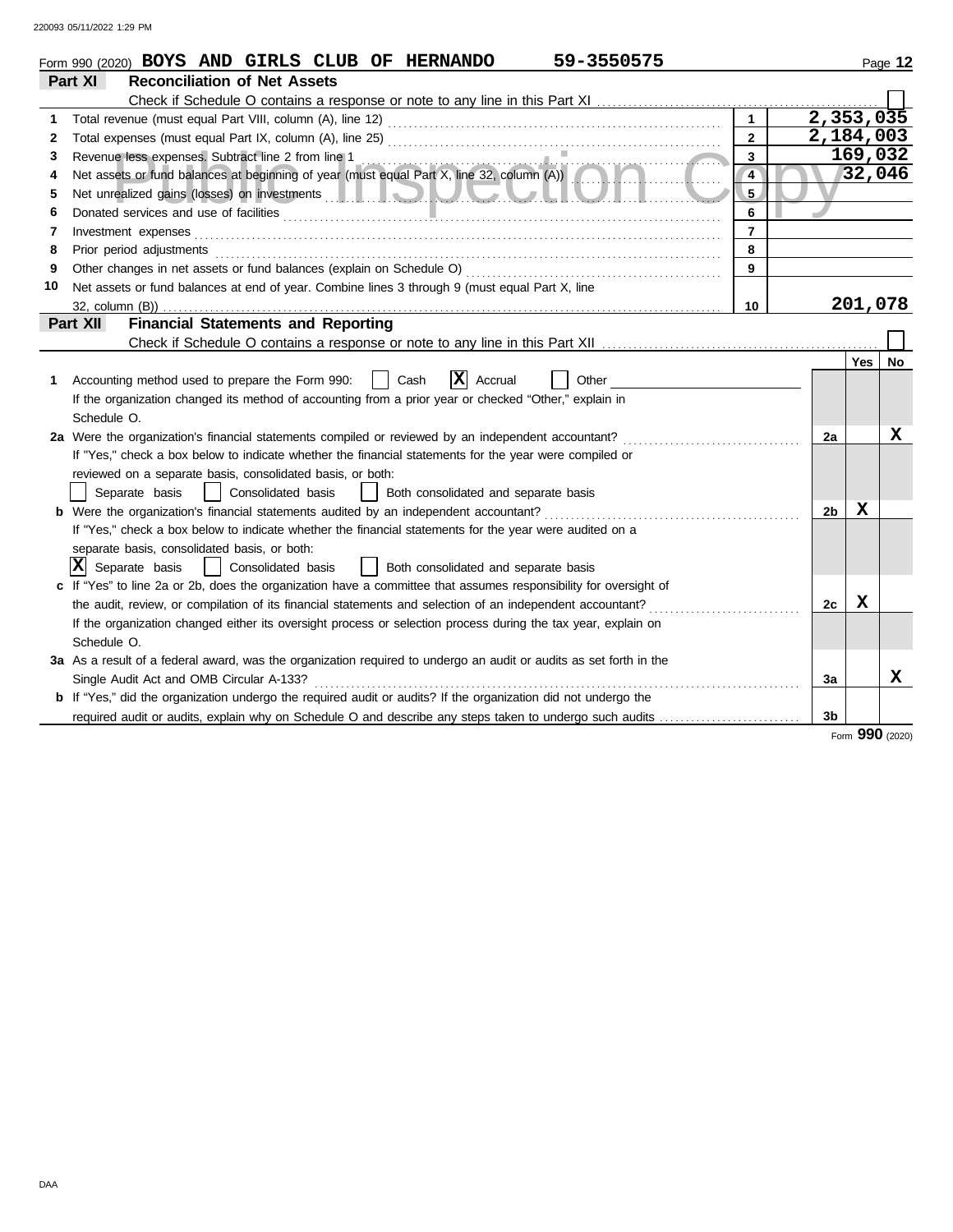| <b>SCHEDULE A</b> |                            |                  |                                                            | <b>Public Charity Status and Public Support</b>                                                                                                                                                                                                                 |     |                          |                                 | OMB No. 1545-0047                    |
|-------------------|----------------------------|------------------|------------------------------------------------------------|-----------------------------------------------------------------------------------------------------------------------------------------------------------------------------------------------------------------------------------------------------------------|-----|--------------------------|---------------------------------|--------------------------------------|
|                   | (Form 990 or 990-EZ)       |                  |                                                            | Complete if the organization is a section 501(c)(3) organization or a section 4947(a)(1) nonexempt charitable trust.                                                                                                                                            |     |                          |                                 | <b>2020</b>                          |
|                   | Department of the Treasury |                  |                                                            | La Attach to Form 990 or Form 990-EZ.                                                                                                                                                                                                                           |     |                          |                                 | Open to Public                       |
|                   | Internal Revenue Service   |                  |                                                            | <b>u</b> Go to www.irs.gov/Form990 for instructions and the latest information.                                                                                                                                                                                 |     |                          |                                 | Inspection                           |
|                   | Name of the organization   |                  |                                                            | BOYS AND GIRLS CLUB OF HERNANDO                                                                                                                                                                                                                                 |     |                          |                                 | Employer identification number       |
|                   | Part I                     |                  | COUNTY INC.                                                | Reason for Public Charity Status. (All organizations must complete this part.)                                                                                                                                                                                  |     |                          | 59-3550575<br>See instructions. |                                      |
|                   |                            |                  |                                                            | The organization is not a private foundation because it is: (For lines 1 through 12, check only one box.)                                                                                                                                                       |     |                          |                                 |                                      |
| 1                 |                            |                  |                                                            | A church, convention of churches, or association of churches described in section 170(b)(1)(A)(i).                                                                                                                                                              |     |                          |                                 |                                      |
| 2                 |                            |                  |                                                            | A school described in section 170(b)(1)(A)(ii). (Attach Schedule E (Form 990 or 990-EZ).)                                                                                                                                                                       |     |                          |                                 |                                      |
| 3                 |                            |                  |                                                            | A hospital or a cooperative hospital service organization described in section 170(b)(1)(A)(iii).                                                                                                                                                               |     |                          |                                 |                                      |
|                   |                            |                  |                                                            | A medical research organization operated in conjunction with a hospital described in section 170(b)(1)(A)(iii). Enter the hospital's name,                                                                                                                      |     |                          |                                 |                                      |
| 5                 |                            | city, and state: |                                                            | An organization operated for the benefit of a college or university owned or operated by a governmental unit described in                                                                                                                                       |     |                          |                                 |                                      |
|                   |                            |                  | section 170(b)(1)(A)(iv). (Complete Part II.)              |                                                                                                                                                                                                                                                                 |     |                          |                                 |                                      |
| 6                 |                            |                  |                                                            | A federal, state, or local government or governmental unit described in section 170(b)(1)(A)(v).                                                                                                                                                                |     |                          |                                 |                                      |
| 7                 |                            |                  | described in section 170(b)(1)(A)(vi). (Complete Part II.) | An organization that normally receives a substantial part of its support from a governmental unit or from the general public                                                                                                                                    |     |                          |                                 |                                      |
| 8                 |                            |                  |                                                            | A community trust described in section 170(b)(1)(A)(vi). (Complete Part II.)                                                                                                                                                                                    |     |                          |                                 |                                      |
| 9                 | university:                |                  |                                                            | An agricultural research organization described in section 170(b)(1)(A)(ix) operated in conjunction with a land-grant college<br>or university or a non-land-grant college of agriculture (see instructions). Enter the name, city, and state of the college or |     |                          |                                 |                                      |
| 10                | $\mathbf{ x }$             |                  |                                                            | An organization that normally receives: (1) more than 33 1/3% of its support from contributions, membership fees, and gross                                                                                                                                     |     |                          |                                 |                                      |
|                   |                            |                  |                                                            | receipts from activities related to its exempt functions, subject to certain exceptions; and (2) no more than 331/3% of its<br>support from gross investment income and unrelated business taxable income (less section 511 tax) from businesses                |     |                          |                                 |                                      |
|                   |                            |                  |                                                            | acquired by the organization after June 30, 1975. See section 509(a)(2). (Complete Part III.)                                                                                                                                                                   |     |                          |                                 |                                      |
| 11                |                            |                  |                                                            | An organization organized and operated exclusively to test for public safety. See section 509(a)(4).                                                                                                                                                            |     |                          |                                 |                                      |
| 12                |                            |                  |                                                            | An organization organized and operated exclusively for the benefit of, to perform the functions of, or to carry out the purposes                                                                                                                                |     |                          |                                 |                                      |
|                   |                            |                  |                                                            | of one or more publicly supported organizations described in section 509(a)(1) or section 509(a)(2). See section 509(a)(3).<br>Check the box in lines 12a through 12d that describes the type of supporting organization and complete lines 12e, 12f, and 12g.  |     |                          |                                 |                                      |
|                   | a                          |                  |                                                            | Type I. A supporting organization operated, supervised, or controlled by its supported organization(s), typically by giving                                                                                                                                     |     |                          |                                 |                                      |
|                   |                            |                  |                                                            | the supported organization(s) the power to regularly appoint or elect a majority of the directors or trustees of the                                                                                                                                            |     |                          |                                 |                                      |
|                   | b                          |                  |                                                            | supporting organization. You must complete Part IV, Sections A and B.                                                                                                                                                                                           |     |                          |                                 |                                      |
|                   |                            |                  |                                                            | Type II. A supporting organization supervised or controlled in connection with its supported organization(s), by having<br>control or management of the supporting organization vested in the same persons that control or manage the supported                 |     |                          |                                 |                                      |
|                   |                            |                  |                                                            | organization(s). You must complete Part IV, Sections A and C.                                                                                                                                                                                                   |     |                          |                                 |                                      |
|                   | c                          |                  |                                                            | Type III functionally integrated. A supporting organization operated in connection with, and functionally integrated with,<br>its supported organization(s) (see instructions). You must complete Part IV, Sections A, D, and E.                                |     |                          |                                 |                                      |
|                   | d                          |                  |                                                            | Type III non-functionally integrated. A supporting organization operated in connection with its supported organization(s)                                                                                                                                       |     |                          |                                 |                                      |
|                   |                            |                  |                                                            | that is not functionally integrated. The organization generally must satisfy a distribution requirement and an attentiveness<br>requirement (see instructions). You must complete Part IV, Sections A and D, and Part V.                                        |     |                          |                                 |                                      |
|                   | е                          |                  |                                                            | Check this box if the organization received a written determination from the IRS that it is a Type I, Type II, Type III                                                                                                                                         |     |                          |                                 |                                      |
|                   |                            |                  |                                                            | functionally integrated, or Type III non-functionally integrated supporting organization.                                                                                                                                                                       |     |                          |                                 |                                      |
|                   | f<br>g                     |                  | Enter the number of supported organizations                | Provide the following information about the supported organization(s).                                                                                                                                                                                          |     |                          |                                 |                                      |
|                   | (i) Name of supported      |                  | (ii) EIN                                                   | (iii) Type of organization                                                                                                                                                                                                                                      |     | (iv) Is the organization | (v) Amount of monetary          | (vi) Amount of                       |
|                   | organization               |                  |                                                            | (described on lines 1-10                                                                                                                                                                                                                                        |     | listed in your governing | support (see                    | other support (see                   |
|                   |                            |                  |                                                            | above (see instructions))                                                                                                                                                                                                                                       | Yes | document?<br>No          | instructions)                   | instructions)                        |
| (A)               |                            |                  |                                                            |                                                                                                                                                                                                                                                                 |     |                          |                                 |                                      |
|                   |                            |                  |                                                            |                                                                                                                                                                                                                                                                 |     |                          |                                 |                                      |
| (B)               |                            |                  |                                                            |                                                                                                                                                                                                                                                                 |     |                          |                                 |                                      |
| (C)               |                            |                  |                                                            |                                                                                                                                                                                                                                                                 |     |                          |                                 |                                      |
| (D)               |                            |                  |                                                            |                                                                                                                                                                                                                                                                 |     |                          |                                 |                                      |
| (E)               |                            |                  |                                                            |                                                                                                                                                                                                                                                                 |     |                          |                                 |                                      |
| Total             |                            |                  |                                                            |                                                                                                                                                                                                                                                                 |     |                          |                                 |                                      |
|                   |                            |                  |                                                            | For Paperwork Reduction Act Notice, see the Instructions for Form 990 or 990-EZ.                                                                                                                                                                                |     |                          |                                 | Schedule A (Form 990 or 990-EZ) 2020 |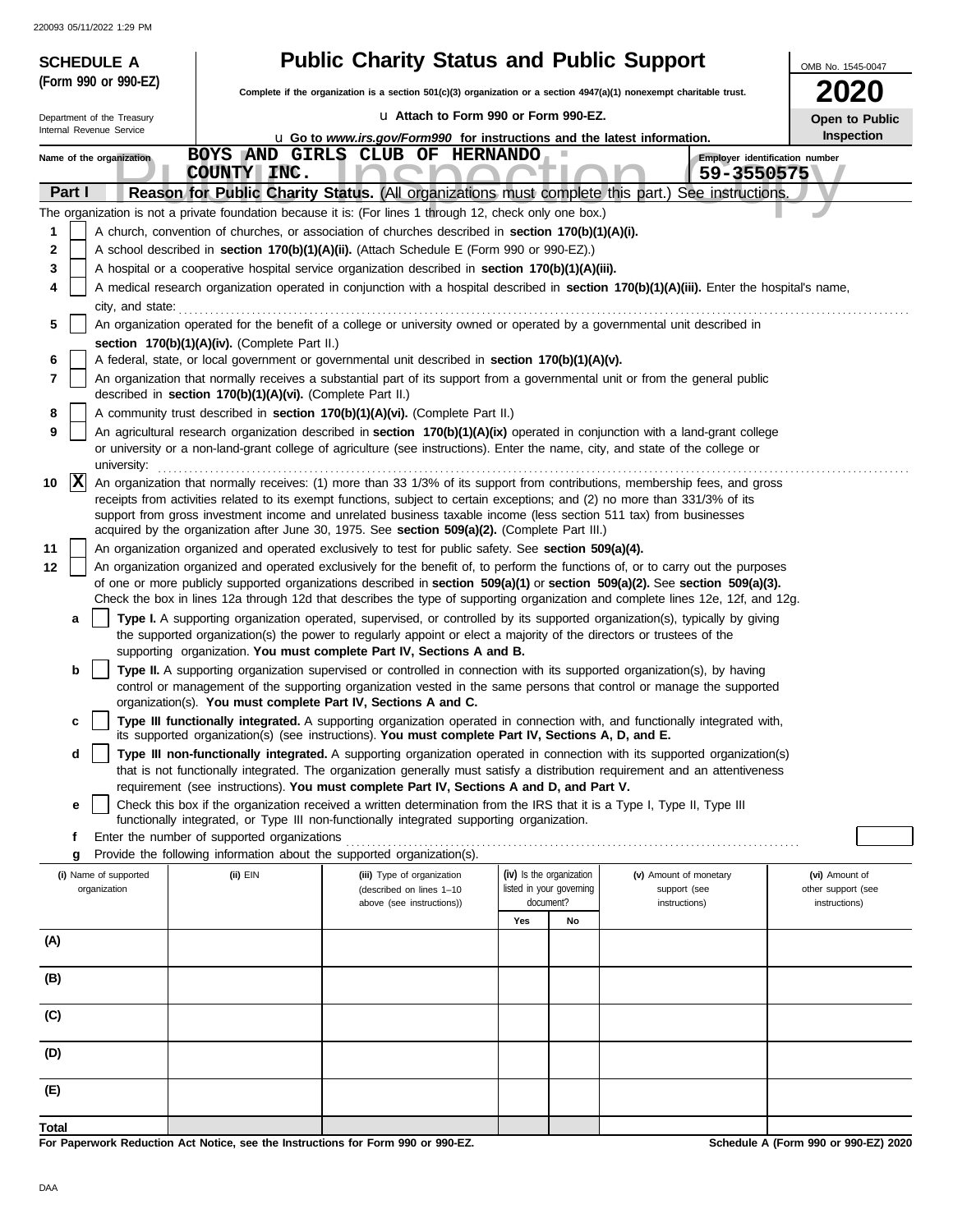|              | Schedule A (Form 990 or 990-EZ) 2020                                                                                                                                                                                        |          |            | BOYS AND GIRLS CLUB OF HERNANDO |            | 59-3550575 | Page 2    |
|--------------|-----------------------------------------------------------------------------------------------------------------------------------------------------------------------------------------------------------------------------|----------|------------|---------------------------------|------------|------------|-----------|
|              | Support Schedule for Organizations Described in Sections 170(b)(1)(A)(iv) and 170(b)(1)(A)(vi)<br>Part II                                                                                                                   |          |            |                                 |            |            |           |
|              | (Complete only if you checked the box on line 5, 7, or 8 of Part I or if the organization failed to qualify under                                                                                                           |          |            |                                 |            |            |           |
|              | Part III. If the organization fails to qualify under the tests listed below, please complete Part III.)                                                                                                                     |          |            |                                 |            |            |           |
|              | Section A. Public Support                                                                                                                                                                                                   |          |            |                                 |            |            |           |
|              | Calendar year (or fiscal year beginning in)<br>$\mathbf{u}$                                                                                                                                                                 | (a) 2016 | (b) 2017   | $(c)$ 2018                      | $(d)$ 2019 | (e) 2020   | (f) Total |
| 1            | Gifts, grants, contributions, and<br>membership fees received. (Do not<br>include any "unusual grants.")                                                                                                                    |          |            |                                 |            |            |           |
| $\mathbf{2}$ | Tax revenues levied for the<br>organization's benefit and either paid<br>to or expended on its behalf                                                                                                                       |          |            |                                 |            |            |           |
| 3            | The value of services or facilities<br>furnished by a governmental unit to the<br>organization without charge                                                                                                               |          |            |                                 |            |            |           |
| 4            | Total. Add lines 1 through 3<br>.                                                                                                                                                                                           |          |            |                                 |            |            |           |
| 5            | The portion of total contributions by<br>each person (other than a<br>governmental unit or publicly<br>supported organization) included on<br>line 1 that exceeds 2% of the amount<br>shown on line 11, column (f) $\ldots$ |          |            |                                 |            |            |           |
| 6            | Public support. Subtract line 5 from line 4                                                                                                                                                                                 |          |            |                                 |            |            |           |
|              | <b>Section B. Total Support</b>                                                                                                                                                                                             |          |            |                                 |            |            |           |
|              | Calendar year (or fiscal year beginning in)<br>$\mathbf{u}$                                                                                                                                                                 | (a) 2016 | (b) $2017$ | $(c)$ 2018                      | $(d)$ 2019 | (e) 2020   | (f) Total |
| 7<br>8       | Amounts from line 4<br>Gross income from interest, dividends,<br>payments received on securities loans,<br>rents, royalties, and income from<br>similar sources $\ldots, \ldots, \ldots, \ldots, \ldots, \ldots$            |          |            |                                 |            |            |           |
| 9            | Net income from unrelated business<br>activities, whether or not the business<br>is regularly carried on                                                                                                                    |          |            |                                 |            |            |           |
| 10           | Other income. Do not include gain or<br>loss from the sale of capital assets<br>(Explain in Part VI.)                                                                                                                       |          |            |                                 |            |            |           |
| 11           | Total support. Add lines 7 through 10                                                                                                                                                                                       |          |            |                                 |            |            |           |
| 12           |                                                                                                                                                                                                                             |          |            |                                 |            | 12         |           |
| 13           | First 5 years. If the Form 990 is for the organization's first, second, third, fourth, or fifth tax year as a section 501(c)(3)                                                                                             |          |            |                                 |            |            |           |
|              | organization, check this box and stop here<br>Section C. Computation of Public Support Percentage                                                                                                                           |          |            |                                 |            |            |           |
| 14           | Public support percentage for 2020 (line 6, column (f) divided by line 11, column (f)) [[[[[[[[[[[[[[[[[[[[[[                                                                                                               |          |            |                                 |            | 14         | %         |
| 15           | Public support percentage from 2019 Schedule A, Part II, line 14                                                                                                                                                            |          |            |                                 |            | 15         | %         |
| 16a          | 33 1/3% support test-2020. If the organization did not check the box on line 13, and line 14 is 33 1/3% or more, check this                                                                                                 |          |            |                                 |            |            |           |
|              | box and stop here. The organization qualifies as a publicly supported organization                                                                                                                                          |          |            |                                 |            |            |           |
| b            | 33 1/3% support test-2019. If the organization did not check a box on line 13 or 16a, and line 15 is 33 1/3% or more, check                                                                                                 |          |            |                                 |            |            |           |
|              | this box and stop here. The organization qualifies as a publicly supported organization                                                                                                                                     |          |            |                                 |            |            |           |
| 17а          | 10%-facts-and-circumstances test-2020. If the organization did not check a box on line 13, 16a, or 16b, and line 14 is                                                                                                      |          |            |                                 |            |            |           |
|              | 10% or more, and if the organization meets the "facts-and-circumstances" test, check this box and stop here. Explain in                                                                                                     |          |            |                                 |            |            |           |
|              | Part VI how the organization meets the "facts-and-circumstances" test. The organization qualifies as a publicly supported                                                                                                   |          |            |                                 |            |            |           |
| b            | organization<br>10%-facts-and-circumstances test-2019. If the organization did not check a box on line 13, 16a, 16b, or 17a, and line                                                                                       |          |            |                                 |            |            |           |
|              | 15 is 10% or more, and if the organization meets the "facts-and-circumstances" test, check this box and stop here. Explain                                                                                                  |          |            |                                 |            |            |           |
|              | in Part VI how the organization meets the "facts-and-circumstances" test. The organization qualifies as a publicly supported                                                                                                |          |            |                                 |            |            |           |
|              | organization                                                                                                                                                                                                                |          |            |                                 |            |            |           |
| 18           | Private foundation. If the organization did not check a box on line 13, 16a, 16b, 17a, or 17b, check this box and see<br>instructions                                                                                       |          |            |                                 |            |            |           |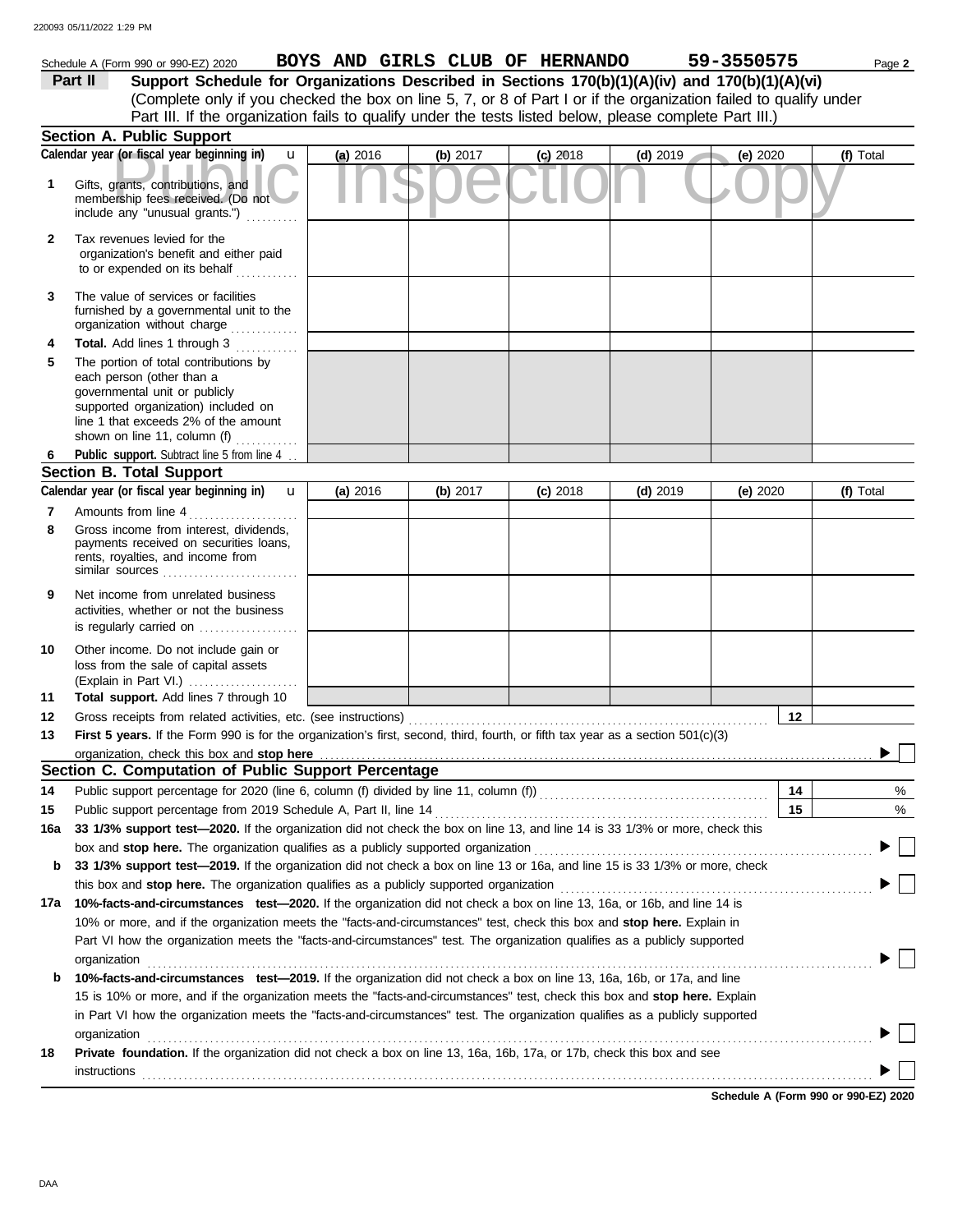# Schedule A (Form 990 or 990-EZ) 2020 **BOYS AND GIRLS CLUB OF HERNANDO** 59-3550575 Page 3

# **Part III** Support Schedule for Organizations Described in Section 509(a)(2)

(Complete only if you checked the box on line 10 of Part I or if the organization failed to qualify under Part II. If the organization fails to qualify under the tests listed below, please complete Part II.)

|              | <b>Section A. Public Support</b>                                                                                                                                                  |           |            |              |            |            |                                    |
|--------------|-----------------------------------------------------------------------------------------------------------------------------------------------------------------------------------|-----------|------------|--------------|------------|------------|------------------------------------|
|              | Calendar year (or fiscal year beginning in)<br>$\mathbf u$                                                                                                                        | (a) 2016  | (b) $2017$ | $(c)$ 2018   | $(d)$ 2019 | (e) $2020$ | (f) Total                          |
| 1            | Gifts, grants, contributions, and membership fees<br>received. (Do not include any "unusual grants.")                                                                             | 1,460,289 | 1,452,596  | $-1,678,182$ | 1,724,933  | 946,542    | 7,262,542                          |
| $\mathbf{2}$ | Gross receipts from admissions, merchandise<br>sold or services performed, or facilities<br>furnished in any activity that is related to the<br>organization's tax-exempt purpose |           |            |              |            | 1,298,796  | 1,298,796                          |
| 3            | Gross receipts from activities that are not an<br>unrelated trade or business under section 513                                                                                   |           |            |              |            |            |                                    |
| 4            | Tax revenues levied for the<br>organization's benefit and either paid<br>to or expended on its behalf                                                                             |           |            |              |            |            |                                    |
| 5            | The value of services or facilities<br>furnished by a governmental unit to the<br>organization without charge                                                                     |           |            |              |            |            |                                    |
| 6            | Total. Add lines 1 through 5<br>.                                                                                                                                                 | 1,460,289 | 1,452,596  | 1,678,182    | 1,724,933  | 2,245,338  | 8,561,338                          |
| 7a           | Amounts included on lines 1, 2, and 3<br>received from disqualified persons                                                                                                       |           |            |              |            |            |                                    |
| b            | Amounts included on lines 2 and 3<br>received from other than disqualified<br>persons that exceed the greater of \$5,000<br>or 1% of the amount on line 13 for the year $\ldots$  |           |            |              |            |            |                                    |
| c            | Add lines 7a and 7b<br>.                                                                                                                                                          |           |            |              |            |            |                                    |
| 8            | Public support. (Subtract line 7c from<br>line $6.$ )                                                                                                                             |           |            |              |            |            |                                    |
|              | <b>Section B. Total Support</b>                                                                                                                                                   |           |            |              |            |            | 8,561,338                          |
|              | Calendar year (or fiscal year beginning in)<br>$\mathbf{u}$                                                                                                                       | (a) 2016  | (b) $2017$ | $(c)$ 2018   | $(d)$ 2019 | (e) $2020$ | (f) Total                          |
| 9            | Amounts from line 6                                                                                                                                                               | 1,460,289 | 1,452,596  | 1,678,182    | 1,724,933  | 2,245,338  | 8,561,338                          |
| 10a          | Gross income from interest, dividends,<br>payments received on securities loans, rents,<br>royalties, and income from similar sources                                             |           |            |              |            |            |                                    |
| b            | Unrelated business taxable income (less<br>section 511 taxes) from businesses<br>acquired after June 30, 1975                                                                     |           |            |              |            |            |                                    |
|              | c Add lines 10a and 10b                                                                                                                                                           |           |            |              |            |            |                                    |
| 11           | Net income from unrelated business<br>activities not included in line 10b, whether<br>or not the business is regularly carried on                                                 |           |            |              |            | 106,697    | 106,697                            |
| 12           | Other income. Do not include gain or<br>loss from the sale of capital assets<br>(Explain in Part VI.)                                                                             |           |            |              |            |            |                                    |
| 13           | Total support. (Add lines 9, 10c, 11,                                                                                                                                             |           |            |              |            |            |                                    |
|              | and $12.$ )                                                                                                                                                                       | 1,460,289 | 1,452,596  | 1,678,182    | 1,724,933  | 2,352,035  | 8,668,035                          |
| 14           | First 5 years. If the Form 990 is for the organization's first, second, third, fourth, or fifth tax year as a section 501(c)(3)<br>organization, check this box and stop here     |           |            |              |            |            |                                    |
|              | Section C. Computation of Public Support Percentage                                                                                                                               |           |            |              |            |            |                                    |
| 15           |                                                                                                                                                                                   |           |            |              |            | 15         | 98.77%                             |
| 16           | Public support percentage from 2019 Schedule A, Part III, line 15                                                                                                                 |           |            |              |            | 16         | %                                  |
|              | Section D. Computation of Investment Income Percentage                                                                                                                            |           |            |              |            |            |                                    |
| 17           | Investment income percentage for 2020 (line 10c, column (f), divided by line 13, column (f)) [[[[[[[[[[[[[[[[                                                                     |           |            |              |            | 17         | %                                  |
| 18           | Investment income percentage from 2019 Schedule A, Part III, line 17                                                                                                              |           |            |              |            | 18         | %                                  |
| 19a          | 33 1/3% support tests-2020. If the organization did not check the box on line 14, and line 15 is more than 33 1/3%, and line                                                      |           |            |              |            |            | $\blacktriangleright$ $\mathbf{X}$ |
|              |                                                                                                                                                                                   |           |            |              |            |            |                                    |
| b            | 33 1/3% support tests-2019. If the organization did not check a box on line 14 or line 19a, and line 16 is more than 33 1/3%, and                                                 |           |            |              |            |            |                                    |
|              |                                                                                                                                                                                   |           |            |              |            |            |                                    |
| 20           |                                                                                                                                                                                   |           |            |              |            |            |                                    |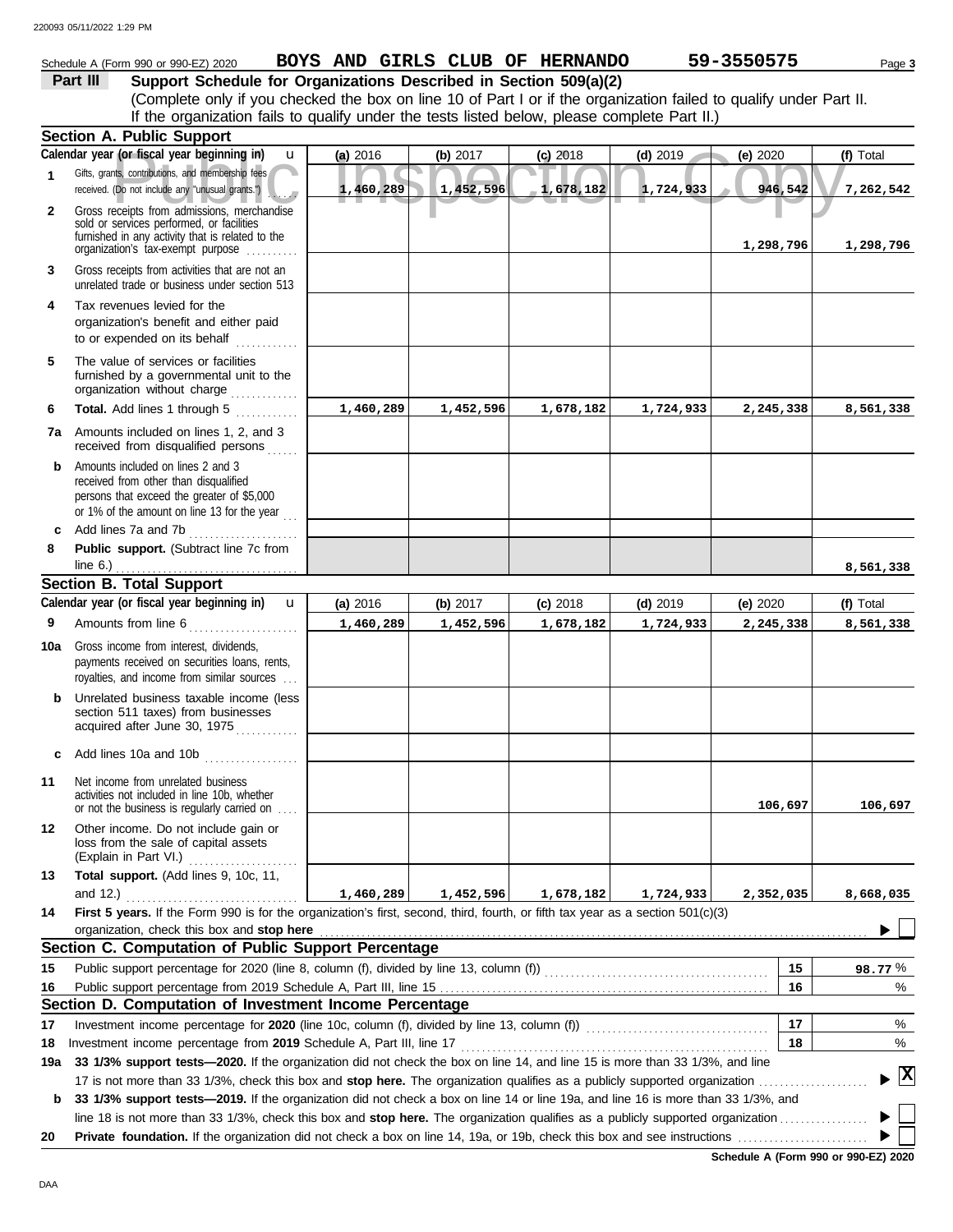|     | BOYS AND GIRLS CLUB OF HERNANDO<br>Schedule A (Form 990 or 990-EZ) 2020                                                                                                    | 59-3550575      | Page 4 |
|-----|----------------------------------------------------------------------------------------------------------------------------------------------------------------------------|-----------------|--------|
|     | <b>Supporting Organizations</b><br>Part IV                                                                                                                                 |                 |        |
|     | (Complete only if you checked a box in line 12 on Part I. If you checked box 12a, Part I, complete Sections A                                                              |                 |        |
|     | and B. If you checked box 12b, Part I, complete Sections A and C. If you checked box 12c, Part I, complete                                                                 |                 |        |
|     | Sections A, D, and E. If you checked box 12d, Part I, complete Sections A and D, and complete Part V.)                                                                     |                 |        |
|     | Section A. All Supporting Organizations                                                                                                                                    |                 |        |
|     |                                                                                                                                                                            | Yes             | No     |
| 1   | Are all of the organization's supported organizations listed by name in the organization's governing                                                                       |                 |        |
|     | documents? If "No," describe in Part VI how the supported organizations are designated. If designated by                                                                   |                 |        |
|     | class or purpose, describe the designation. If historic and continuing relationship, explain.                                                                              | 1               |        |
| 2   | Did the organization have any supported organization that does not have an IRS determination of status                                                                     |                 |        |
|     | under section 509(a)(1) or (2)? If "Yes," explain in Part VI how the organization determined that the supported<br>organization was described in section 509(a)(1) or (2). | $\mathbf{2}$    |        |
| За  | Did the organization have a supported organization described in section $501(c)(4)$ , (5), or (6)? If "Yes," answer                                                        |                 |        |
|     | lines 3b and 3c below.                                                                                                                                                     | 3a              |        |
| b   | Did the organization confirm that each supported organization qualified under section $501(c)(4)$ , $(5)$ , or $(6)$ and                                                   |                 |        |
|     | satisfied the public support tests under section 509(a)(2)? If "Yes," describe in Part VI when and how the                                                                 |                 |        |
|     | organization made the determination.                                                                                                                                       | 3b              |        |
| c   | Did the organization ensure that all support to such organizations was used exclusively for section $170(c)(2)(B)$                                                         |                 |        |
|     | purposes? If "Yes," explain in Part VI what controls the organization put in place to ensure such use.                                                                     | 3c              |        |
| 4a  | Was any supported organization not organized in the United States ("foreign supported organization")? If                                                                   |                 |        |
|     | "Yes," and if you checked 12a or 12b in Part I, answer (b) and (c) below.                                                                                                  | 4a              |        |
| b   | Did the organization have ultimate control and discretion in deciding whether to make grants to the foreign                                                                |                 |        |
|     | supported organization? If "Yes," describe in Part VI how the organization had such control and discretion                                                                 |                 |        |
|     | despite being controlled or supervised by or in connection with its supported organizations.                                                                               | 4b              |        |
| c   | Did the organization support any foreign supported organization that does not have an IRS determination                                                                    |                 |        |
|     | under sections $501(c)(3)$ and $509(a)(1)$ or (2)? If "Yes," explain in Part VI what controls the organization used                                                        |                 |        |
|     | to ensure that all support to the foreign supported organization was used exclusively for section $170(c)(2)(B)$                                                           |                 |        |
|     | purposes.                                                                                                                                                                  | 4c              |        |
| 5a  | Did the organization add, substitute, or remove any supported organizations during the tax year? If "Yes,"                                                                 |                 |        |
|     | answer lines 5b and 5c below (if applicable). Also, provide detail in Part VI, including (i) the names and EIN                                                             |                 |        |
|     | numbers of the supported organizations added, substituted, or removed; (ii) the reasons for each such action;                                                              |                 |        |
|     | (iii) the authority under the organization's organizing document authorizing such action; and (iv) how the action                                                          | 5a              |        |
| b   | was accomplished (such as by amendment to the organizing document).<br>Type I or Type II only. Was any added or substituted supported organization part of a class already |                 |        |
|     | designated in the organization's organizing document?                                                                                                                      | 5b              |        |
| с   | Substitutions only. Was the substitution the result of an event beyond the organization's control?                                                                         | 5c              |        |
| 6   | Did the organization provide support (whether in the form of grants or the provision of services or facilities) to                                                         |                 |        |
|     | anyone other than (i) its supported organizations, (ii) individuals that are part of the charitable class benefited                                                        |                 |        |
|     | by one or more of its supported organizations, or (iii) other supporting organizations that also support or                                                                |                 |        |
|     | benefit one or more of the filing organization's supported organizations? If "Yes," provide detail in Part VI.                                                             | 6               |        |
| 7   | Did the organization provide a grant, loan, compensation, or other similar payment to a substantial contributor                                                            |                 |        |
|     | (as defined in section $4958(c)(3)(C)$ ), a family member of a substantial contributor, or a 35% controlled entity                                                         |                 |        |
|     | with regard to a substantial contributor? If "Yes," complete Part I of Schedule L (Form 990 or 990-EZ).                                                                    | 7               |        |
| 8   | Did the organization make a loan to a disqualified person (as defined in section 4958) not described in line 7?                                                            |                 |        |
|     | If "Yes," complete Part I of Schedule L (Form 990 or 990-EZ).                                                                                                              | 8               |        |
| 9а  | Was the organization controlled directly or indirectly at any time during the tax year by one or more                                                                      |                 |        |
|     | disqualified persons, as defined in section 4946 (other than foundation managers and organizations                                                                         |                 |        |
|     | described in section 509(a)(1) or (2))? If "Yes," provide detail in Part VI.                                                                                               | <b>9a</b>       |        |
| b   | Did one or more disqualified persons (as defined in line 9a) hold a controlling interest in any entity in which                                                            |                 |        |
|     | the supporting organization had an interest? If "Yes," provide detail in Part VI.                                                                                          | 9b              |        |
| c   | Did a disqualified person (as defined in line 9a) have an ownership interest in, or derive any personal benefit                                                            |                 |        |
|     | from, assets in which the supporting organization also had an interest? If "Yes," provide detail in Part VI.                                                               | 9с              |        |
| 10a | Was the organization subject to the excess business holdings rules of section 4943 because of section                                                                      |                 |        |
|     | 4943(f) (regarding certain Type II supporting organizations, and all Type III non-functionally integrated<br>supporting organizations)? If "Yes," answer line 10b below.   | 10a             |        |
| b   | Did the organization have any excess business holdings in the tax year? (Use Schedule C, Form 4720, to                                                                     |                 |        |
|     | determine whether the organization had excess business holdings.)                                                                                                          | 10 <sub>b</sub> |        |
|     |                                                                                                                                                                            |                 |        |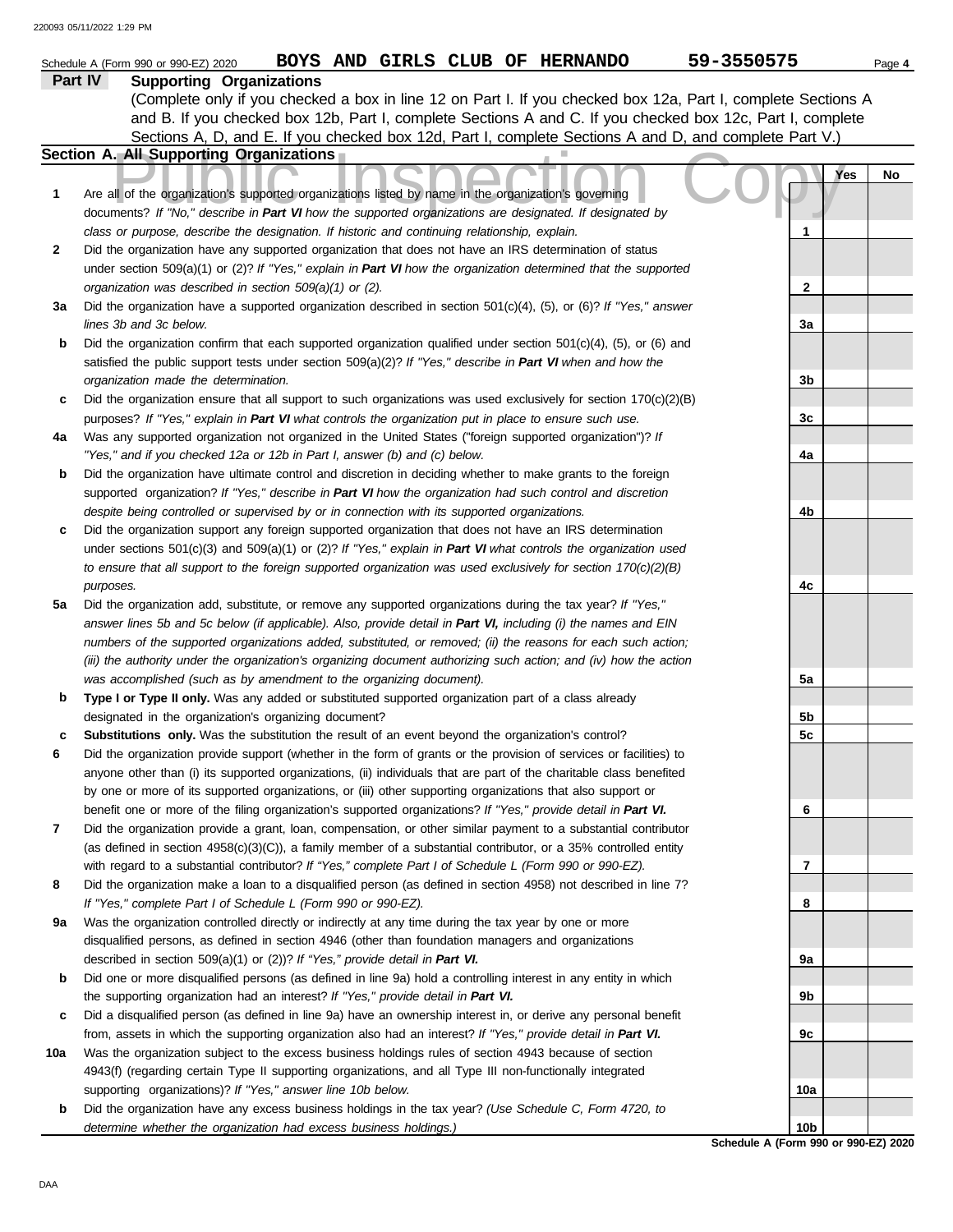|         | 59-3550575<br>BOYS AND GIRLS CLUB OF HERNANDO<br>Schedule A (Form 990 or 990-EZ) 2020                                                                                                                                                   |                                      |     | Page 5 |
|---------|-----------------------------------------------------------------------------------------------------------------------------------------------------------------------------------------------------------------------------------------|--------------------------------------|-----|--------|
| Part IV | <b>Supporting Organizations (continued)</b>                                                                                                                                                                                             |                                      |     |        |
|         |                                                                                                                                                                                                                                         |                                      | Yes | No     |
| 11      | Has the organization accepted a gift or contribution from any of the following persons?                                                                                                                                                 |                                      |     |        |
| a       | A person who directly or indirectly controls, either alone or together with persons described in lines 11b and                                                                                                                          |                                      |     |        |
|         | 11c below, the governing body of a supported organization?                                                                                                                                                                              | 11a                                  |     |        |
| b       | A family member of a person described in line 11a above?                                                                                                                                                                                | 11 <sub>b</sub>                      |     |        |
| c       | A 35% controlled entity of a person described in line 11a or 11b above? If "Yes" to line 11a, 11b, or 11c, provide                                                                                                                      |                                      |     |        |
|         | detail in Part VI.<br>Section B. Type I Supporting Organizations                                                                                                                                                                        | 11 <sub>G</sub>                      |     |        |
|         |                                                                                                                                                                                                                                         |                                      | Yes | No     |
| 1       | Did the governing body, members of the governing body, officers acting in their official capacity, or membership of one or                                                                                                              |                                      |     |        |
|         | more supported organizations have the power to regularly appoint or elect at least a majority of the organization's officers,                                                                                                           |                                      |     |        |
|         | directors, or trustees at all times during the tax year? If "No," describe in Part VI how the supported organization(s)                                                                                                                 |                                      |     |        |
|         | effectively operated, supervised, or controlled the organization's activities. If the organization had more than one supported                                                                                                          |                                      |     |        |
|         | organization, describe how the powers to appoint and/or remove officers, directors, or trustees were allocated among the                                                                                                                |                                      |     |        |
|         | supported organizations and what conditions or restrictions, if any, applied to such powers during the tax year.                                                                                                                        | $\mathbf 1$                          |     |        |
| 2       | Did the organization operate for the benefit of any supported organization other than the supported                                                                                                                                     |                                      |     |        |
|         | organization(s) that operated, supervised, or controlled the supporting organization? If "Yes," explain in Part                                                                                                                         |                                      |     |        |
|         | VI how providing such benefit carried out the purposes of the supported organization(s) that operated,                                                                                                                                  |                                      |     |        |
|         | supervised, or controlled the supporting organization.                                                                                                                                                                                  | $\mathbf{2}$                         |     |        |
|         | Section C. Type II Supporting Organizations                                                                                                                                                                                             |                                      |     |        |
|         |                                                                                                                                                                                                                                         |                                      | Yes | No     |
| 1       | Were a majority of the organization's directors or trustees during the tax year also a majority of the directors                                                                                                                        |                                      |     |        |
|         | or trustees of each of the organization's supported organization(s)? If "No," describe in Part VI how control                                                                                                                           |                                      |     |        |
|         | or management of the supporting organization was vested in the same persons that controlled or managed                                                                                                                                  |                                      |     |        |
|         | the supported organization(s).<br>Section D. All Type III Supporting Organizations                                                                                                                                                      | 1                                    |     |        |
|         |                                                                                                                                                                                                                                         |                                      |     |        |
|         |                                                                                                                                                                                                                                         |                                      | Yes | No     |
| 1       | Did the organization provide to each of its supported organizations, by the last day of the fifth month of the<br>organization's tax year, (i) a written notice describing the type and amount of support provided during the prior tax |                                      |     |        |
|         | year, (ii) a copy of the Form 990 that was most recently filed as of the date of notification, and (iii) copies of the                                                                                                                  |                                      |     |        |
|         | organization's governing documents in effect on the date of notification, to the extent not previously provided?                                                                                                                        | 1                                    |     |        |
| 2       | Were any of the organization's officers, directors, or trustees either (i) appointed or elected by the supported                                                                                                                        |                                      |     |        |
|         | organization(s) or (ii) serving on the governing body of a supported organization? If "No," explain in Part VI how                                                                                                                      |                                      |     |        |
|         | the organization maintained a close and continuous working relationship with the supported organization(s).                                                                                                                             | 2                                    |     |        |
| 3       | By reason of the relationship described in line 2, above, did the organization's supported organizations have                                                                                                                           |                                      |     |        |
|         | a significant voice in the organization's investment policies and in directing the use of the organization's                                                                                                                            |                                      |     |        |
|         | income or assets at all times during the tax year? If "Yes," describe in Part VI the role the organization's                                                                                                                            |                                      |     |        |
|         | supported organizations played in this regard.                                                                                                                                                                                          | 3                                    |     |        |
|         | Section E. Type III Functionally-Integrated Supporting Organizations                                                                                                                                                                    |                                      |     |        |
| 1       | Check the box next to the method that the organization used to satisfy the Integral Part Test during the year (see instructions).                                                                                                       |                                      |     |        |
| a       | The organization satisfied the Activities Test. Complete line 2 below.                                                                                                                                                                  |                                      |     |        |
| b       | The organization is the parent of each of its supported organizations. Complete line 3 below.                                                                                                                                           |                                      |     |        |
| c       | The organization supported a governmental entity. Describe in Part VI how you supported a governmental entity (see instructions).                                                                                                       |                                      |     |        |
| 2       | Activities Test. Answer lines 2a and 2b below.                                                                                                                                                                                          |                                      | Yes | No     |
| a       | Did substantially all of the organization's activities during the tax year directly further the exempt purposes of                                                                                                                      |                                      |     |        |
|         | the supported organization(s) to which the organization was responsive? If "Yes," then in Part VI identify                                                                                                                              |                                      |     |        |
|         | those supported organizations and explain how these activities directly furthered their exempt purposes,                                                                                                                                |                                      |     |        |
|         | how the organization was responsive to those supported organizations, and how the organization determined                                                                                                                               |                                      |     |        |
|         | that these activities constituted substantially all of its activities.                                                                                                                                                                  | 2a                                   |     |        |
| b       | Did the activities described in line 2a, above, constitute activities that, but for the organization's involvement,                                                                                                                     |                                      |     |        |
|         | one or more of the organization's supported organization(s) would have been engaged in? If "Yes," explain in                                                                                                                            |                                      |     |        |
|         | Part VI the reasons for the organization's position that its supported organization(s) would have engaged in                                                                                                                            |                                      |     |        |
|         | these activities but for the organization's involvement.                                                                                                                                                                                | 2b                                   |     |        |
| 3       | Parent of Supported Organizations. Answer lines 3a and 3b below.                                                                                                                                                                        |                                      |     |        |
| а       | Did the organization have the power to regularly appoint or elect a majority of the officers, directors, or<br>trustees of each of the supported organizations? If "Yes" or "No," provide details in Part VI.                           | За                                   |     |        |
| b       | Did the organization exercise a substantial degree of direction over the policies, programs, and activities of each                                                                                                                     |                                      |     |        |
|         | of its supported organizations? If "Yes," describe in Part VI the role played by the organization in this regard.                                                                                                                       | 3b                                   |     |        |
| DAA     |                                                                                                                                                                                                                                         | Schedule A (Form 990 or 990-EZ) 2020 |     |        |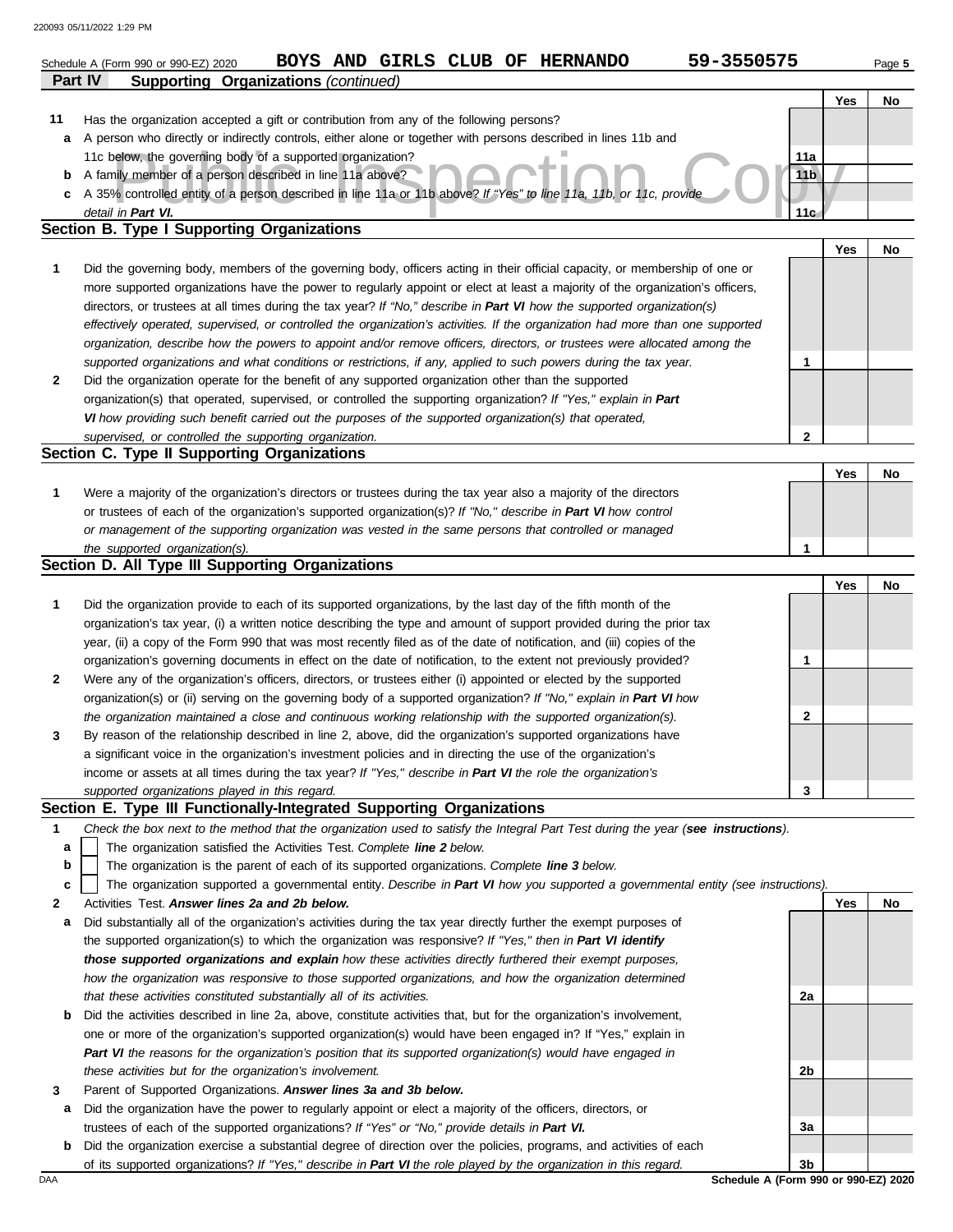|                | BOYS AND GIRLS CLUB OF HERNANDO<br>Schedule A (Form 990 or 990-EZ) 2020                                                          |                | 59-3550575     |                                | Page 6 |  |  |  |  |
|----------------|----------------------------------------------------------------------------------------------------------------------------------|----------------|----------------|--------------------------------|--------|--|--|--|--|
| Part V         | Type III Non-Functionally Integrated 509(a)(3) Supporting Organizations                                                          |                |                |                                |        |  |  |  |  |
| $\mathbf{1}$   | Check here if the organization satisfied the Integral Part Test as a qualifying trust on Nov. 20, 1970 (explain in Part VI). See |                |                |                                |        |  |  |  |  |
|                | instructions. All other Type III non-functionally integrated supporting organizations must complete Sections A through E.        |                |                |                                |        |  |  |  |  |
|                | Section A - Adjusted Net Income                                                                                                  |                | (A) Prior Year | (B) Current Year               |        |  |  |  |  |
|                |                                                                                                                                  |                |                | (optional)                     |        |  |  |  |  |
| 1              | Net short-term capital gain                                                                                                      | $\mathbf{1}$   |                |                                |        |  |  |  |  |
| $\mathbf{2}$   | Recoveries of prior-year distributions                                                                                           | $\overline{2}$ |                |                                |        |  |  |  |  |
| 3              | Other gross income (see instructions)                                                                                            | 3              |                |                                |        |  |  |  |  |
| 4              | Add lines 1 through 3.                                                                                                           | 4              |                |                                |        |  |  |  |  |
| 5              | Depreciation and depletion                                                                                                       | 5              |                |                                |        |  |  |  |  |
| 6              | Portion of operating expenses paid or incurred for production or collection of                                                   |                |                |                                |        |  |  |  |  |
|                | gross income or for management, conservation, or maintenance of property                                                         |                |                |                                |        |  |  |  |  |
|                | held for production of income (see instructions)                                                                                 | 6              |                |                                |        |  |  |  |  |
| $\overline{7}$ | Other expenses (see instructions)                                                                                                | $\overline{7}$ |                |                                |        |  |  |  |  |
| 8              | Adjusted Net Income (subtract lines 5, 6, and 7 from line 4)                                                                     | 8              |                |                                |        |  |  |  |  |
|                | Section B - Minimum Asset Amount                                                                                                 |                | (A) Prior Year | (B) Current Year<br>(optional) |        |  |  |  |  |
| 1              | Aggregate fair market value of all non-exempt-use assets (see                                                                    |                |                |                                |        |  |  |  |  |
|                | instructions for short tax year or assets held for part of year):                                                                |                |                |                                |        |  |  |  |  |
|                | a Average monthly value of securities                                                                                            | 1a             |                |                                |        |  |  |  |  |
|                | <b>b</b> Average monthly cash balances                                                                                           | 1b             |                |                                |        |  |  |  |  |
|                | c Fair market value of other non-exempt-use assets                                                                               | 1c             |                |                                |        |  |  |  |  |
|                | d Total (add lines 1a, 1b, and 1c)                                                                                               | 1d             |                |                                |        |  |  |  |  |
|                | e Discount claimed for blockage or other factors                                                                                 |                |                |                                |        |  |  |  |  |
|                | (explain in detail in Part VI):                                                                                                  |                |                |                                |        |  |  |  |  |
| $\mathbf{2}$   | Acquisition indebtedness applicable to non-exempt-use assets                                                                     | $\mathbf{2}$   |                |                                |        |  |  |  |  |
| 3              | Subtract line 2 from line 1d.                                                                                                    | 3              |                |                                |        |  |  |  |  |
| 4              | Cash deemed held for exempt use. Enter 0.015 of line 3 (for greater amount,                                                      |                |                |                                |        |  |  |  |  |
|                | see instructions).                                                                                                               | 4              |                |                                |        |  |  |  |  |
| 5              | Net value of non-exempt-use assets (subtract line 4 from line 3)                                                                 | 5              |                |                                |        |  |  |  |  |
| 6              | Multiply line 5 by 0.035.                                                                                                        | 6              |                |                                |        |  |  |  |  |
| 7              | Recoveries of prior-year distributions                                                                                           | $\overline{7}$ |                |                                |        |  |  |  |  |
| 8              | Minimum Asset Amount (add line 7 to line 6)                                                                                      | 8              |                |                                |        |  |  |  |  |
|                | Section C - Distributable Amount                                                                                                 |                |                | <b>Current Year</b>            |        |  |  |  |  |
| 1              | Adjusted net income for prior year (from Section A, line 8, column A)                                                            | $\mathbf{1}$   |                |                                |        |  |  |  |  |
| $\mathbf{2}$   | Enter 0.85 of line 1.                                                                                                            | $\mathbf{2}$   |                |                                |        |  |  |  |  |
| 3              | Minimum asset amount for prior year (from Section B, line 8, column A)                                                           | 3              |                |                                |        |  |  |  |  |
| 4              | Enter greater of line 2 or line 3.                                                                                               | 4              |                |                                |        |  |  |  |  |
| 5              | Income tax imposed in prior year                                                                                                 | 5              |                |                                |        |  |  |  |  |
| 6              | <b>Distributable Amount.</b> Subtract line 5 from line 4, unless subject to                                                      |                |                |                                |        |  |  |  |  |
|                | emergency temporary reduction (see instructions).                                                                                | 6              |                |                                |        |  |  |  |  |

**7** | Check here if the current year is the organization's first as a non-functionally integrated Type III supporting organization (see instructions).

**Schedule A (Form 990 or 990-EZ) 2020**

DAA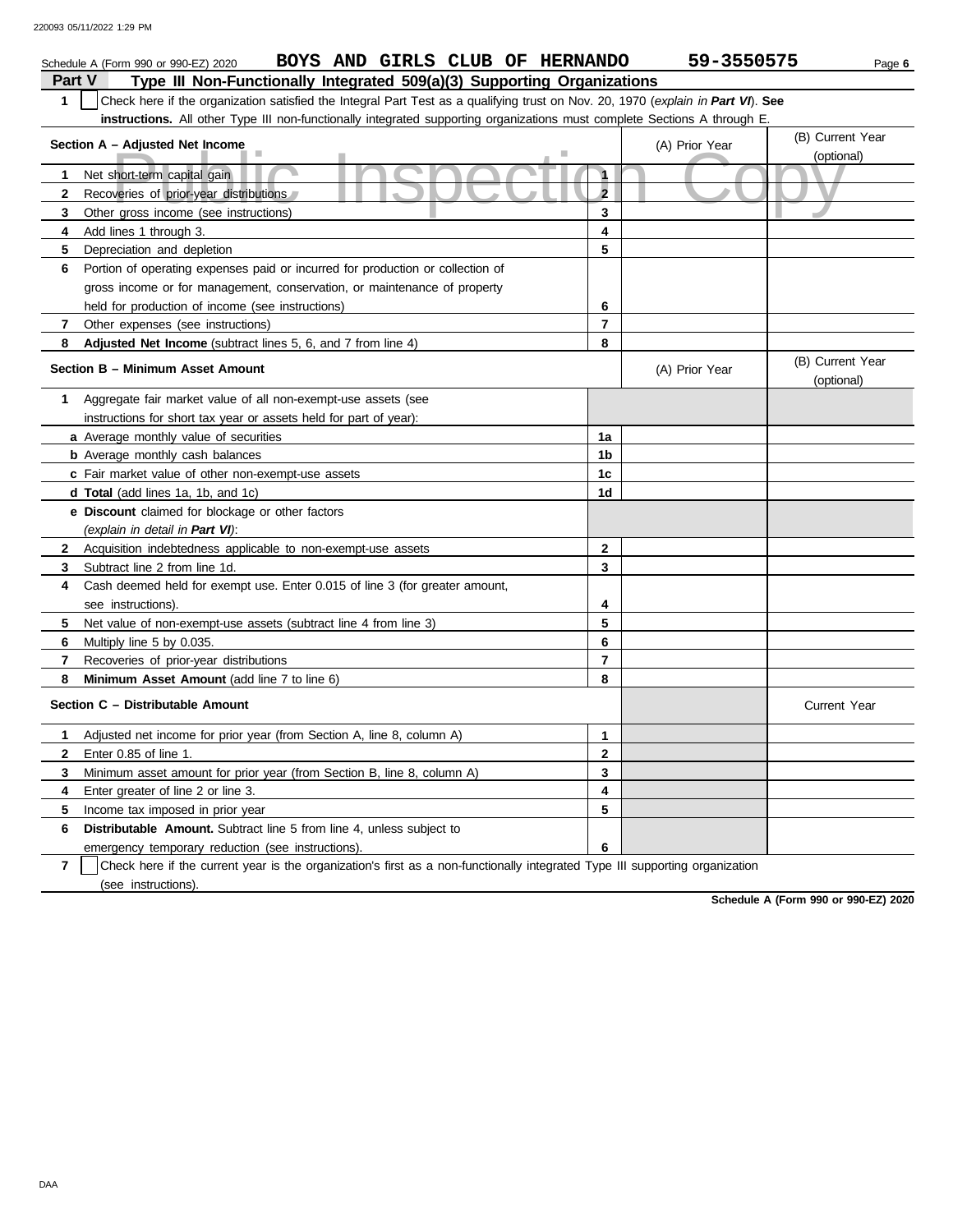|                                                                            | 59-3550575<br>BOYS AND GIRLS CLUB OF HERNANDO<br>Schedule A (Form 990 or 990-EZ) 2020<br>Page 7                                          |                             |                                       |                                         |  |  |  |  |  |  |
|----------------------------------------------------------------------------|------------------------------------------------------------------------------------------------------------------------------------------|-----------------------------|---------------------------------------|-----------------------------------------|--|--|--|--|--|--|
| Part V                                                                     | Type III Non-Functionally Integrated 509(a)(3) Supporting Organizations (continued)                                                      |                             |                                       |                                         |  |  |  |  |  |  |
| Section D - Distributions                                                  |                                                                                                                                          |                             |                                       |                                         |  |  |  |  |  |  |
| Amounts paid to supported organizations to accomplish exempt purposes<br>1 |                                                                                                                                          |                             |                                       |                                         |  |  |  |  |  |  |
| $\mathbf{2}$                                                               | Amounts paid to perform activity that directly furthers exempt purposes of supported<br>organizations, in excess of income from activity |                             |                                       |                                         |  |  |  |  |  |  |
| 3                                                                          | Administrative expenses paid to accomplish exempt purposes of supported organizations                                                    |                             |                                       |                                         |  |  |  |  |  |  |
| 4                                                                          | Amounts paid to acquire exempt-use assets                                                                                                |                             |                                       |                                         |  |  |  |  |  |  |
| 5                                                                          | Qualified set-aside amounts (prior IRS approval required—provide details in Part VI)                                                     |                             |                                       |                                         |  |  |  |  |  |  |
| 6                                                                          | Other distributions (describe in Part VI). See instructions.                                                                             |                             |                                       |                                         |  |  |  |  |  |  |
| 7                                                                          | Total annual distributions. Add lines 1 through 6.                                                                                       |                             |                                       |                                         |  |  |  |  |  |  |
| 8                                                                          | Distributions to attentive supported organizations to which the organization is responsive                                               |                             |                                       |                                         |  |  |  |  |  |  |
|                                                                            | (provide details in Part VI). See instructions.                                                                                          |                             |                                       |                                         |  |  |  |  |  |  |
| 9                                                                          | Distributable amount for 2020 from Section C, line 6                                                                                     |                             |                                       |                                         |  |  |  |  |  |  |
| 10                                                                         | Line 8 amount divided by line 9 amount                                                                                                   |                             |                                       |                                         |  |  |  |  |  |  |
|                                                                            |                                                                                                                                          | (i)                         | (ii)                                  | (iii)                                   |  |  |  |  |  |  |
|                                                                            | <b>Section E - Distribution Allocations (see instructions)</b>                                                                           | <b>Excess Distributions</b> | <b>Underdistributions</b><br>Pre-2020 | <b>Distributable</b><br>Amount for 2020 |  |  |  |  |  |  |
| 1                                                                          | Distributable amount for 2020 from Section C, line 6                                                                                     |                             |                                       |                                         |  |  |  |  |  |  |
| $\mathbf{2}$                                                               | Underdistributions, if any, for years prior to 2020                                                                                      |                             |                                       |                                         |  |  |  |  |  |  |
|                                                                            | (reasonable cause required-explain in Part VI). See                                                                                      |                             |                                       |                                         |  |  |  |  |  |  |
|                                                                            | instructions.                                                                                                                            |                             |                                       |                                         |  |  |  |  |  |  |
| 3                                                                          | Excess distributions carryover, if any, to 2020                                                                                          |                             |                                       |                                         |  |  |  |  |  |  |
|                                                                            |                                                                                                                                          |                             |                                       |                                         |  |  |  |  |  |  |
|                                                                            |                                                                                                                                          |                             |                                       |                                         |  |  |  |  |  |  |
|                                                                            |                                                                                                                                          |                             |                                       |                                         |  |  |  |  |  |  |
|                                                                            |                                                                                                                                          |                             |                                       |                                         |  |  |  |  |  |  |
|                                                                            |                                                                                                                                          |                             |                                       |                                         |  |  |  |  |  |  |
|                                                                            | f Total of lines 3a through 3e                                                                                                           |                             |                                       |                                         |  |  |  |  |  |  |
|                                                                            | g Applied to underdistributions of prior years                                                                                           |                             |                                       |                                         |  |  |  |  |  |  |
|                                                                            | h Applied to 2020 distributable amount                                                                                                   |                             |                                       |                                         |  |  |  |  |  |  |
|                                                                            | <i>i</i> Carryover from 2015 not applied (see instructions)                                                                              |                             |                                       |                                         |  |  |  |  |  |  |
|                                                                            | Remainder. Subtract lines 3g, 3h, and 3i from line 3f.                                                                                   |                             |                                       |                                         |  |  |  |  |  |  |
| 4                                                                          | Distributions for 2020 from                                                                                                              |                             |                                       |                                         |  |  |  |  |  |  |
|                                                                            | Section D, line 7:<br>\$                                                                                                                 |                             |                                       |                                         |  |  |  |  |  |  |
|                                                                            | a Applied to underdistributions of prior years                                                                                           |                             |                                       |                                         |  |  |  |  |  |  |
|                                                                            | <b>b</b> Applied to 2020 distributable amount                                                                                            |                             |                                       |                                         |  |  |  |  |  |  |
|                                                                            | c Remainder. Subtract lines 4a and 4b from line 4.                                                                                       |                             |                                       |                                         |  |  |  |  |  |  |
| 5                                                                          | Remaining underdistributions for years prior to 2020, if                                                                                 |                             |                                       |                                         |  |  |  |  |  |  |
|                                                                            | any. Subtract lines 3g and 4a from line 2. For result                                                                                    |                             |                                       |                                         |  |  |  |  |  |  |
|                                                                            | greater than zero, explain in Part VI. See instructions.                                                                                 |                             |                                       |                                         |  |  |  |  |  |  |
| 6                                                                          | Remaining underdistributions for 2020 Subtract lines 3h                                                                                  |                             |                                       |                                         |  |  |  |  |  |  |
|                                                                            | and 4b from line 1. For result greater than zero, explain in                                                                             |                             |                                       |                                         |  |  |  |  |  |  |
|                                                                            | Part VI. See instructions.                                                                                                               |                             |                                       |                                         |  |  |  |  |  |  |
| 7                                                                          | Excess distributions carryover to 2021. Add lines 3j                                                                                     |                             |                                       |                                         |  |  |  |  |  |  |
|                                                                            | and 4c.                                                                                                                                  |                             |                                       |                                         |  |  |  |  |  |  |
| 8                                                                          | Breakdown of line 7:                                                                                                                     |                             |                                       |                                         |  |  |  |  |  |  |
|                                                                            |                                                                                                                                          |                             |                                       |                                         |  |  |  |  |  |  |
|                                                                            |                                                                                                                                          |                             |                                       |                                         |  |  |  |  |  |  |
|                                                                            |                                                                                                                                          |                             |                                       |                                         |  |  |  |  |  |  |
|                                                                            |                                                                                                                                          |                             |                                       |                                         |  |  |  |  |  |  |
|                                                                            | e Excess from 2020                                                                                                                       |                             |                                       |                                         |  |  |  |  |  |  |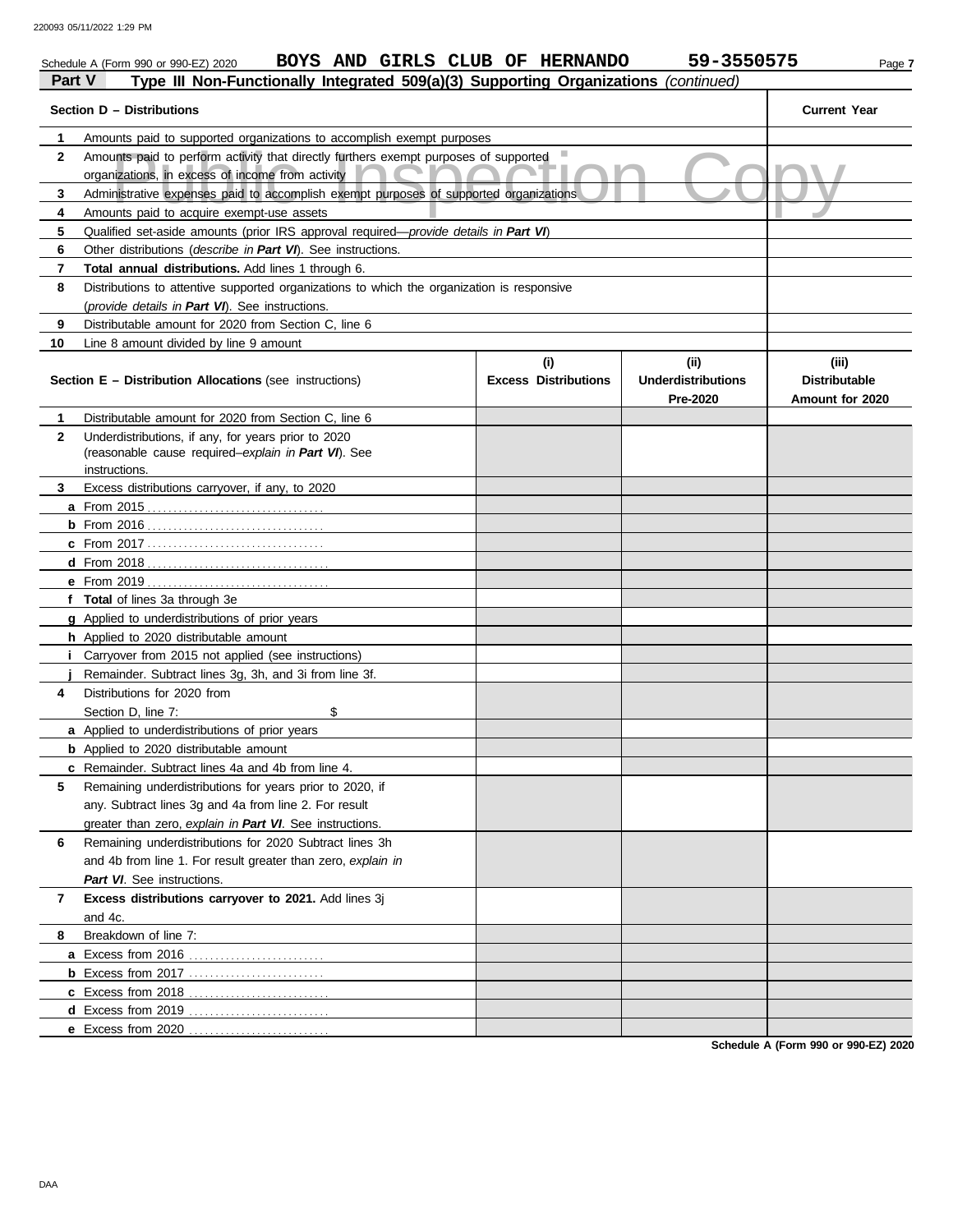|         | Schedule A (Form 990 or 990-EZ) 2020                                                           |                                                                                                                        | BOYS AND GIRLS CLUB OF HERNANDO |                 |  | 59-3550575 | Page 8 |
|---------|------------------------------------------------------------------------------------------------|------------------------------------------------------------------------------------------------------------------------|---------------------------------|-----------------|--|------------|--------|
| Part VI |                                                                                                | Supplemental Information. Provide the explanations required by Part II, line 10; Part II, line 17a or 17b; Part        |                                 |                 |  |            |        |
|         |                                                                                                | III, line 12; Part IV, Section A, lines 1, 2, 3b, 3c, 4b, 4c, 5a, 6, 9a, 9b, 9c, 11a, 11b, and 11c; Part IV, Section   |                                 |                 |  |            |        |
|         |                                                                                                | B, lines 1 and 2; Part IV, Section C, line 1; Part IV, Section D, lines 2 and 3; Part IV, Section E, lines 1c, 2a, 2b, |                                 |                 |  |            |        |
|         |                                                                                                | 3a, and 3b; Part V, line 1; Part V, Section B, line 1e; Part V, Section D, lines 5, 6, and 8; and Part V, Section E,   |                                 |                 |  |            |        |
|         | lines 2, 5, and 6. Also complete this part for any additional information. (See instructions.) |                                                                                                                        |                                 |                 |  |            |        |
|         |                                                                                                |                                                                                                                        |                                 |                 |  |            |        |
|         |                                                                                                |                                                                                                                        |                                 |                 |  |            |        |
|         |                                                                                                |                                                                                                                        |                                 | <u>OIUUUIIU</u> |  |            |        |
|         |                                                                                                |                                                                                                                        |                                 |                 |  |            |        |
|         |                                                                                                |                                                                                                                        |                                 |                 |  |            |        |
|         |                                                                                                |                                                                                                                        |                                 |                 |  |            |        |
|         |                                                                                                |                                                                                                                        |                                 |                 |  |            |        |
|         |                                                                                                |                                                                                                                        |                                 |                 |  |            |        |
|         |                                                                                                |                                                                                                                        |                                 |                 |  |            |        |
|         |                                                                                                |                                                                                                                        |                                 |                 |  |            |        |
|         |                                                                                                |                                                                                                                        |                                 |                 |  |            |        |
|         |                                                                                                |                                                                                                                        |                                 |                 |  |            |        |
|         |                                                                                                |                                                                                                                        |                                 |                 |  |            |        |
|         |                                                                                                |                                                                                                                        |                                 |                 |  |            |        |
|         |                                                                                                |                                                                                                                        |                                 |                 |  |            |        |
|         |                                                                                                |                                                                                                                        |                                 |                 |  |            |        |
|         |                                                                                                |                                                                                                                        |                                 |                 |  |            |        |
|         |                                                                                                |                                                                                                                        |                                 |                 |  |            |        |
|         |                                                                                                |                                                                                                                        |                                 |                 |  |            |        |
|         |                                                                                                |                                                                                                                        |                                 |                 |  |            |        |
|         |                                                                                                |                                                                                                                        |                                 |                 |  |            |        |
|         |                                                                                                |                                                                                                                        |                                 |                 |  |            |        |
|         |                                                                                                |                                                                                                                        |                                 |                 |  |            |        |
|         |                                                                                                |                                                                                                                        |                                 |                 |  |            |        |
|         |                                                                                                |                                                                                                                        |                                 |                 |  |            |        |
|         |                                                                                                |                                                                                                                        |                                 |                 |  |            |        |
|         |                                                                                                |                                                                                                                        |                                 |                 |  |            |        |
|         |                                                                                                |                                                                                                                        |                                 |                 |  |            |        |
|         |                                                                                                |                                                                                                                        |                                 |                 |  |            |        |
|         |                                                                                                |                                                                                                                        |                                 |                 |  |            |        |
|         |                                                                                                |                                                                                                                        |                                 |                 |  |            |        |
|         |                                                                                                |                                                                                                                        |                                 |                 |  |            |        |
|         |                                                                                                |                                                                                                                        |                                 |                 |  |            |        |
|         |                                                                                                |                                                                                                                        |                                 |                 |  |            |        |
|         |                                                                                                |                                                                                                                        |                                 |                 |  |            |        |
|         |                                                                                                |                                                                                                                        |                                 |                 |  |            |        |
|         |                                                                                                |                                                                                                                        |                                 |                 |  |            |        |
|         |                                                                                                |                                                                                                                        |                                 |                 |  |            |        |
|         |                                                                                                |                                                                                                                        |                                 |                 |  |            |        |
|         |                                                                                                |                                                                                                                        |                                 |                 |  |            |        |
|         |                                                                                                |                                                                                                                        |                                 |                 |  |            |        |
|         |                                                                                                |                                                                                                                        |                                 |                 |  |            |        |
|         |                                                                                                |                                                                                                                        |                                 |                 |  |            |        |
|         |                                                                                                |                                                                                                                        |                                 |                 |  |            |        |
|         |                                                                                                |                                                                                                                        |                                 |                 |  |            |        |
|         |                                                                                                |                                                                                                                        |                                 |                 |  |            |        |
|         |                                                                                                |                                                                                                                        |                                 |                 |  |            |        |
|         |                                                                                                |                                                                                                                        |                                 |                 |  |            |        |
|         |                                                                                                |                                                                                                                        |                                 |                 |  |            |        |
|         |                                                                                                |                                                                                                                        |                                 |                 |  |            |        |
|         |                                                                                                |                                                                                                                        |                                 |                 |  |            |        |
|         |                                                                                                |                                                                                                                        |                                 |                 |  |            |        |
|         |                                                                                                |                                                                                                                        |                                 |                 |  |            |        |
|         |                                                                                                |                                                                                                                        |                                 |                 |  |            |        |
|         |                                                                                                |                                                                                                                        |                                 |                 |  |            |        |
|         |                                                                                                |                                                                                                                        |                                 |                 |  |            |        |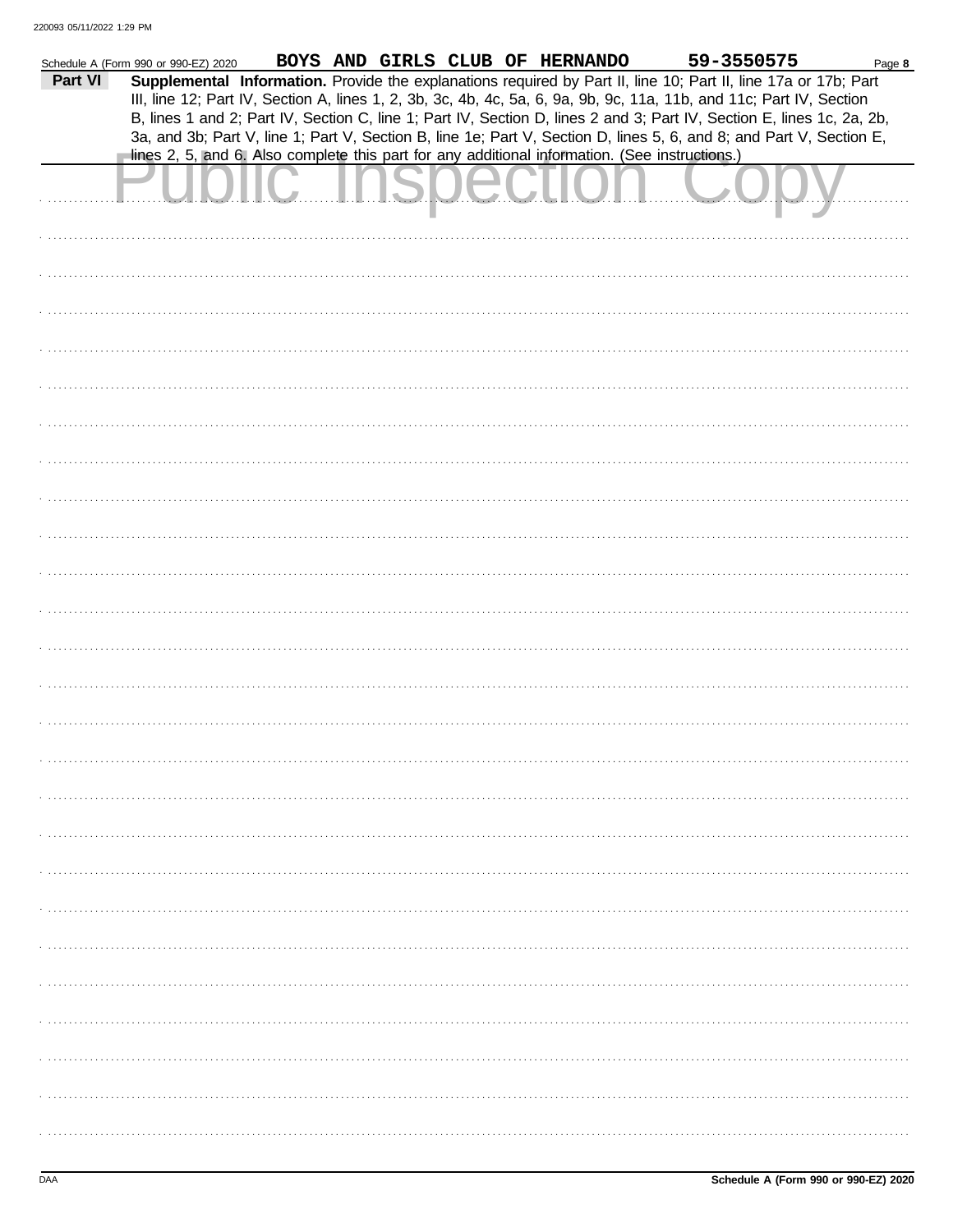|        | <b>SCHEDULE D</b><br>(Form 990)                                                                   |                                | Supplemental Financial Statements<br>u Complete if the organization answered "Yes" on Form 990,                                                                                                                                                                      |  |                                                    |                                                |            |                                 | OMB No. 1545-0047                   |    |
|--------|---------------------------------------------------------------------------------------------------|--------------------------------|----------------------------------------------------------------------------------------------------------------------------------------------------------------------------------------------------------------------------------------------------------------------|--|----------------------------------------------------|------------------------------------------------|------------|---------------------------------|-------------------------------------|----|
|        | Part IV, line 6, 7, 8, 9, 10, 11a, 11b, 11c, 11d, 11e, 11f, 12a, or 12b.<br>u Attach to Form 990. |                                |                                                                                                                                                                                                                                                                      |  |                                                    |                                                |            |                                 |                                     |    |
|        | Department of the Treasury<br>Internal Revenue Service                                            |                                | <b>u</b> Go to www.irs.gov/Form990 for instructions and the latest information.                                                                                                                                                                                      |  |                                                    |                                                |            |                                 | Open to Public<br><b>Inspection</b> |    |
|        | Name of the organization                                                                          |                                |                                                                                                                                                                                                                                                                      |  |                                                    |                                                |            | Employer identification number  |                                     |    |
|        | BOYS AND GIRLS CLUB OF HERNANDO<br>COUNTY INC.                                                    |                                |                                                                                                                                                                                                                                                                      |  |                                                    |                                                | 59-3550575 |                                 |                                     |    |
|        | Part I                                                                                            |                                | Organizations Maintaining Donor Advised Funds or Other Similar Funds or Accounts.                                                                                                                                                                                    |  |                                                    |                                                |            |                                 |                                     |    |
|        |                                                                                                   |                                | Complete if the organization answered "Yes" on Form 990, Part IV, line 6.                                                                                                                                                                                            |  |                                                    |                                                |            |                                 |                                     |    |
|        |                                                                                                   |                                |                                                                                                                                                                                                                                                                      |  | (a) Donor advised funds                            |                                                |            | (b) Funds and other accounts    |                                     |    |
| 1.     |                                                                                                   |                                |                                                                                                                                                                                                                                                                      |  |                                                    |                                                |            |                                 |                                     |    |
| 2      |                                                                                                   |                                | Aggregate value of contributions to (during year)                                                                                                                                                                                                                    |  |                                                    |                                                |            |                                 |                                     |    |
| 3<br>4 |                                                                                                   |                                |                                                                                                                                                                                                                                                                      |  |                                                    |                                                |            |                                 |                                     |    |
| 5      |                                                                                                   |                                | Did the organization inform all donors and donor advisors in writing that the assets held in donor advised                                                                                                                                                           |  |                                                    |                                                |            |                                 |                                     |    |
|        |                                                                                                   |                                |                                                                                                                                                                                                                                                                      |  |                                                    |                                                |            |                                 | Yes                                 | No |
| 6      |                                                                                                   |                                | Did the organization inform all grantees, donors, and donor advisors in writing that grant funds can be used                                                                                                                                                         |  |                                                    |                                                |            |                                 |                                     |    |
|        |                                                                                                   |                                | only for charitable purposes and not for the benefit of the donor or donor advisor, or for any other purpose                                                                                                                                                         |  |                                                    |                                                |            |                                 |                                     |    |
|        | conferring impermissible private benefit?                                                         |                                |                                                                                                                                                                                                                                                                      |  |                                                    |                                                |            |                                 | <b>Yes</b>                          | No |
|        | Part II                                                                                           | <b>Conservation Easements.</b> | Complete if the organization answered "Yes" on Form 990, Part IV, line 7.                                                                                                                                                                                            |  |                                                    |                                                |            |                                 |                                     |    |
| 1.     |                                                                                                   |                                | Purpose(s) of conservation easements held by the organization (check all that apply).                                                                                                                                                                                |  |                                                    |                                                |            |                                 |                                     |    |
|        |                                                                                                   |                                | Preservation of land for public use (for example, recreation or education)                                                                                                                                                                                           |  | Preservation of a historically important land area |                                                |            |                                 |                                     |    |
|        | Protection of natural habitat                                                                     |                                |                                                                                                                                                                                                                                                                      |  |                                                    | Preservation of a certified historic structure |            |                                 |                                     |    |
|        | Preservation of open space                                                                        |                                |                                                                                                                                                                                                                                                                      |  |                                                    |                                                |            |                                 |                                     |    |
| 2      |                                                                                                   |                                | Complete lines 2a through 2d if the organization held a qualified conservation contribution in the form of a conservation                                                                                                                                            |  |                                                    |                                                |            |                                 |                                     |    |
|        | easement on the last day of the tax year.                                                         |                                |                                                                                                                                                                                                                                                                      |  |                                                    |                                                |            | Held at the End of the Tax Year |                                     |    |
| а      |                                                                                                   |                                |                                                                                                                                                                                                                                                                      |  |                                                    |                                                | 2a         |                                 |                                     |    |
| b      |                                                                                                   |                                |                                                                                                                                                                                                                                                                      |  |                                                    |                                                | 2b         |                                 |                                     |    |
| c<br>d |                                                                                                   |                                | Number of conservation easements on a certified historic structure included in (a) [[11] Number of conservation easements on a certified historic structure included in (a)<br>Number of conservation easements included in (c) acquired after 7/25/06, and not on a |  |                                                    |                                                | 2c         |                                 |                                     |    |
|        | historic structure listed in the National Register                                                |                                |                                                                                                                                                                                                                                                                      |  |                                                    |                                                | 2d         |                                 |                                     |    |
| 3      |                                                                                                   |                                | Number of conservation easements modified, transferred, released, extinguished, or terminated by the organization during the                                                                                                                                         |  |                                                    |                                                |            |                                 |                                     |    |
|        | tax year $\mathbf u$                                                                              |                                |                                                                                                                                                                                                                                                                      |  |                                                    |                                                |            |                                 |                                     |    |
|        |                                                                                                   |                                | Number of states where property subject to conservation easement is located u                                                                                                                                                                                        |  |                                                    |                                                |            |                                 |                                     |    |
| 5      |                                                                                                   |                                | Does the organization have a written policy regarding the periodic monitoring, inspection, handling of                                                                                                                                                               |  |                                                    |                                                |            |                                 |                                     |    |
|        |                                                                                                   |                                |                                                                                                                                                                                                                                                                      |  |                                                    |                                                |            |                                 | Yes                                 | No |
| 6      |                                                                                                   |                                | Staff and volunteer hours devoted to monitoring, inspecting, handling of violations, and enforcing conservation easements during the year                                                                                                                            |  |                                                    |                                                |            |                                 |                                     |    |
| 7      | u <sub></sub>                                                                                     |                                | Amount of expenses incurred in monitoring, inspecting, handling of violations, and enforcing conservation easements during the year                                                                                                                                  |  |                                                    |                                                |            |                                 |                                     |    |
|        | <b>u</b> \$                                                                                       |                                |                                                                                                                                                                                                                                                                      |  |                                                    |                                                |            |                                 |                                     |    |
| 8      |                                                                                                   |                                | Does each conservation easement reported on line 2(d) above satisfy the requirements of section 170(h)(4)(B)(i)                                                                                                                                                      |  |                                                    |                                                |            |                                 |                                     |    |
|        |                                                                                                   |                                |                                                                                                                                                                                                                                                                      |  |                                                    |                                                |            |                                 | Yes                                 | No |
| 9      |                                                                                                   |                                | In Part XIII, describe how the organization reports conservation easements in its revenue and expense statement and                                                                                                                                                  |  |                                                    |                                                |            |                                 |                                     |    |
|        |                                                                                                   |                                | balance sheet, and include, if applicable, the text of the footnote to the organization's financial statements that describes the                                                                                                                                    |  |                                                    |                                                |            |                                 |                                     |    |
|        | organization's accounting for conservation easements.<br>Part III                                 |                                | Organizations Maintaining Collections of Art, Historical Treasures, or Other Similar Assets.                                                                                                                                                                         |  |                                                    |                                                |            |                                 |                                     |    |
|        |                                                                                                   |                                | Complete if the organization answered "Yes" on Form 990, Part IV, line 8.                                                                                                                                                                                            |  |                                                    |                                                |            |                                 |                                     |    |
|        |                                                                                                   |                                | 1a If the organization elected, as permitted under FASB ASC 958, not to report in its revenue statement and balance sheet works                                                                                                                                      |  |                                                    |                                                |            |                                 |                                     |    |
|        |                                                                                                   |                                | of art, historical treasures, or other similar assets held for public exhibition, education, or research in furtherance of public                                                                                                                                    |  |                                                    |                                                |            |                                 |                                     |    |
|        |                                                                                                   |                                | service, provide in Part XIII the text of the footnote to its financial statements that describes these items.                                                                                                                                                       |  |                                                    |                                                |            |                                 |                                     |    |
| b      |                                                                                                   |                                | If the organization elected, as permitted under FASB ASC 958, to report in its revenue statement and balance sheet works of                                                                                                                                          |  |                                                    |                                                |            |                                 |                                     |    |
|        |                                                                                                   |                                | art, historical treasures, or other similar assets held for public exhibition, education, or research in furtherance of public service,                                                                                                                              |  |                                                    |                                                |            |                                 |                                     |    |
|        | provide the following amounts relating to these items:                                            |                                |                                                                                                                                                                                                                                                                      |  |                                                    |                                                |            |                                 |                                     |    |
|        |                                                                                                   |                                |                                                                                                                                                                                                                                                                      |  |                                                    |                                                |            | $\mathbf{u}$ \$                 |                                     |    |
| 2      |                                                                                                   |                                | If the organization received or held works of art, historical treasures, or other similar assets for financial gain, provide the                                                                                                                                     |  |                                                    |                                                |            | $\mathbf{u}$ \$                 |                                     |    |
|        |                                                                                                   |                                | following amounts required to be reported under FASB ASC 958 relating to these items:                                                                                                                                                                                |  |                                                    |                                                |            |                                 |                                     |    |
| а      |                                                                                                   |                                |                                                                                                                                                                                                                                                                      |  |                                                    |                                                |            |                                 |                                     |    |
|        |                                                                                                   |                                |                                                                                                                                                                                                                                                                      |  |                                                    |                                                |            |                                 |                                     |    |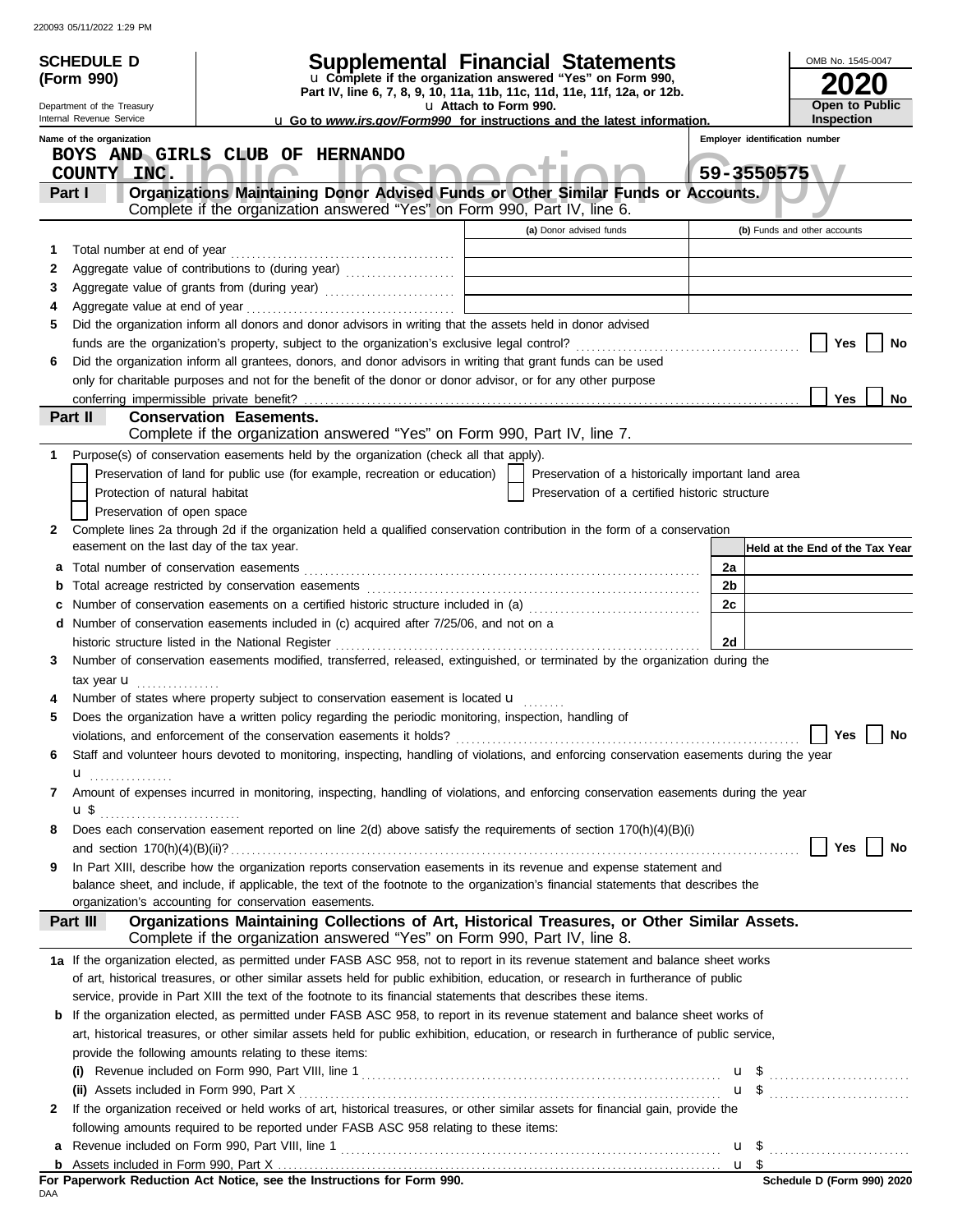|   | Schedule D (Form 990) 2020 BOYS AND GIRLS CLUB OF HERNANDO                                                                                                                                                                           |                         |                          |                         | 59-3550575      |                      |                |         | Page 2 |  |  |
|---|--------------------------------------------------------------------------------------------------------------------------------------------------------------------------------------------------------------------------------------|-------------------------|--------------------------|-------------------------|-----------------|----------------------|----------------|---------|--------|--|--|
|   | Organizations Maintaining Collections of Art, Historical Treasures, or Other Similar Assets (continued)<br>Part III                                                                                                                  |                         |                          |                         |                 |                      |                |         |        |  |  |
| 3 | Using the organization's acquisition, accession, and other records, check any of the following that make significant use of its<br>collection items (check all that apply):                                                          |                         |                          |                         |                 |                      |                |         |        |  |  |
| a | Public exhibition                                                                                                                                                                                                                    | d                       | Loan or exchange program |                         |                 |                      |                |         |        |  |  |
| b | Scholarly research                                                                                                                                                                                                                   | е                       | Other <b>Community</b>   |                         | inn Ca          |                      |                |         |        |  |  |
| c | Preservation for future generations                                                                                                                                                                                                  |                         |                          |                         |                 |                      |                |         |        |  |  |
| 4 | Provide a description of the organization's collections and explain how they further the organization's exempt purpose in Part                                                                                                       |                         |                          |                         |                 |                      |                |         |        |  |  |
|   | XIII.                                                                                                                                                                                                                                |                         |                          |                         |                 |                      |                |         |        |  |  |
| 5 | During the year, did the organization solicit or receive donations of art, historical treasures, or other similar                                                                                                                    |                         |                          |                         |                 |                      |                |         |        |  |  |
|   |                                                                                                                                                                                                                                      |                         |                          |                         |                 |                      | <b>Yes</b>     |         | No     |  |  |
|   | Part IV<br><b>Escrow and Custodial Arrangements.</b>                                                                                                                                                                                 |                         |                          |                         |                 |                      |                |         |        |  |  |
|   | Complete if the organization answered "Yes" on Form 990, Part IV, line 9, or reported an amount on Form                                                                                                                              |                         |                          |                         |                 |                      |                |         |        |  |  |
|   | 990, Part X, line 21.                                                                                                                                                                                                                |                         |                          |                         |                 |                      |                |         |        |  |  |
|   | 1a Is the organization an agent, trustee, custodian or other intermediary for contributions or other assets not                                                                                                                      |                         |                          |                         |                 |                      |                |         |        |  |  |
|   |                                                                                                                                                                                                                                      |                         |                          |                         |                 |                      | Yes            |         | No     |  |  |
|   | b If "Yes," explain the arrangement in Part XIII and complete the following table:                                                                                                                                                   |                         |                          |                         |                 |                      | Amount         |         |        |  |  |
|   |                                                                                                                                                                                                                                      |                         |                          |                         |                 |                      |                |         |        |  |  |
|   | c Beginning balance <b>contract to the contract of the contract of the contract of the contract of the contract of the contract of the contract of the contract of the contract of the contract of the contract of the contract </b> |                         |                          |                         |                 | 1c                   |                |         |        |  |  |
|   |                                                                                                                                                                                                                                      |                         |                          |                         |                 | 1d                   |                |         |        |  |  |
|   |                                                                                                                                                                                                                                      |                         |                          |                         |                 | 1е                   |                |         |        |  |  |
|   |                                                                                                                                                                                                                                      |                         |                          |                         |                 | 1f                   |                |         |        |  |  |
|   | 2a Did the organization include an amount on Form 990, Part X, line 21, for escrow or custodial account liability?                                                                                                                   |                         |                          |                         |                 |                      | Yes            |         | No     |  |  |
|   |                                                                                                                                                                                                                                      |                         |                          |                         |                 |                      |                |         |        |  |  |
|   | <b>Endowment Funds.</b><br>Part V                                                                                                                                                                                                    |                         |                          |                         |                 |                      |                |         |        |  |  |
|   | Complete if the organization answered "Yes" on Form 990, Part IV, line 10.<br>(e) Four years back                                                                                                                                    |                         |                          |                         |                 |                      |                |         |        |  |  |
|   |                                                                                                                                                                                                                                      | (a) Current year        | (b) Prior year           | (c) Two years back      |                 | (d) Three years back |                |         |        |  |  |
|   | 1a Beginning of year balance                                                                                                                                                                                                         |                         |                          |                         |                 |                      |                |         |        |  |  |
|   | Contributions <b>Contributions</b>                                                                                                                                                                                                   |                         |                          |                         |                 |                      |                |         |        |  |  |
| c | Net investment earnings, gains, and                                                                                                                                                                                                  |                         |                          |                         |                 |                      |                |         |        |  |  |
|   |                                                                                                                                                                                                                                      |                         |                          |                         |                 |                      |                |         |        |  |  |
|   | d Grants or scholarships                                                                                                                                                                                                             |                         |                          |                         |                 |                      |                |         |        |  |  |
|   | e Other expenditures for facilities and                                                                                                                                                                                              |                         |                          |                         |                 |                      |                |         |        |  |  |
|   |                                                                                                                                                                                                                                      |                         |                          |                         |                 |                      |                |         |        |  |  |
|   | f Administrative expenses                                                                                                                                                                                                            |                         |                          |                         |                 |                      |                |         |        |  |  |
| g |                                                                                                                                                                                                                                      |                         |                          |                         |                 |                      |                |         |        |  |  |
| 2 | Provide the estimated percentage of the current year end balance (line 1g, column (a)) held as:                                                                                                                                      |                         |                          |                         |                 |                      |                |         |        |  |  |
|   | a Board designated or quasi-endowment u %                                                                                                                                                                                            |                         |                          |                         |                 |                      |                |         |        |  |  |
|   | Permanent endowment <b>u</b> %                                                                                                                                                                                                       |                         |                          |                         |                 |                      |                |         |        |  |  |
| c | Term endowment <b>u</b>                                                                                                                                                                                                              |                         |                          |                         |                 |                      |                |         |        |  |  |
|   | The percentages on lines 2a, 2b, and 2c should equal 100%.                                                                                                                                                                           |                         |                          |                         |                 |                      |                |         |        |  |  |
|   | 3a Are there endowment funds not in the possession of the organization that are held and administered for the                                                                                                                        |                         |                          |                         |                 |                      |                |         |        |  |  |
|   | organization by:                                                                                                                                                                                                                     |                         |                          |                         |                 |                      |                | Yes     | No.    |  |  |
|   |                                                                                                                                                                                                                                      |                         |                          |                         |                 |                      | 3a(i)          |         |        |  |  |
|   | (ii) Related organizations with a contract or contract or contract or contract or contract or contract or contract or contract or contract or contract or contract or contract or contract or contract or contract or contract       |                         |                          |                         |                 |                      | 3a(ii)         |         |        |  |  |
|   |                                                                                                                                                                                                                                      |                         |                          |                         |                 |                      | 3b             |         |        |  |  |
| 4 | Describe in Part XIII the intended uses of the organization's endowment funds.                                                                                                                                                       |                         |                          |                         |                 |                      |                |         |        |  |  |
|   | Part VI<br>Land, Buildings, and Equipment.                                                                                                                                                                                           |                         |                          |                         |                 |                      |                |         |        |  |  |
|   | Complete if the organization answered "Yes" on Form 990, Part IV, line 11a. See Form 990, Part X, line 10.                                                                                                                           |                         |                          |                         |                 |                      |                |         |        |  |  |
|   | Description of property                                                                                                                                                                                                              | (a) Cost or other basis |                          | (b) Cost or other basis | (c) Accumulated |                      | (d) Book value |         |        |  |  |
|   |                                                                                                                                                                                                                                      | (investment)            |                          | (other)                 | depreciation    |                      |                |         |        |  |  |
|   |                                                                                                                                                                                                                                      |                         |                          |                         |                 |                      |                |         |        |  |  |
|   |                                                                                                                                                                                                                                      |                         |                          | 81,294                  | 37,869          |                      |                | 43,425  |        |  |  |
|   | c Leasehold improvements                                                                                                                                                                                                             |                         |                          |                         |                 |                      |                |         |        |  |  |
|   |                                                                                                                                                                                                                                      |                         |                          | 225,684                 | 163,900         |                      |                | 61,784  |        |  |  |
|   |                                                                                                                                                                                                                                      |                         |                          |                         |                 |                      |                |         |        |  |  |
|   |                                                                                                                                                                                                                                      |                         |                          |                         |                 | $\mathbf u$          |                | 105,209 |        |  |  |

**Schedule D (Form 990) 2020**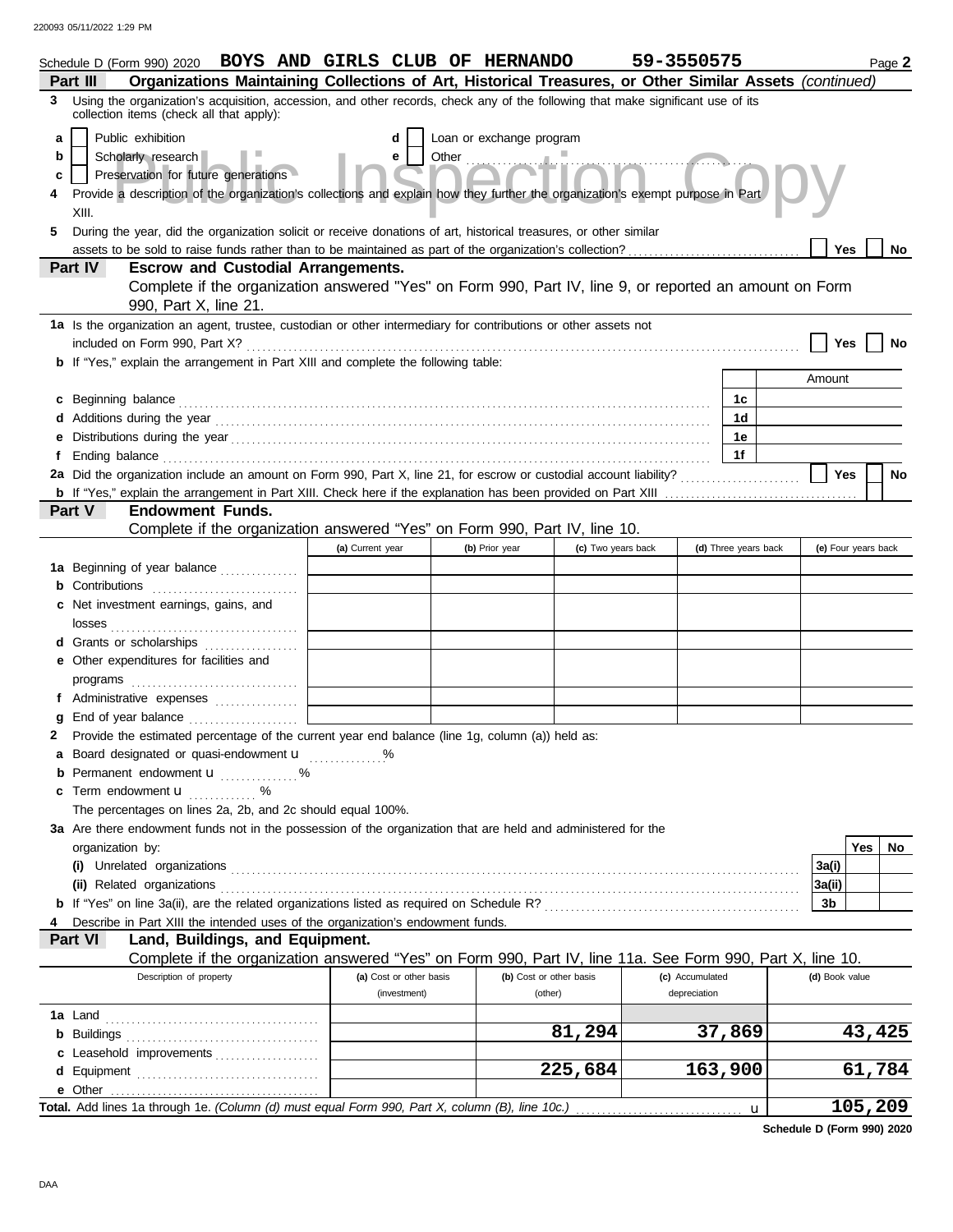DAA

| Schedule D (Form 990) 2020 |                                                                                     |                                         |                 |   | BOYS AND GIRLS CLUB OF HERNANDO | 59-3550575                                                                                                 |                | Page 3 |
|----------------------------|-------------------------------------------------------------------------------------|-----------------------------------------|-----------------|---|---------------------------------|------------------------------------------------------------------------------------------------------------|----------------|--------|
| <b>Part VII</b>            | <b>Investments - Other Securities.</b>                                              |                                         |                 |   |                                 |                                                                                                            |                |        |
|                            |                                                                                     |                                         |                 |   |                                 | Complete if the organization answered "Yes" on Form 990, Part IV, line 11b. See Form 990, Part X, line 12. |                |        |
|                            |                                                                                     | (a) Description of security or category |                 |   | (b) Book value                  | (c) Method of valuation:                                                                                   |                |        |
|                            |                                                                                     | (including name of security)            |                 |   |                                 | Cost or end-of-year market value                                                                           |                |        |
| (1) Financial derivatives  |                                                                                     |                                         |                 |   |                                 |                                                                                                            |                |        |
| $(3)$ Other                | (2) Closely held equity interests                                                   |                                         |                 |   |                                 |                                                                                                            |                |        |
| (A)                        |                                                                                     |                                         |                 |   |                                 |                                                                                                            |                |        |
| (B)                        |                                                                                     |                                         |                 |   |                                 |                                                                                                            |                |        |
| (C)                        |                                                                                     |                                         |                 |   |                                 |                                                                                                            |                |        |
| (D)                        |                                                                                     |                                         |                 |   |                                 |                                                                                                            |                |        |
| (E)                        |                                                                                     |                                         |                 |   |                                 |                                                                                                            |                |        |
| (F)                        |                                                                                     |                                         |                 |   |                                 |                                                                                                            |                |        |
| (G)                        |                                                                                     |                                         |                 |   |                                 |                                                                                                            |                |        |
| (H)                        |                                                                                     |                                         |                 |   |                                 |                                                                                                            |                |        |
|                            | Total. (Column (b) must equal Form 990, Part X, col. (B) line 12.)                  |                                         |                 | u |                                 |                                                                                                            |                |        |
| Part VIII                  | Investments - Program Related.                                                      |                                         |                 |   |                                 | Complete if the organization answered "Yes" on Form 990, Part IV, line 11c. See Form 990, Part X, line 13. |                |        |
|                            |                                                                                     | (a) Description of investment           |                 |   | (b) Book value                  | (c) Method of valuation:                                                                                   |                |        |
|                            |                                                                                     |                                         |                 |   |                                 | Cost or end-of-year market value                                                                           |                |        |
| (1)                        |                                                                                     |                                         |                 |   |                                 |                                                                                                            |                |        |
| (2)                        |                                                                                     |                                         |                 |   |                                 |                                                                                                            |                |        |
| (3)                        |                                                                                     |                                         |                 |   |                                 |                                                                                                            |                |        |
| (4)                        |                                                                                     |                                         |                 |   |                                 |                                                                                                            |                |        |
| (5)                        |                                                                                     |                                         |                 |   |                                 |                                                                                                            |                |        |
| (6)                        |                                                                                     |                                         |                 |   |                                 |                                                                                                            |                |        |
| (7)                        |                                                                                     |                                         |                 |   |                                 |                                                                                                            |                |        |
| (8)                        |                                                                                     |                                         |                 |   |                                 |                                                                                                            |                |        |
| (9)                        |                                                                                     |                                         |                 |   |                                 |                                                                                                            |                |        |
| Part IX                    | Total. (Column (b) must equal Form 990, Part X, col. (B) line 13.)<br>Other Assets. |                                         |                 | u |                                 |                                                                                                            |                |        |
|                            |                                                                                     |                                         |                 |   |                                 | Complete if the organization answered "Yes" on Form 990, Part IV, line 11d. See Form 990, Part X, line 15. |                |        |
|                            |                                                                                     |                                         | (a) Description |   |                                 |                                                                                                            | (b) Book value |        |
| (1)                        |                                                                                     |                                         |                 |   |                                 |                                                                                                            |                |        |
| (2)                        |                                                                                     |                                         |                 |   |                                 |                                                                                                            |                |        |
| (3)                        |                                                                                     |                                         |                 |   |                                 |                                                                                                            |                |        |
| $\frac{(4)}{2}$            |                                                                                     |                                         |                 |   |                                 |                                                                                                            |                |        |
| (5)                        |                                                                                     |                                         |                 |   |                                 |                                                                                                            |                |        |
| (6)                        |                                                                                     |                                         |                 |   |                                 |                                                                                                            |                |        |
| (7)                        |                                                                                     |                                         |                 |   |                                 |                                                                                                            |                |        |
| (8)<br>(9)                 |                                                                                     |                                         |                 |   |                                 |                                                                                                            |                |        |
|                            | Total. (Column (b) must equal Form 990, Part X, col. (B) line 15.)                  |                                         |                 |   |                                 | u                                                                                                          |                |        |
| Part X                     | Other Liabilities.                                                                  |                                         |                 |   |                                 |                                                                                                            |                |        |
|                            |                                                                                     |                                         |                 |   |                                 | Complete if the organization answered "Yes" on Form 990, Part IV, line 11e or 11f. See Form 990, Part X,   |                |        |
|                            | line $25$ .                                                                         |                                         |                 |   |                                 |                                                                                                            |                |        |
| 1.                         |                                                                                     | (a) Description of liability            |                 |   |                                 |                                                                                                            | (b) Book value |        |
| (1)                        | Federal income taxes                                                                |                                         |                 |   |                                 |                                                                                                            |                |        |
| (2)                        | ACCRUED EXPENSES                                                                    |                                         |                 |   |                                 |                                                                                                            |                | 72,891 |
| (3)                        |                                                                                     |                                         |                 |   |                                 |                                                                                                            |                |        |
| (4)                        |                                                                                     |                                         |                 |   |                                 |                                                                                                            |                |        |
| (5)                        |                                                                                     |                                         |                 |   |                                 |                                                                                                            |                |        |
| (6)                        |                                                                                     |                                         |                 |   |                                 |                                                                                                            |                |        |
| (7)<br>(8)                 |                                                                                     |                                         |                 |   |                                 |                                                                                                            |                |        |
| (9)                        |                                                                                     |                                         |                 |   |                                 |                                                                                                            |                |        |
|                            | Total. (Column (b) must equal Form 990, Part X, col. (B) line 25.)                  |                                         |                 |   |                                 | u                                                                                                          |                | 72,891 |
|                            |                                                                                     |                                         |                 |   |                                 |                                                                                                            |                |        |

Liability for uncertain tax positions. In Part XIII, provide the text of the footnote to the organization's financial statements that reports the **2.** organization's liability for uncertain tax positions under FASB ASC 740. Check here if the text of the footnote has been provided in Part XIII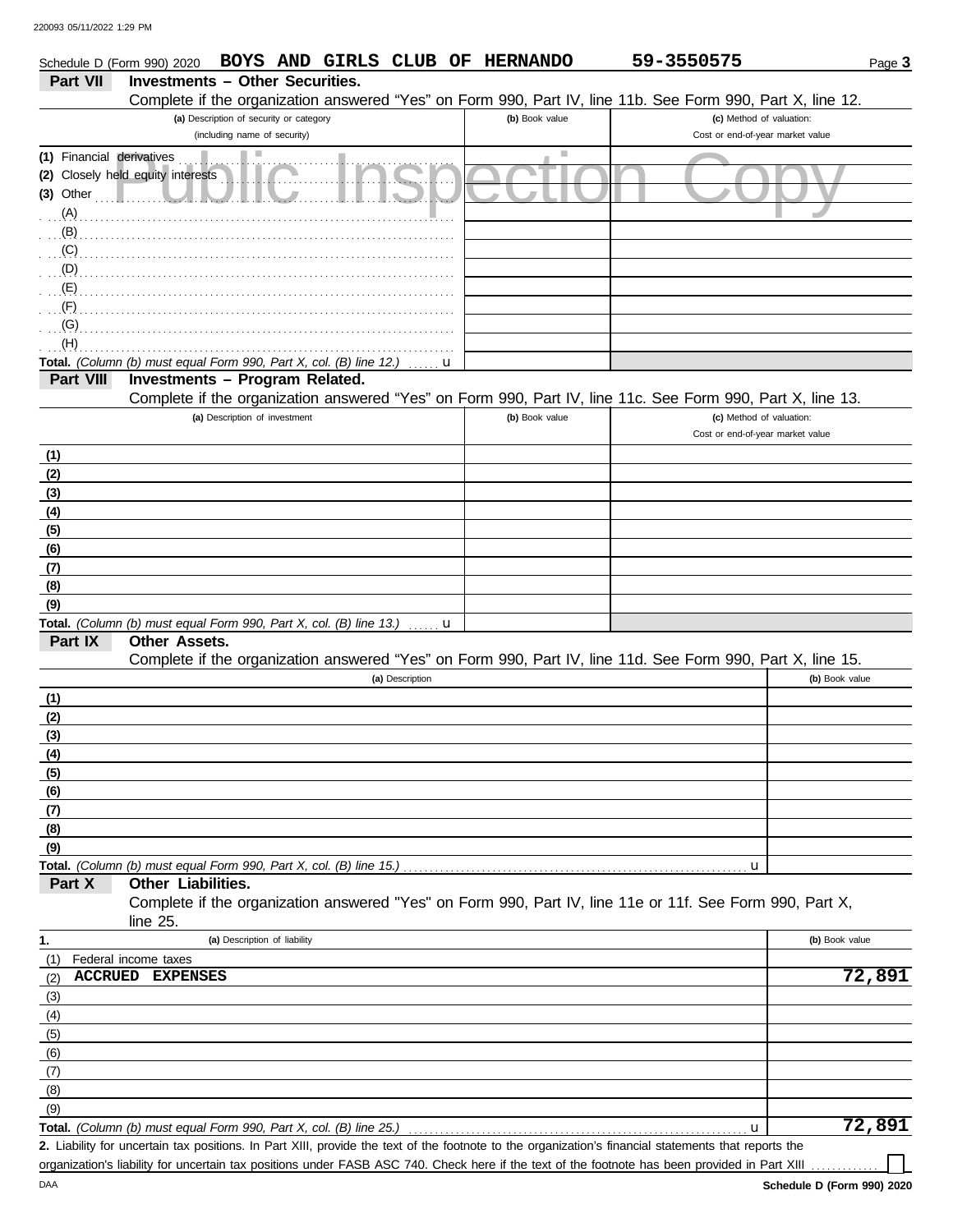| Schedule D (Form 990) 2020 BOYS AND GIRLS CLUB OF HERNANDO                                                                                                                                                                                     |                | 59-3550575 |              | Page 4    |
|------------------------------------------------------------------------------------------------------------------------------------------------------------------------------------------------------------------------------------------------|----------------|------------|--------------|-----------|
| Reconciliation of Revenue per Audited Financial Statements With Revenue per Return.<br>Part XI                                                                                                                                                 |                |            |              |           |
| Complete if the organization answered "Yes" on Form 990, Part IV, line 12a.                                                                                                                                                                    |                |            |              |           |
| 1                                                                                                                                                                                                                                              |                |            | $\mathbf{1}$ | 2,751,863 |
| Amounts included on line 1 but not on Form 990, Part VIII, line 12:<br>2                                                                                                                                                                       |                |            |              |           |
|                                                                                                                                                                                                                                                | 2a             |            |              |           |
|                                                                                                                                                                                                                                                | 2 <sub>b</sub> | 398,828    |              |           |
| Recoveries of prior year grants <b>the contract of the contract of prior</b> year grants <b>the contract of the contract of the contract of the contract of the contract of the contract of the contract of the contract of the contr</b><br>c | 2c             |            |              |           |
| d                                                                                                                                                                                                                                              | 2d             |            |              |           |
| Add lines 2a through 2d [11] March 2014 [12] March 2014 [12] March 2014 [12] March 2014 [12] March 2014 [12] March 2015 [12] March 2014 [12] March 2014 [12] March 2014 [12] March 2014 [12] March 2014 [12] March 2014 [12] M<br>е            |                |            | 2e           | 398,828   |
| 3                                                                                                                                                                                                                                              |                |            | 3            | 2,353,035 |
| Amounts included on Form 990, Part VIII, line 12, but not on line 1:<br>4                                                                                                                                                                      |                |            |              |           |
|                                                                                                                                                                                                                                                | 4a             |            |              |           |
|                                                                                                                                                                                                                                                | 4b             |            |              |           |
| c Add lines 4a and 4b (a) and the contract of the state of the state of the state of the state of the state of the state of the state of the state of the state of the state of the state of the state of the state of the sta                 |                |            | 4c           |           |
|                                                                                                                                                                                                                                                |                |            | 5            | 2,353,035 |
| Reconciliation of Expenses per Audited Financial Statements With Expenses per Return.<br>Part XII                                                                                                                                              |                |            |              |           |
| Complete if the organization answered "Yes" on Form 990, Part IV, line 12a.                                                                                                                                                                    |                |            |              |           |
| 1                                                                                                                                                                                                                                              |                |            | $\mathbf{1}$ | 2,582,831 |
| Amounts included on line 1 but not on Form 990, Part IX, line 25:<br>2                                                                                                                                                                         |                |            |              |           |
|                                                                                                                                                                                                                                                | 2a             | 398,828    |              |           |
|                                                                                                                                                                                                                                                | 2 <sub>b</sub> |            |              |           |
| c Other losses <b>contracts</b> and the contract of the contract of the contract of the contract of the contract of the contract of the contract of the contract of the contract of the contract of the contract of the contract of            | 2c             |            |              |           |
| d                                                                                                                                                                                                                                              | 2d             |            |              | 398,828   |
|                                                                                                                                                                                                                                                |                |            | 2e<br>3      | 2,184,003 |
| 3                                                                                                                                                                                                                                              |                |            |              |           |
| Amounts included on Form 990, Part IX, line 25, but not on line 1:<br>4                                                                                                                                                                        | 4a             |            |              |           |
|                                                                                                                                                                                                                                                | 4b             |            |              |           |
| c Add lines 4a and 4b                                                                                                                                                                                                                          |                |            | 4c           |           |
|                                                                                                                                                                                                                                                |                |            | 5            | 2,184,003 |
| Part XIII Supplemental Information.                                                                                                                                                                                                            |                |            |              |           |
| Provide the descriptions required for Part II, lines 3, 5, and 9; Part III, lines 1a and 4; Part IV, lines 1b and 2b; Part V, line 4; Part X, line                                                                                             |                |            |              |           |
| 2; Part XI, lines 2d and 4b; and Part XII, lines 2d and 4b. Also complete this part to provide any additional information.                                                                                                                     |                |            |              |           |
|                                                                                                                                                                                                                                                |                |            |              |           |
|                                                                                                                                                                                                                                                |                |            |              |           |
|                                                                                                                                                                                                                                                |                |            |              |           |
|                                                                                                                                                                                                                                                |                |            |              |           |
|                                                                                                                                                                                                                                                |                |            |              |           |
|                                                                                                                                                                                                                                                |                |            |              |           |
|                                                                                                                                                                                                                                                |                |            |              |           |
|                                                                                                                                                                                                                                                |                |            |              |           |
|                                                                                                                                                                                                                                                |                |            |              |           |
|                                                                                                                                                                                                                                                |                |            |              |           |
|                                                                                                                                                                                                                                                |                |            |              |           |
|                                                                                                                                                                                                                                                |                |            |              |           |
|                                                                                                                                                                                                                                                |                |            |              |           |
|                                                                                                                                                                                                                                                |                |            |              |           |
|                                                                                                                                                                                                                                                |                |            |              |           |
|                                                                                                                                                                                                                                                |                |            |              |           |
|                                                                                                                                                                                                                                                |                |            |              |           |
|                                                                                                                                                                                                                                                |                |            |              |           |
|                                                                                                                                                                                                                                                |                |            |              |           |
|                                                                                                                                                                                                                                                |                |            |              |           |
|                                                                                                                                                                                                                                                |                |            |              |           |
|                                                                                                                                                                                                                                                |                |            |              |           |
|                                                                                                                                                                                                                                                |                |            |              |           |
|                                                                                                                                                                                                                                                |                |            |              |           |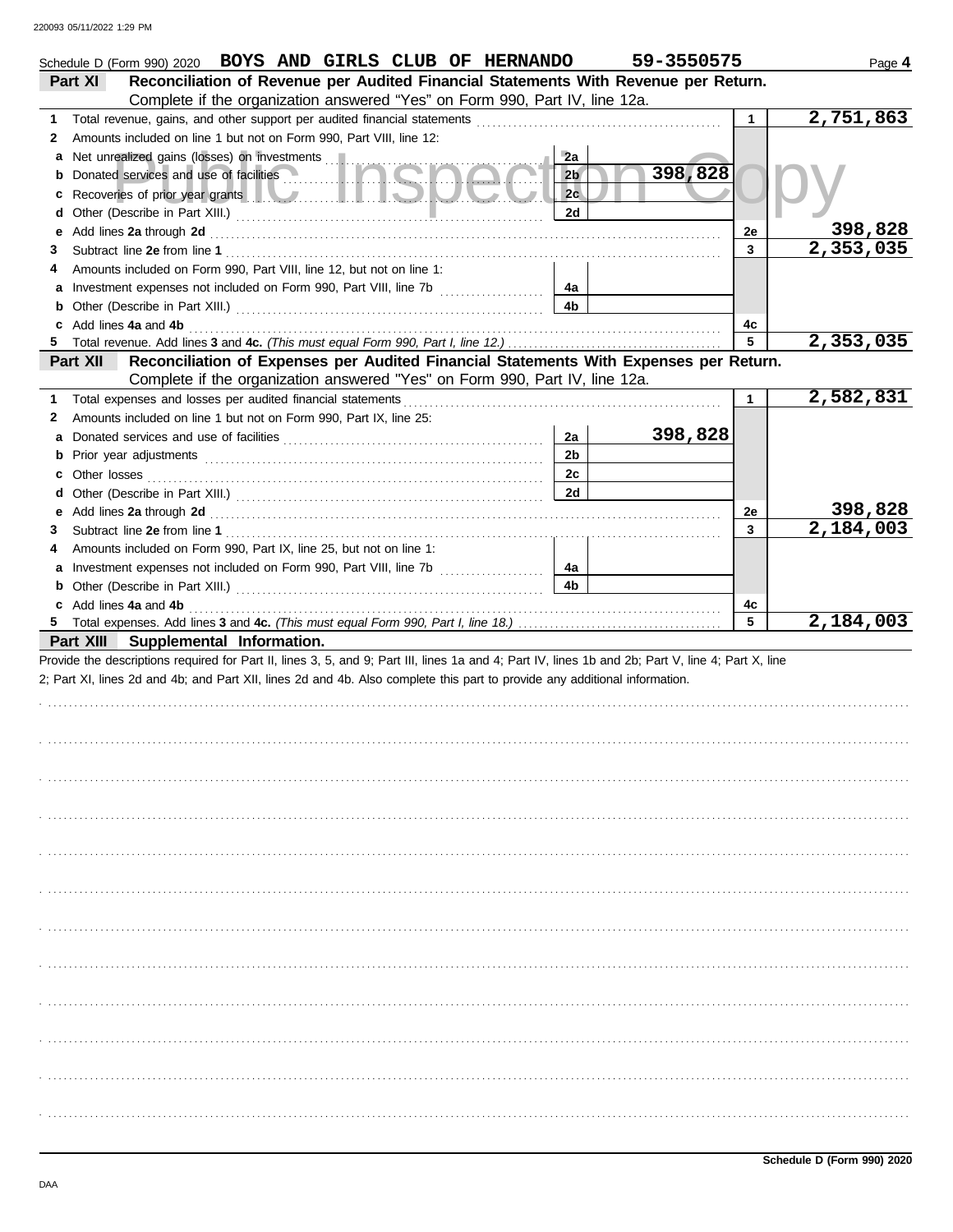| Schedule D (Form 990) 2020 BOYS AND GIRLS CLUB OF HERNANDO |  |  |  | 59-3550575            | Page 5 |
|------------------------------------------------------------|--|--|--|-----------------------|--------|
| <b>Part XIII</b> Supplemental Information (continued)      |  |  |  |                       |        |
|                                                            |  |  |  |                       |        |
|                                                            |  |  |  |                       |        |
|                                                            |  |  |  | Public Inspection Cop |        |
|                                                            |  |  |  |                       |        |
|                                                            |  |  |  |                       |        |
|                                                            |  |  |  |                       |        |
|                                                            |  |  |  |                       |        |
|                                                            |  |  |  |                       |        |
|                                                            |  |  |  |                       |        |
|                                                            |  |  |  |                       |        |
|                                                            |  |  |  |                       |        |
|                                                            |  |  |  |                       |        |
|                                                            |  |  |  |                       |        |
|                                                            |  |  |  |                       |        |
|                                                            |  |  |  |                       |        |
|                                                            |  |  |  |                       |        |
|                                                            |  |  |  |                       |        |
|                                                            |  |  |  |                       |        |
|                                                            |  |  |  |                       |        |
|                                                            |  |  |  |                       |        |
|                                                            |  |  |  |                       |        |
|                                                            |  |  |  |                       |        |
|                                                            |  |  |  |                       |        |
|                                                            |  |  |  |                       |        |
|                                                            |  |  |  |                       |        |
|                                                            |  |  |  |                       |        |
|                                                            |  |  |  |                       |        |
|                                                            |  |  |  |                       |        |
|                                                            |  |  |  |                       |        |
|                                                            |  |  |  |                       |        |
|                                                            |  |  |  |                       |        |
|                                                            |  |  |  |                       |        |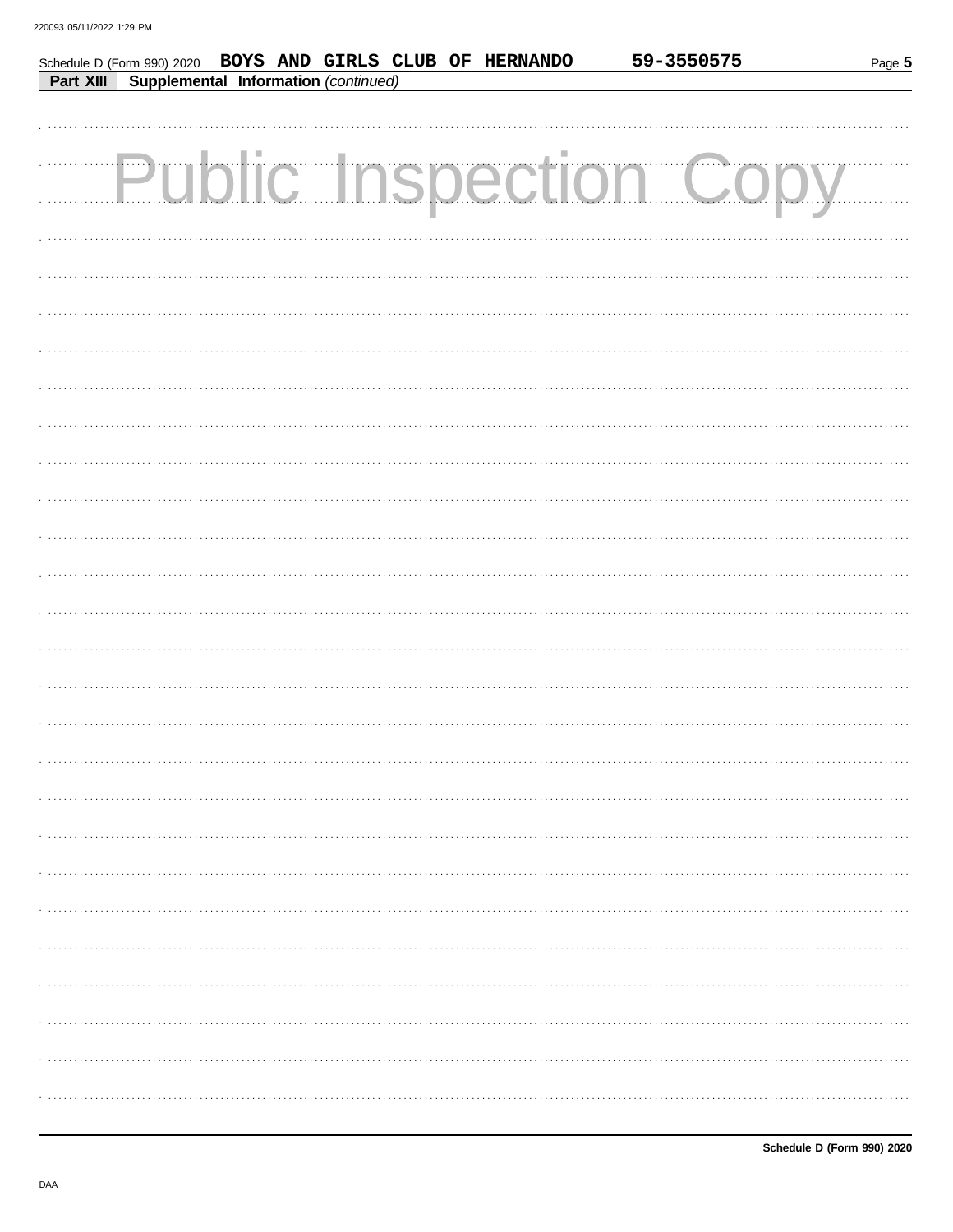| <b>SCHEDULE G</b>                                      | Supplemental Information Regarding Fundraising or Gaming Activities                                                                                                                                                                      |                                        |                                |                                                                                 |                                          | OMB No. 1545-0047                |
|--------------------------------------------------------|------------------------------------------------------------------------------------------------------------------------------------------------------------------------------------------------------------------------------------------|----------------------------------------|--------------------------------|---------------------------------------------------------------------------------|------------------------------------------|----------------------------------|
| (Form 990 or 990-EZ)                                   | Complete if the organization answered "Yes" on Form 990, Part IV, line 17, 18, or 19, or if the                                                                                                                                          |                                        |                                | organization entered more than \$15,000 on Form 990-EZ, line 6a.                |                                          |                                  |
| Department of the Treasury<br>Internal Revenue Service |                                                                                                                                                                                                                                          | LI Attach to Form 990 or Form 990-EZ.  |                                | <b>u</b> Go to www.irs.gov/Form990 for instructions and the latest information. |                                          | Open to Public<br>Inspection     |
| Name of the organization                               | BOYS AND GIRLS CLUB OF HERNANDO                                                                                                                                                                                                          |                                        |                                |                                                                                 | Employer identification number           |                                  |
| Part I                                                 | COUNTY INC.<br>Fundraising Activities. Complete if the organization answered "Yes" on Form 990, Part IV, line 17.                                                                                                                        |                                        |                                | 4                                                                               | 59-3550575                               |                                  |
|                                                        | Form 990-EZ filers are not required to complete this part.                                                                                                                                                                               |                                        |                                |                                                                                 |                                          |                                  |
| 1                                                      | Indicate whether the organization raised funds through any of the following activities. Check all that apply.                                                                                                                            |                                        |                                |                                                                                 |                                          |                                  |
| Mail solicitations<br>a                                |                                                                                                                                                                                                                                          | e                                      |                                | Solicitation of non-government grants                                           |                                          |                                  |
| Internet and email solicitations<br>b                  |                                                                                                                                                                                                                                          | Solicitation of government grants<br>f |                                |                                                                                 |                                          |                                  |
| Phone solicitations<br>C                               |                                                                                                                                                                                                                                          | Special fundraising events<br>q        |                                |                                                                                 |                                          |                                  |
| In-person solicitations<br>d                           |                                                                                                                                                                                                                                          |                                        |                                |                                                                                 |                                          |                                  |
|                                                        | 2a Did the organization have a written or oral agreement with any individual (including officers, directors, trustees,<br>or key employees listed in Form 990, Part VII) or entity in connection with professional fundraising services? |                                        |                                |                                                                                 |                                          | No<br>Yes                        |
|                                                        | <b>b</b> If "Yes," list the 10 highest paid individuals or entities (fundraisers) pursuant to agreements under which the fundraiser is to be<br>compensated at least \$5,000 by the organization.                                        |                                        |                                |                                                                                 |                                          |                                  |
|                                                        |                                                                                                                                                                                                                                          |                                        | (iii) Did fund-<br>raiser have |                                                                                 | (v) Amount paid to                       | (vi) Amount paid to              |
|                                                        | (i) Name and address of individual<br>or entity (fundraiser)                                                                                                                                                                             | (ii) Activity                          | custody or<br>control of       | (iv) Gross receipts<br>from activity                                            | (or retained by)<br>fundraiser listed in | (or retained by)<br>organization |
|                                                        |                                                                                                                                                                                                                                          |                                        | contributions?                 |                                                                                 | col. (i)                                 |                                  |
|                                                        |                                                                                                                                                                                                                                          |                                        | Yes   No                       |                                                                                 |                                          |                                  |
| 1                                                      |                                                                                                                                                                                                                                          |                                        |                                |                                                                                 |                                          |                                  |
| $\mathbf{2}$                                           |                                                                                                                                                                                                                                          |                                        |                                |                                                                                 |                                          |                                  |
|                                                        |                                                                                                                                                                                                                                          |                                        |                                |                                                                                 |                                          |                                  |
| 3                                                      |                                                                                                                                                                                                                                          |                                        |                                |                                                                                 |                                          |                                  |
|                                                        |                                                                                                                                                                                                                                          |                                        |                                |                                                                                 |                                          |                                  |
|                                                        |                                                                                                                                                                                                                                          |                                        |                                |                                                                                 |                                          |                                  |
|                                                        |                                                                                                                                                                                                                                          |                                        |                                |                                                                                 |                                          |                                  |
|                                                        |                                                                                                                                                                                                                                          |                                        |                                |                                                                                 |                                          |                                  |
| 5                                                      |                                                                                                                                                                                                                                          |                                        |                                |                                                                                 |                                          |                                  |
|                                                        |                                                                                                                                                                                                                                          |                                        |                                |                                                                                 |                                          |                                  |
|                                                        |                                                                                                                                                                                                                                          |                                        |                                |                                                                                 |                                          |                                  |
|                                                        |                                                                                                                                                                                                                                          |                                        |                                |                                                                                 |                                          |                                  |
| 7                                                      |                                                                                                                                                                                                                                          |                                        |                                |                                                                                 |                                          |                                  |
|                                                        |                                                                                                                                                                                                                                          |                                        |                                |                                                                                 |                                          |                                  |
|                                                        |                                                                                                                                                                                                                                          |                                        |                                |                                                                                 |                                          |                                  |
| 8                                                      |                                                                                                                                                                                                                                          |                                        |                                |                                                                                 |                                          |                                  |
|                                                        |                                                                                                                                                                                                                                          |                                        |                                |                                                                                 |                                          |                                  |
| 9                                                      |                                                                                                                                                                                                                                          |                                        |                                |                                                                                 |                                          |                                  |
|                                                        |                                                                                                                                                                                                                                          |                                        |                                |                                                                                 |                                          |                                  |
| 10                                                     |                                                                                                                                                                                                                                          |                                        |                                |                                                                                 |                                          |                                  |
|                                                        |                                                                                                                                                                                                                                          |                                        |                                |                                                                                 |                                          |                                  |
|                                                        |                                                                                                                                                                                                                                          |                                        |                                |                                                                                 |                                          |                                  |
| Total<br>3                                             | List all states in which the organization is registered or licensed to solicit contributions or has been notified it is exempt from                                                                                                      |                                        |                                |                                                                                 |                                          |                                  |
| registration or licensing.                             |                                                                                                                                                                                                                                          |                                        |                                |                                                                                 |                                          |                                  |
|                                                        |                                                                                                                                                                                                                                          |                                        |                                |                                                                                 |                                          |                                  |
|                                                        |                                                                                                                                                                                                                                          |                                        |                                |                                                                                 |                                          |                                  |
|                                                        |                                                                                                                                                                                                                                          |                                        |                                |                                                                                 |                                          |                                  |
|                                                        |                                                                                                                                                                                                                                          |                                        |                                |                                                                                 |                                          |                                  |
|                                                        |                                                                                                                                                                                                                                          |                                        |                                |                                                                                 |                                          |                                  |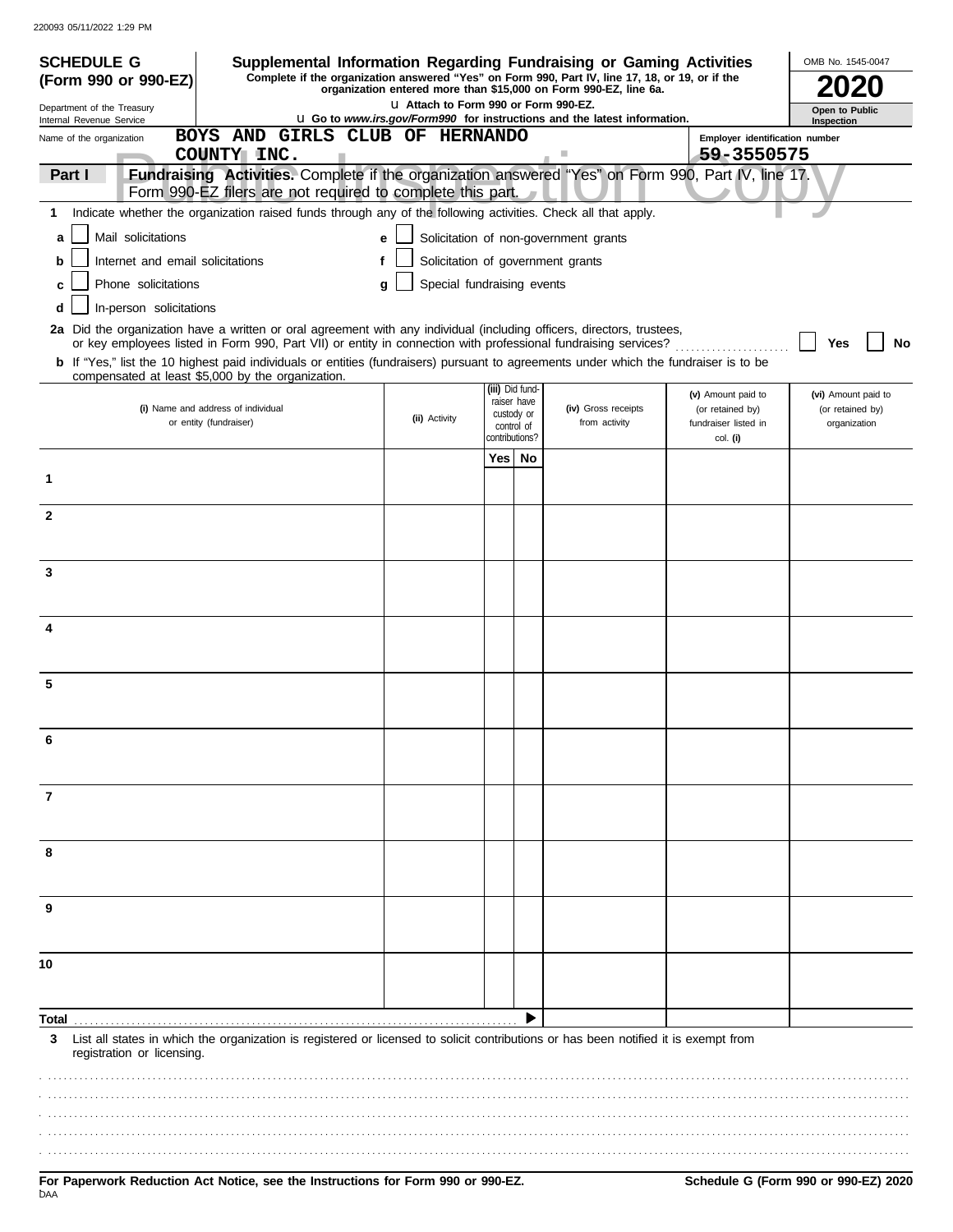|          |                                                                                                                                                                                                                                     | Schedule G (Form 990 or 990-EZ) 2020 | BOYS AND GIRLS CLUB OF HERNANDO                                                                                                               |                |                         |                  | 59-3550575 | Page 2                                    |  |  |  |
|----------|-------------------------------------------------------------------------------------------------------------------------------------------------------------------------------------------------------------------------------------|--------------------------------------|-----------------------------------------------------------------------------------------------------------------------------------------------|----------------|-------------------------|------------------|------------|-------------------------------------------|--|--|--|
|          | Part II                                                                                                                                                                                                                             |                                      | Fundraising Events. Complete if the organization answered "Yes" on Form 990, Part IV, line 18, or reported more                               |                |                         |                  |            |                                           |  |  |  |
|          |                                                                                                                                                                                                                                     |                                      | than \$15,000 of fundraising event contributions and gross income on Form 990-EZ, lines 1 and 6b. List events with                            |                |                         |                  |            |                                           |  |  |  |
|          |                                                                                                                                                                                                                                     |                                      | gross receipts greater than \$5,000.                                                                                                          |                |                         |                  |            |                                           |  |  |  |
|          |                                                                                                                                                                                                                                     |                                      | (a) Event #1                                                                                                                                  | (b) Event $#2$ |                         | (c) Other events |            |                                           |  |  |  |
|          |                                                                                                                                                                                                                                     |                                      | MONSTER TRUCK R                                                                                                                               |                |                         | None             |            | (d) Total events<br>(add col. (a) through |  |  |  |
|          |                                                                                                                                                                                                                                     |                                      | (event type)                                                                                                                                  | (event type)   |                         | (total number)   |            | col. (c)                                  |  |  |  |
|          |                                                                                                                                                                                                                                     |                                      |                                                                                                                                               |                |                         |                  |            |                                           |  |  |  |
| Revenue  | 1.                                                                                                                                                                                                                                  | Gross receipts                       | 12,620                                                                                                                                        |                |                         |                  |            | 12,620                                    |  |  |  |
|          |                                                                                                                                                                                                                                     |                                      |                                                                                                                                               |                |                         |                  |            |                                           |  |  |  |
|          |                                                                                                                                                                                                                                     | 2 Less: Contributions                |                                                                                                                                               |                |                         |                  |            |                                           |  |  |  |
|          |                                                                                                                                                                                                                                     | 3 Gross income (line 1 minus         |                                                                                                                                               |                |                         |                  |            |                                           |  |  |  |
|          |                                                                                                                                                                                                                                     |                                      | 12,620                                                                                                                                        |                |                         |                  |            | 12,620                                    |  |  |  |
|          |                                                                                                                                                                                                                                     |                                      |                                                                                                                                               |                |                         |                  |            |                                           |  |  |  |
|          |                                                                                                                                                                                                                                     | 4 Cash prizes                        |                                                                                                                                               |                |                         |                  |            |                                           |  |  |  |
|          |                                                                                                                                                                                                                                     |                                      |                                                                                                                                               |                |                         |                  |            |                                           |  |  |  |
|          |                                                                                                                                                                                                                                     | 5 Noncash prizes                     |                                                                                                                                               |                |                         |                  |            |                                           |  |  |  |
|          |                                                                                                                                                                                                                                     |                                      |                                                                                                                                               |                |                         |                  |            |                                           |  |  |  |
|          |                                                                                                                                                                                                                                     | 6 Rent/facility costs                |                                                                                                                                               |                |                         |                  |            |                                           |  |  |  |
| Expenses |                                                                                                                                                                                                                                     | 7 Food and beverages                 |                                                                                                                                               |                |                         |                  |            |                                           |  |  |  |
|          |                                                                                                                                                                                                                                     |                                      |                                                                                                                                               |                |                         |                  |            |                                           |  |  |  |
| Direct   |                                                                                                                                                                                                                                     | 8 Entertainment                      |                                                                                                                                               |                |                         |                  |            |                                           |  |  |  |
|          |                                                                                                                                                                                                                                     |                                      |                                                                                                                                               |                |                         |                  |            |                                           |  |  |  |
|          |                                                                                                                                                                                                                                     | 9 Other direct expenses              | 6,253                                                                                                                                         |                |                         |                  |            | 6,253                                     |  |  |  |
|          |                                                                                                                                                                                                                                     |                                      |                                                                                                                                               |                |                         |                  |            |                                           |  |  |  |
|          |                                                                                                                                                                                                                                     |                                      |                                                                                                                                               |                |                         |                  |            | $\frac{6,253}{6,367}$                     |  |  |  |
|          |                                                                                                                                                                                                                                     |                                      |                                                                                                                                               |                |                         |                  |            |                                           |  |  |  |
|          | Part III                                                                                                                                                                                                                            |                                      | Gaming. Complete if the organization answered "Yes" on Form 990, Part IV, line 19, or reported more than<br>\$15,000 on Form 990-EZ, line 6a. |                |                         |                  |            |                                           |  |  |  |
|          |                                                                                                                                                                                                                                     |                                      |                                                                                                                                               |                | (b) Pull tabs/instant   |                  |            | (d) Total gaming (add                     |  |  |  |
|          |                                                                                                                                                                                                                                     |                                      | (a) Bingo                                                                                                                                     |                | bingo/progressive bingo | (c) Other gaming |            | col. (a) through col. (c))                |  |  |  |
| Revenue  |                                                                                                                                                                                                                                     |                                      |                                                                                                                                               |                |                         |                  |            |                                           |  |  |  |
|          |                                                                                                                                                                                                                                     | Gross revenue                        |                                                                                                                                               |                |                         |                  |            |                                           |  |  |  |
|          |                                                                                                                                                                                                                                     |                                      |                                                                                                                                               |                |                         |                  |            |                                           |  |  |  |
| ses      |                                                                                                                                                                                                                                     | 2 Cash prizes                        |                                                                                                                                               |                |                         |                  |            |                                           |  |  |  |
|          |                                                                                                                                                                                                                                     |                                      |                                                                                                                                               |                |                         |                  |            |                                           |  |  |  |
| Expen    |                                                                                                                                                                                                                                     | 3 Noncash prizes                     |                                                                                                                                               |                |                         |                  |            |                                           |  |  |  |
| Direct   |                                                                                                                                                                                                                                     |                                      |                                                                                                                                               |                |                         |                  |            |                                           |  |  |  |
|          |                                                                                                                                                                                                                                     | 4 Rent/facility costs                |                                                                                                                                               |                |                         |                  |            |                                           |  |  |  |
|          |                                                                                                                                                                                                                                     | 5 Other direct expenses              |                                                                                                                                               |                |                         |                  |            |                                           |  |  |  |
|          |                                                                                                                                                                                                                                     |                                      | %<br>Yes                                                                                                                                      |                | %<br><b>Yes</b>         | Yes              | $\%$       |                                           |  |  |  |
|          |                                                                                                                                                                                                                                     | 6 Volunteer labor                    | No                                                                                                                                            | No             |                         | No.              |            |                                           |  |  |  |
|          |                                                                                                                                                                                                                                     |                                      |                                                                                                                                               |                |                         |                  |            |                                           |  |  |  |
|          |                                                                                                                                                                                                                                     |                                      |                                                                                                                                               |                |                         |                  |            |                                           |  |  |  |
|          |                                                                                                                                                                                                                                     |                                      |                                                                                                                                               |                |                         |                  |            |                                           |  |  |  |
|          |                                                                                                                                                                                                                                     |                                      |                                                                                                                                               |                |                         |                  |            |                                           |  |  |  |
|          |                                                                                                                                                                                                                                     |                                      |                                                                                                                                               |                |                         |                  |            |                                           |  |  |  |
| 9        |                                                                                                                                                                                                                                     |                                      |                                                                                                                                               |                |                         |                  |            |                                           |  |  |  |
|          |                                                                                                                                                                                                                                     |                                      |                                                                                                                                               |                |                         |                  |            | Yes<br><b>No</b>                          |  |  |  |
|          |                                                                                                                                                                                                                                     | <b>b</b> If "No," explain:           |                                                                                                                                               |                |                         |                  |            |                                           |  |  |  |
|          |                                                                                                                                                                                                                                     |                                      |                                                                                                                                               |                |                         |                  |            |                                           |  |  |  |
|          | 10a Were any of the organization's gaming licenses revoked, suspended, or terminated during the tax year?<br>10a Were any of the organization's gaming licenses revoked, suspended, or terminated during the tax year?<br>Yes<br>No |                                      |                                                                                                                                               |                |                         |                  |            |                                           |  |  |  |
|          |                                                                                                                                                                                                                                     | <b>b</b> If "Yes," explain:          |                                                                                                                                               |                |                         |                  |            |                                           |  |  |  |
|          |                                                                                                                                                                                                                                     |                                      |                                                                                                                                               |                |                         |                  |            |                                           |  |  |  |
|          |                                                                                                                                                                                                                                     |                                      |                                                                                                                                               |                |                         |                  |            |                                           |  |  |  |
|          |                                                                                                                                                                                                                                     |                                      |                                                                                                                                               |                |                         |                  |            |                                           |  |  |  |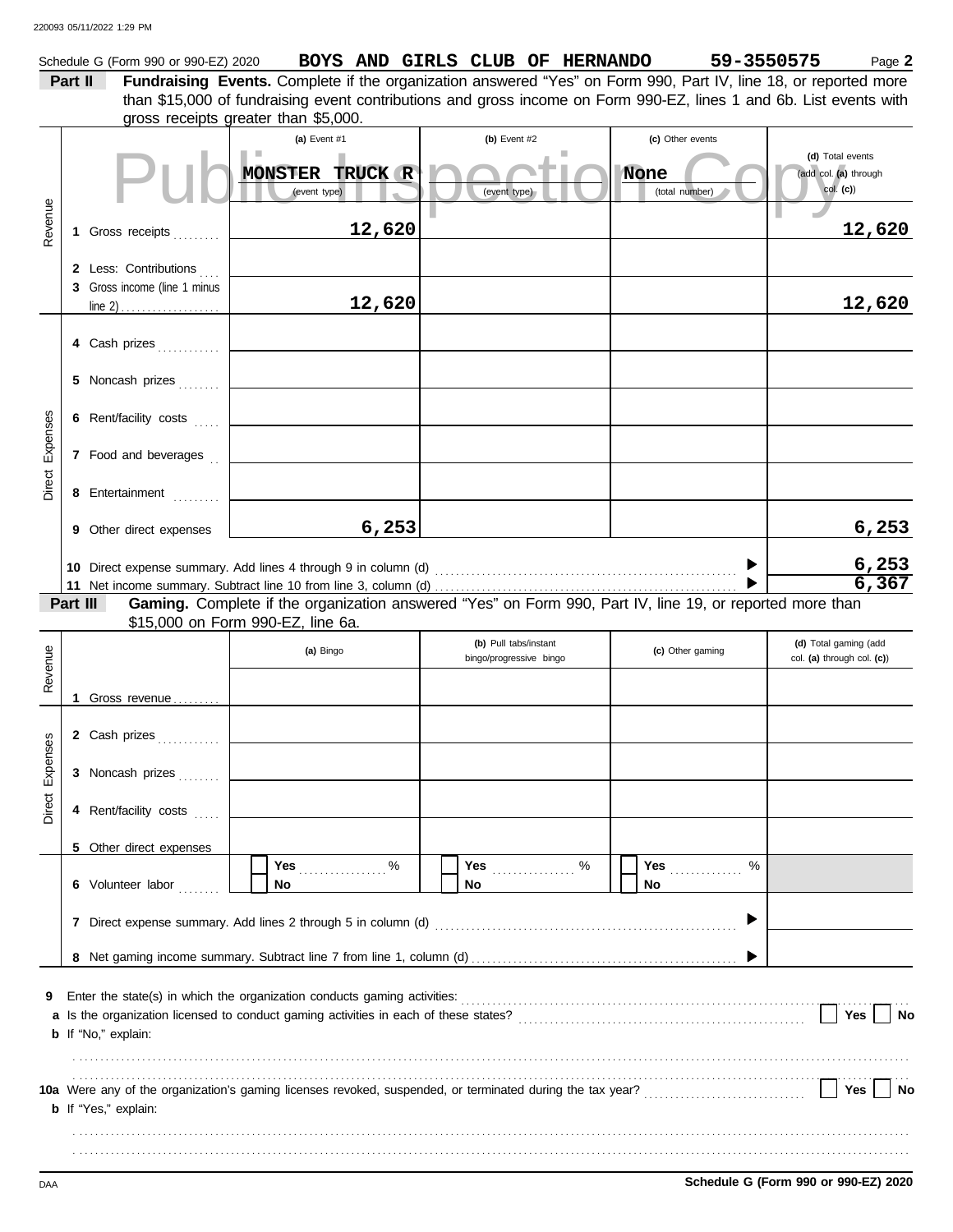| 220093 05/11/2022 1:29 PM |  |  |
|---------------------------|--|--|
|                           |  |  |

|        |          | Schedule G (Form 990 or 990-EZ) 2020                                                                       |          |  |                        | BOYS AND GIRLS CLUB OF HERNANDO                                                                                | 59-3550575                                                                                                                                                                                                                           |                        |     | Page 3    |
|--------|----------|------------------------------------------------------------------------------------------------------------|----------|--|------------------------|----------------------------------------------------------------------------------------------------------------|--------------------------------------------------------------------------------------------------------------------------------------------------------------------------------------------------------------------------------------|------------------------|-----|-----------|
| 11     |          |                                                                                                            |          |  |                        |                                                                                                                |                                                                                                                                                                                                                                      |                        | Yes | No        |
| 12     |          |                                                                                                            |          |  |                        | Is the organization a grantor, beneficiary or trustee of a trust, or a member of a partnership or other entity |                                                                                                                                                                                                                                      |                        | Yes | <b>No</b> |
| 13     |          | Indicate the percentage of gaming activity conducted in:                                                   |          |  |                        |                                                                                                                |                                                                                                                                                                                                                                      |                        |     |           |
| a<br>b |          |                                                                                                            |          |  |                        |                                                                                                                | The organization's facility <b>and the contract of the contract of the contract of the contract of the contract of the contract of the contract of the contract of the contract of the contract of the contract of the contract </b> | 13a<br>13 <sub>b</sub> |     | %<br>%    |
| 14     | records: |                                                                                                            |          |  |                        | Enter the name and address of the person who prepares the organization's gaming/special events books and       |                                                                                                                                                                                                                                      |                        |     |           |
|        |          |                                                                                                            |          |  |                        |                                                                                                                |                                                                                                                                                                                                                                      |                        |     |           |
|        |          |                                                                                                            |          |  |                        |                                                                                                                | Address <b>u</b>                                                                                                                                                                                                                     |                        |     |           |
| 15a    | revenue? | Does the organization have a contract with a third party from whom the organization receives gaming        |          |  |                        |                                                                                                                |                                                                                                                                                                                                                                      |                        | Yes | No        |
| b      |          |                                                                                                            |          |  |                        |                                                                                                                |                                                                                                                                                                                                                                      |                        |     |           |
|        |          |                                                                                                            |          |  |                        |                                                                                                                |                                                                                                                                                                                                                                      |                        |     |           |
|        |          | If "Yes," enter name and address of the third party:                                                       |          |  |                        |                                                                                                                |                                                                                                                                                                                                                                      |                        |     |           |
|        |          |                                                                                                            |          |  |                        |                                                                                                                |                                                                                                                                                                                                                                      |                        |     |           |
|        |          |                                                                                                            |          |  |                        |                                                                                                                | Address <b>u</b>                                                                                                                                                                                                                     |                        |     |           |
| 16     |          | Gaming manager information:                                                                                |          |  |                        |                                                                                                                |                                                                                                                                                                                                                                      |                        |     |           |
|        |          |                                                                                                            |          |  |                        |                                                                                                                |                                                                                                                                                                                                                                      |                        |     |           |
|        |          |                                                                                                            |          |  |                        |                                                                                                                |                                                                                                                                                                                                                                      |                        |     |           |
|        |          |                                                                                                            |          |  |                        |                                                                                                                |                                                                                                                                                                                                                                      |                        |     |           |
|        |          | Director/officer                                                                                           | Employee |  | Independent contractor |                                                                                                                |                                                                                                                                                                                                                                      |                        |     |           |
| 17     |          | Mandatory distributions:                                                                                   |          |  |                        |                                                                                                                |                                                                                                                                                                                                                                      |                        |     |           |
| a      |          |                                                                                                            |          |  |                        | Is the organization required under state law to make charitable distributions from the gaming proceeds to      |                                                                                                                                                                                                                                      |                        |     |           |
|        |          |                                                                                                            |          |  |                        |                                                                                                                |                                                                                                                                                                                                                                      |                        | Yes | No        |
| b      |          |                                                                                                            |          |  |                        | Enter the amount of distributions required under state law to be distributed to other exempt organizations or  |                                                                                                                                                                                                                                      |                        |     |           |
|        | Part IV  | spent in the organization's own exempt activities during the tax year $\mathbf{u}$ \$<br>See instructions. |          |  |                        |                                                                                                                | Supplemental Information. Provide the explanations required by Part I, line 2b, columns (iii) and (v); and<br>Part III, lines 9, 9b, 10b, 15b, 15c, 16, and 17b, as applicable. Also provide any additional information.             |                        |     |           |
|        |          |                                                                                                            |          |  |                        |                                                                                                                |                                                                                                                                                                                                                                      |                        |     |           |
|        |          |                                                                                                            |          |  |                        |                                                                                                                |                                                                                                                                                                                                                                      |                        |     |           |
|        |          |                                                                                                            |          |  |                        |                                                                                                                |                                                                                                                                                                                                                                      |                        |     |           |
|        |          |                                                                                                            |          |  |                        |                                                                                                                |                                                                                                                                                                                                                                      |                        |     |           |
|        |          |                                                                                                            |          |  |                        |                                                                                                                |                                                                                                                                                                                                                                      |                        |     |           |
|        |          |                                                                                                            |          |  |                        |                                                                                                                |                                                                                                                                                                                                                                      |                        |     |           |
|        |          |                                                                                                            |          |  |                        |                                                                                                                |                                                                                                                                                                                                                                      |                        |     |           |
|        |          |                                                                                                            |          |  |                        |                                                                                                                |                                                                                                                                                                                                                                      |                        |     |           |
|        |          |                                                                                                            |          |  |                        |                                                                                                                |                                                                                                                                                                                                                                      |                        |     |           |
|        |          |                                                                                                            |          |  |                        |                                                                                                                |                                                                                                                                                                                                                                      |                        |     |           |
|        |          |                                                                                                            |          |  |                        |                                                                                                                |                                                                                                                                                                                                                                      |                        |     |           |
|        |          |                                                                                                            |          |  |                        |                                                                                                                |                                                                                                                                                                                                                                      |                        |     |           |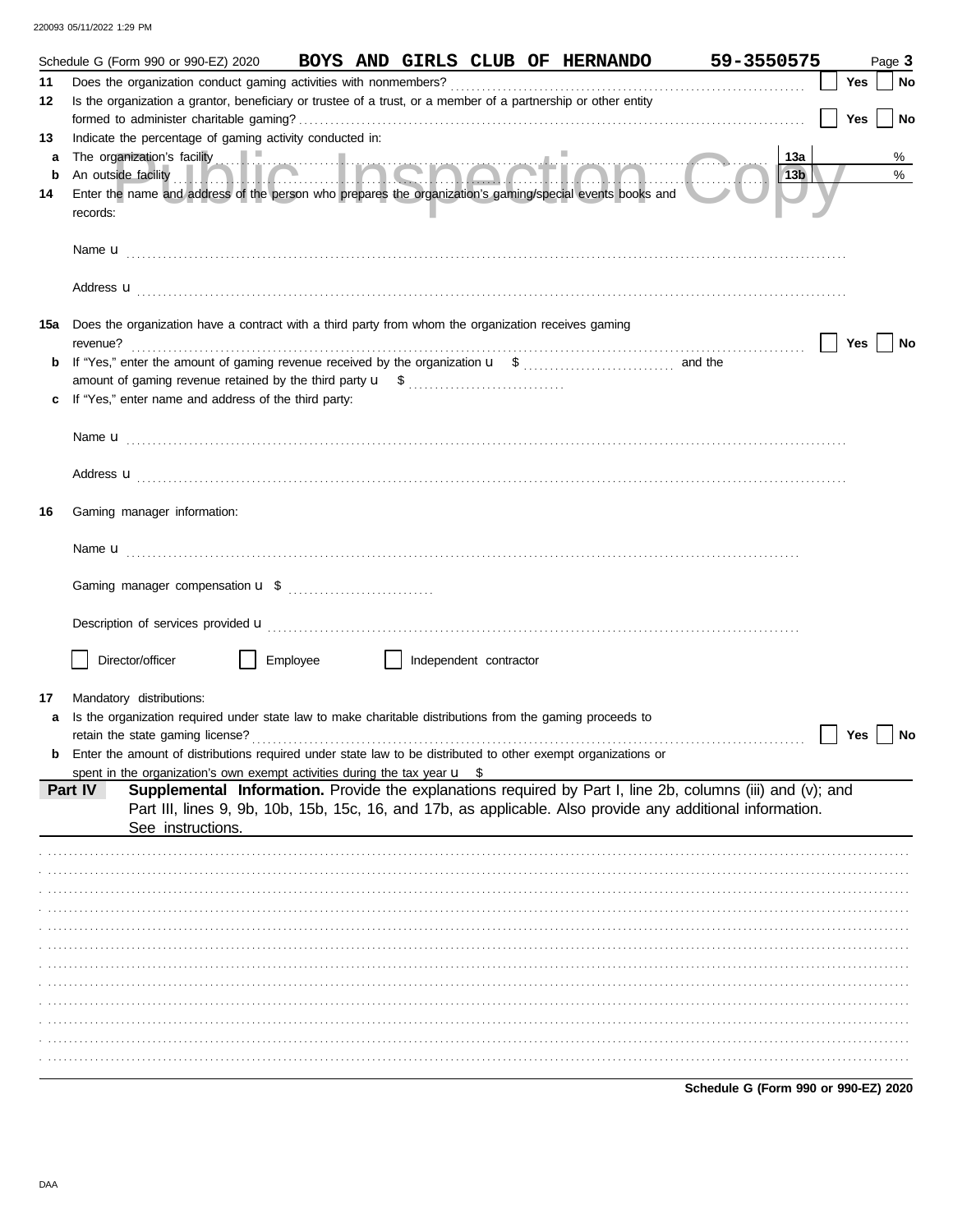| (Form 990 or 990-EZ)<br>Complete to provide information for responses to specific questions on<br>2020<br>Form 990 or 990-EZ or to provide any additional information.<br>Open to Public<br>La Attach to Form 990 or 990-EZ.<br>Department of the Treasury<br><b>Inspection</b><br>Internal Revenue Service<br>u Go to www.irs.gov/Form990 for the latest information.<br>Employer identification number<br>Name of the organization<br>BOYS AND GIRLS<br>CLUB OF HERNANDO<br>59-3550575<br>COUNTY INC.<br>Form 990, Part VI, Line 9 - Officers Who Cannot Be Reached<br>NICOLE ANDREWS<br>5425 COMMERCIAL WAY<br>SPRING HILL, FL 34606<br>Form 990, Part VI, Line 11b - Organization's Process to Review Form 990<br>THE EXECUTIVE DIRECTOR AND THE BOARD OF DIRECTORS REVIEW THE FORM 990<br>BEFORE IT IS FILED.<br>Form 990, Part VI, Line 12c - Enforcement of Conflicts Policy<br>EXECUTIVE DIRECTOR REVIEW COMPLIANCE WITH THE POLICY TO<br>THE BOARD AND<br>THE<br><b>INSURE THAT</b><br>THERE ARE NO CONFLICTS OF<br><b>INTEREST.</b><br>Form 990, Part VI, Line 15a - Compensation Process for Top Official<br>THE COMPENSATION OF<br>THE EXECUTIVE DIRECTOR IS SET<br>BY A COMMITTEE OF<br>THE<br>BOARD OF DIRECTORS AND IS COMPARED TO THE NATIONAL AVERAGES FOR SIMILAR<br>POSITIONS IN THE US.<br>Form 990, Part VI, Line 15b - Compensation Process for Officers<br>THE COMPENSATION OF THE EXECUTIVE DIRECTOR IS SET BY A COMMITTEE OF THE<br>BOARD OF DIRECTORS AND IS COMPARED TO THE NATIONAL AVERAGES FOR SIMILAR<br>POSITIONS IN THE US.<br>Form 990, Part VI, Line 19 - Governing Documents Disclosure Explanation | <b>SCHEDULE O</b> | Supplemental Information to Form 990 or 990-EZ | OMB No. 1545-0047 |
|-----------------------------------------------------------------------------------------------------------------------------------------------------------------------------------------------------------------------------------------------------------------------------------------------------------------------------------------------------------------------------------------------------------------------------------------------------------------------------------------------------------------------------------------------------------------------------------------------------------------------------------------------------------------------------------------------------------------------------------------------------------------------------------------------------------------------------------------------------------------------------------------------------------------------------------------------------------------------------------------------------------------------------------------------------------------------------------------------------------------------------------------------------------------------------------------------------------------------------------------------------------------------------------------------------------------------------------------------------------------------------------------------------------------------------------------------------------------------------------------------------------------------------------------------------------------------------------------------------------------------------------------|-------------------|------------------------------------------------|-------------------|
|                                                                                                                                                                                                                                                                                                                                                                                                                                                                                                                                                                                                                                                                                                                                                                                                                                                                                                                                                                                                                                                                                                                                                                                                                                                                                                                                                                                                                                                                                                                                                                                                                                         |                   |                                                |                   |
|                                                                                                                                                                                                                                                                                                                                                                                                                                                                                                                                                                                                                                                                                                                                                                                                                                                                                                                                                                                                                                                                                                                                                                                                                                                                                                                                                                                                                                                                                                                                                                                                                                         |                   |                                                |                   |
|                                                                                                                                                                                                                                                                                                                                                                                                                                                                                                                                                                                                                                                                                                                                                                                                                                                                                                                                                                                                                                                                                                                                                                                                                                                                                                                                                                                                                                                                                                                                                                                                                                         |                   |                                                |                   |
|                                                                                                                                                                                                                                                                                                                                                                                                                                                                                                                                                                                                                                                                                                                                                                                                                                                                                                                                                                                                                                                                                                                                                                                                                                                                                                                                                                                                                                                                                                                                                                                                                                         |                   |                                                |                   |
|                                                                                                                                                                                                                                                                                                                                                                                                                                                                                                                                                                                                                                                                                                                                                                                                                                                                                                                                                                                                                                                                                                                                                                                                                                                                                                                                                                                                                                                                                                                                                                                                                                         |                   |                                                |                   |
|                                                                                                                                                                                                                                                                                                                                                                                                                                                                                                                                                                                                                                                                                                                                                                                                                                                                                                                                                                                                                                                                                                                                                                                                                                                                                                                                                                                                                                                                                                                                                                                                                                         |                   |                                                |                   |
|                                                                                                                                                                                                                                                                                                                                                                                                                                                                                                                                                                                                                                                                                                                                                                                                                                                                                                                                                                                                                                                                                                                                                                                                                                                                                                                                                                                                                                                                                                                                                                                                                                         |                   |                                                |                   |
|                                                                                                                                                                                                                                                                                                                                                                                                                                                                                                                                                                                                                                                                                                                                                                                                                                                                                                                                                                                                                                                                                                                                                                                                                                                                                                                                                                                                                                                                                                                                                                                                                                         |                   |                                                |                   |
|                                                                                                                                                                                                                                                                                                                                                                                                                                                                                                                                                                                                                                                                                                                                                                                                                                                                                                                                                                                                                                                                                                                                                                                                                                                                                                                                                                                                                                                                                                                                                                                                                                         |                   |                                                |                   |
|                                                                                                                                                                                                                                                                                                                                                                                                                                                                                                                                                                                                                                                                                                                                                                                                                                                                                                                                                                                                                                                                                                                                                                                                                                                                                                                                                                                                                                                                                                                                                                                                                                         |                   |                                                |                   |
|                                                                                                                                                                                                                                                                                                                                                                                                                                                                                                                                                                                                                                                                                                                                                                                                                                                                                                                                                                                                                                                                                                                                                                                                                                                                                                                                                                                                                                                                                                                                                                                                                                         |                   |                                                |                   |
|                                                                                                                                                                                                                                                                                                                                                                                                                                                                                                                                                                                                                                                                                                                                                                                                                                                                                                                                                                                                                                                                                                                                                                                                                                                                                                                                                                                                                                                                                                                                                                                                                                         |                   |                                                |                   |
|                                                                                                                                                                                                                                                                                                                                                                                                                                                                                                                                                                                                                                                                                                                                                                                                                                                                                                                                                                                                                                                                                                                                                                                                                                                                                                                                                                                                                                                                                                                                                                                                                                         |                   |                                                |                   |
|                                                                                                                                                                                                                                                                                                                                                                                                                                                                                                                                                                                                                                                                                                                                                                                                                                                                                                                                                                                                                                                                                                                                                                                                                                                                                                                                                                                                                                                                                                                                                                                                                                         |                   |                                                |                   |
|                                                                                                                                                                                                                                                                                                                                                                                                                                                                                                                                                                                                                                                                                                                                                                                                                                                                                                                                                                                                                                                                                                                                                                                                                                                                                                                                                                                                                                                                                                                                                                                                                                         |                   |                                                |                   |
|                                                                                                                                                                                                                                                                                                                                                                                                                                                                                                                                                                                                                                                                                                                                                                                                                                                                                                                                                                                                                                                                                                                                                                                                                                                                                                                                                                                                                                                                                                                                                                                                                                         |                   |                                                |                   |
|                                                                                                                                                                                                                                                                                                                                                                                                                                                                                                                                                                                                                                                                                                                                                                                                                                                                                                                                                                                                                                                                                                                                                                                                                                                                                                                                                                                                                                                                                                                                                                                                                                         |                   |                                                |                   |
|                                                                                                                                                                                                                                                                                                                                                                                                                                                                                                                                                                                                                                                                                                                                                                                                                                                                                                                                                                                                                                                                                                                                                                                                                                                                                                                                                                                                                                                                                                                                                                                                                                         |                   |                                                |                   |
|                                                                                                                                                                                                                                                                                                                                                                                                                                                                                                                                                                                                                                                                                                                                                                                                                                                                                                                                                                                                                                                                                                                                                                                                                                                                                                                                                                                                                                                                                                                                                                                                                                         |                   |                                                |                   |
|                                                                                                                                                                                                                                                                                                                                                                                                                                                                                                                                                                                                                                                                                                                                                                                                                                                                                                                                                                                                                                                                                                                                                                                                                                                                                                                                                                                                                                                                                                                                                                                                                                         |                   |                                                |                   |
|                                                                                                                                                                                                                                                                                                                                                                                                                                                                                                                                                                                                                                                                                                                                                                                                                                                                                                                                                                                                                                                                                                                                                                                                                                                                                                                                                                                                                                                                                                                                                                                                                                         |                   |                                                |                   |
|                                                                                                                                                                                                                                                                                                                                                                                                                                                                                                                                                                                                                                                                                                                                                                                                                                                                                                                                                                                                                                                                                                                                                                                                                                                                                                                                                                                                                                                                                                                                                                                                                                         |                   |                                                |                   |
|                                                                                                                                                                                                                                                                                                                                                                                                                                                                                                                                                                                                                                                                                                                                                                                                                                                                                                                                                                                                                                                                                                                                                                                                                                                                                                                                                                                                                                                                                                                                                                                                                                         |                   |                                                |                   |
|                                                                                                                                                                                                                                                                                                                                                                                                                                                                                                                                                                                                                                                                                                                                                                                                                                                                                                                                                                                                                                                                                                                                                                                                                                                                                                                                                                                                                                                                                                                                                                                                                                         |                   |                                                |                   |
|                                                                                                                                                                                                                                                                                                                                                                                                                                                                                                                                                                                                                                                                                                                                                                                                                                                                                                                                                                                                                                                                                                                                                                                                                                                                                                                                                                                                                                                                                                                                                                                                                                         |                   |                                                |                   |
|                                                                                                                                                                                                                                                                                                                                                                                                                                                                                                                                                                                                                                                                                                                                                                                                                                                                                                                                                                                                                                                                                                                                                                                                                                                                                                                                                                                                                                                                                                                                                                                                                                         |                   |                                                |                   |
|                                                                                                                                                                                                                                                                                                                                                                                                                                                                                                                                                                                                                                                                                                                                                                                                                                                                                                                                                                                                                                                                                                                                                                                                                                                                                                                                                                                                                                                                                                                                                                                                                                         |                   |                                                |                   |
|                                                                                                                                                                                                                                                                                                                                                                                                                                                                                                                                                                                                                                                                                                                                                                                                                                                                                                                                                                                                                                                                                                                                                                                                                                                                                                                                                                                                                                                                                                                                                                                                                                         |                   |                                                |                   |
|                                                                                                                                                                                                                                                                                                                                                                                                                                                                                                                                                                                                                                                                                                                                                                                                                                                                                                                                                                                                                                                                                                                                                                                                                                                                                                                                                                                                                                                                                                                                                                                                                                         |                   |                                                |                   |
|                                                                                                                                                                                                                                                                                                                                                                                                                                                                                                                                                                                                                                                                                                                                                                                                                                                                                                                                                                                                                                                                                                                                                                                                                                                                                                                                                                                                                                                                                                                                                                                                                                         |                   |                                                |                   |
|                                                                                                                                                                                                                                                                                                                                                                                                                                                                                                                                                                                                                                                                                                                                                                                                                                                                                                                                                                                                                                                                                                                                                                                                                                                                                                                                                                                                                                                                                                                                                                                                                                         |                   |                                                |                   |
|                                                                                                                                                                                                                                                                                                                                                                                                                                                                                                                                                                                                                                                                                                                                                                                                                                                                                                                                                                                                                                                                                                                                                                                                                                                                                                                                                                                                                                                                                                                                                                                                                                         |                   |                                                |                   |
| THE GOVERNING DOCUMENTS ARE AVAILABLE ON REQUEST FROM THE ORGANIZATION. THE                                                                                                                                                                                                                                                                                                                                                                                                                                                                                                                                                                                                                                                                                                                                                                                                                                                                                                                                                                                                                                                                                                                                                                                                                                                                                                                                                                                                                                                                                                                                                             |                   |                                                |                   |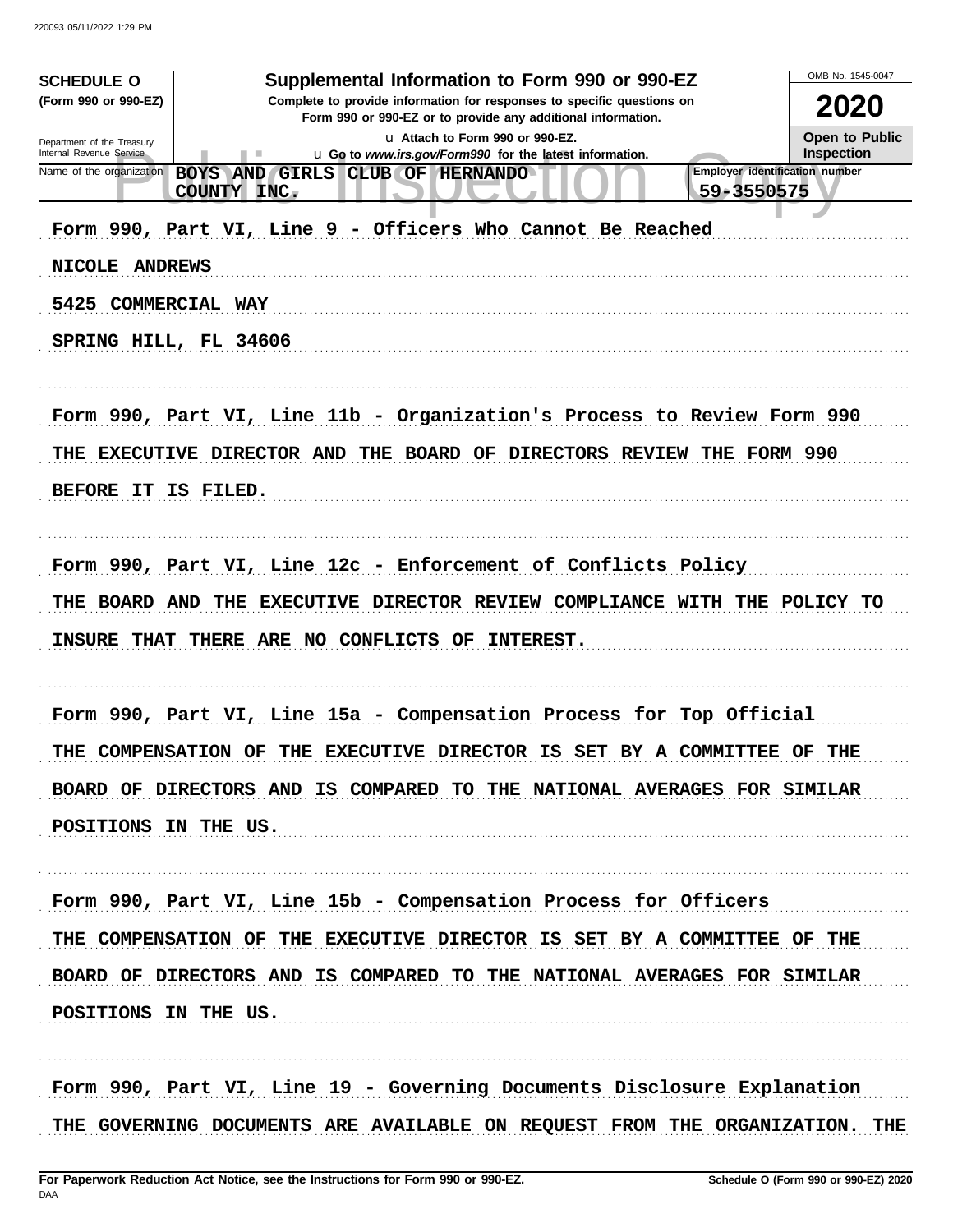| $\tilde{\phantom{a}}$ |  |
|-----------------------|--|

| CORPORATIONS FINANCIAL STATEMENTS ARE AVAILABLE ON ITS WEBSITE.<br>ш<br><br>$\mathcal{L}_{\mathcal{F}}$ | Schedule O (Form 990 or 990-EZ) 2020<br>Name of the organization<br>BOYS AND GIRLS CLUB OF HERNANDO | Page 2<br>Employer identification number<br>59-3550575 |
|---------------------------------------------------------------------------------------------------------|-----------------------------------------------------------------------------------------------------|--------------------------------------------------------|
|                                                                                                         |                                                                                                     |                                                        |
|                                                                                                         |                                                                                                     |                                                        |
|                                                                                                         |                                                                                                     |                                                        |
|                                                                                                         |                                                                                                     |                                                        |
|                                                                                                         |                                                                                                     |                                                        |
|                                                                                                         |                                                                                                     |                                                        |
|                                                                                                         |                                                                                                     |                                                        |
|                                                                                                         |                                                                                                     |                                                        |
|                                                                                                         |                                                                                                     |                                                        |
|                                                                                                         |                                                                                                     |                                                        |
|                                                                                                         |                                                                                                     |                                                        |
|                                                                                                         |                                                                                                     |                                                        |
|                                                                                                         |                                                                                                     |                                                        |
|                                                                                                         |                                                                                                     |                                                        |
|                                                                                                         |                                                                                                     |                                                        |
|                                                                                                         |                                                                                                     |                                                        |
|                                                                                                         |                                                                                                     |                                                        |
|                                                                                                         |                                                                                                     |                                                        |
|                                                                                                         |                                                                                                     |                                                        |
|                                                                                                         |                                                                                                     |                                                        |
|                                                                                                         |                                                                                                     |                                                        |
|                                                                                                         |                                                                                                     |                                                        |
|                                                                                                         |                                                                                                     |                                                        |
|                                                                                                         |                                                                                                     |                                                        |
|                                                                                                         |                                                                                                     |                                                        |
|                                                                                                         |                                                                                                     |                                                        |
|                                                                                                         |                                                                                                     |                                                        |
|                                                                                                         |                                                                                                     |                                                        |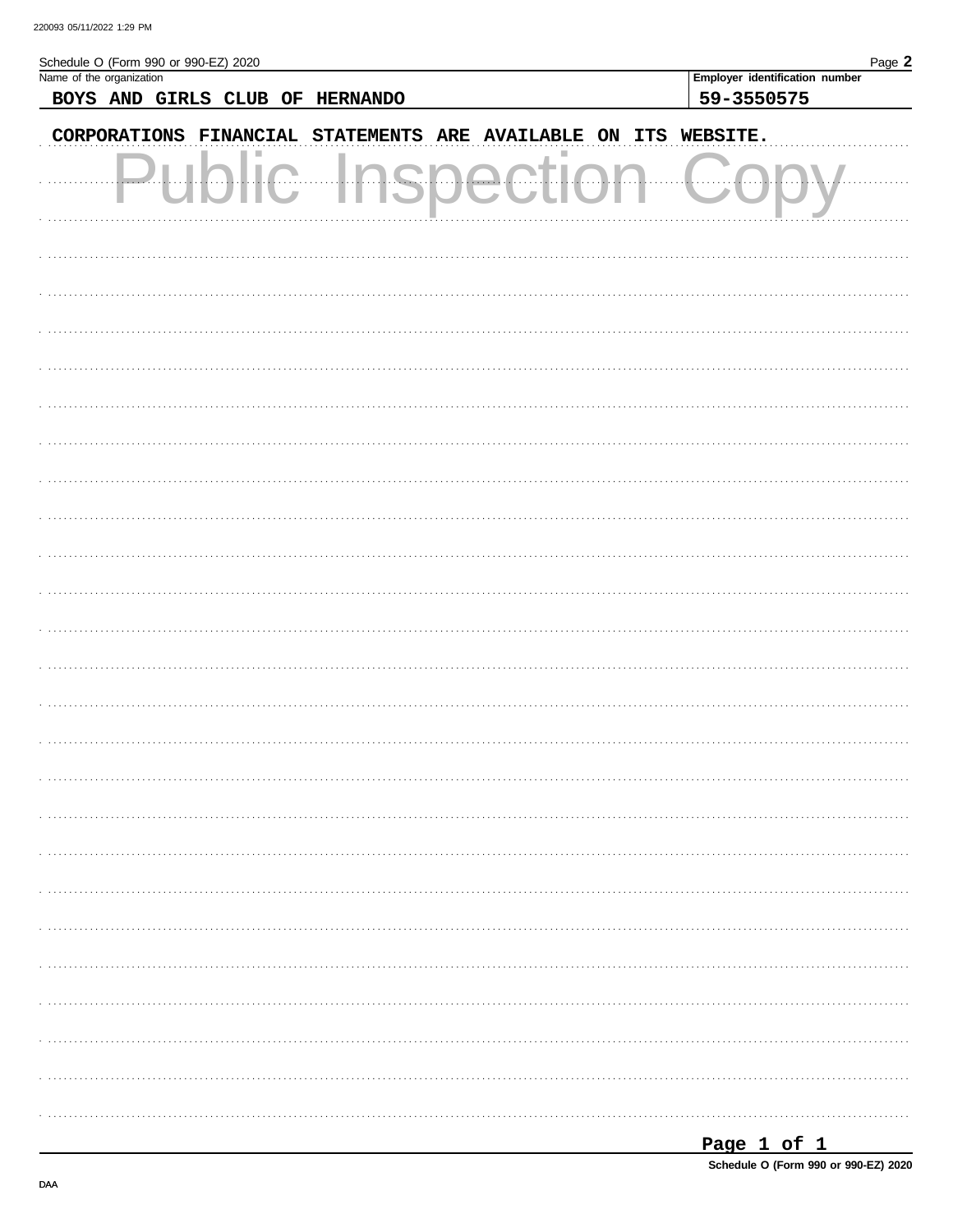|                                                         |                                                                                     |                                    |                      | Depreciation and Amortization                                                                                                                                |                              |                |                    | OMB No. 1545-0172          |
|---------------------------------------------------------|-------------------------------------------------------------------------------------|------------------------------------|----------------------|--------------------------------------------------------------------------------------------------------------------------------------------------------------|------------------------------|----------------|--------------------|----------------------------|
| Form 4562<br>(Including Information on Listed Property) |                                                                                     |                                    |                      |                                                                                                                                                              |                              |                |                    | 2020                       |
|                                                         | Department of the Treasury                                                          |                                    |                      |                                                                                                                                                              | Attachment                   |                |                    |                            |
|                                                         | (99)<br>Internal Revenue Service                                                    |                                    |                      | u Go to www.irs.gov/Form4562 for instructions and the latest information.                                                                                    |                              |                |                    | 179<br>Sequence No.        |
|                                                         | Name(s) shown on return                                                             |                                    |                      | BOYS AND GIRLS CLUB OF HERNANDO                                                                                                                              |                              |                | Identifying number |                            |
|                                                         |                                                                                     | COUNTY INC.                        |                      |                                                                                                                                                              |                              |                | 59-3550575         |                            |
|                                                         | Business or activity to which this form relates<br>Indirect Depreciation            |                                    |                      |                                                                                                                                                              |                              |                |                    |                            |
|                                                         | Part I                                                                              |                                    |                      | Election To Expense Certain Property Under Section 179                                                                                                       |                              |                |                    |                            |
|                                                         |                                                                                     |                                    |                      | Note: If you have any listed property, complete Part V before you complete Part I.                                                                           |                              |                |                    |                            |
| 1                                                       | Maximum amount (see instructions)                                                   |                                    |                      |                                                                                                                                                              |                              |                | 1                  | 1,040,000                  |
| 2                                                       | Total cost of section 179 property placed in service (see instructions)             |                                    |                      |                                                                                                                                                              |                              |                | $\mathbf{2}$       |                            |
| 3                                                       |                                                                                     |                                    |                      |                                                                                                                                                              |                              |                | $\mathbf{3}$       | 2,590,000                  |
| 4                                                       | Reduction in limitation. Subtract line 3 from line 2. If zero or less, enter -0-    |                                    |                      |                                                                                                                                                              |                              |                | 4                  |                            |
| 5                                                       |                                                                                     |                                    |                      | Dollar limitation for tax year. Subtract line 4 from line 1. If zero or less, enter -0-. If married filing separately, see instructions                      |                              |                | 5                  |                            |
| 6                                                       |                                                                                     | (a) Description of property        |                      |                                                                                                                                                              | (b) Cost (business use only) |                | (c) Elected cost   |                            |
|                                                         |                                                                                     |                                    |                      |                                                                                                                                                              |                              |                |                    |                            |
|                                                         |                                                                                     |                                    |                      |                                                                                                                                                              |                              |                |                    |                            |
| 7                                                       | Listed property. Enter the amount from line 29                                      |                                    |                      |                                                                                                                                                              |                              | $\overline{7}$ |                    |                            |
| 8                                                       |                                                                                     |                                    |                      |                                                                                                                                                              |                              |                | 8                  |                            |
| 9                                                       | Tentative deduction. Enter the smaller of line 5 or line 8                          |                                    |                      |                                                                                                                                                              |                              |                | 9                  |                            |
| 10                                                      |                                                                                     |                                    |                      |                                                                                                                                                              |                              |                | 10                 |                            |
| 11                                                      |                                                                                     |                                    |                      | Business income limitation. Enter the smaller of business income (not less than zero) or line 5. See instructions                                            |                              |                | 11                 |                            |
| 12                                                      |                                                                                     |                                    |                      | Section 179 expense deduction. Add lines 9 and 10, but don't enter more than line 11                                                                         |                              |                | 12                 |                            |
| 13                                                      | Note: Don't use Part II or Part III below for listed property. Instead, use Part V. |                                    |                      | Carryover of disallowed deduction to 2021. Add lines 9 and 10, less line 12  ▶                                                                               |                              | 13             |                    |                            |
|                                                         | Part II                                                                             |                                    |                      | Special Depreciation Allowance and Other Depreciation (Don't include listed property. See instructions.)                                                     |                              |                |                    |                            |
|                                                         |                                                                                     |                                    |                      | Special depreciation allowance for qualified property (other than listed property) placed in service                                                         |                              |                |                    |                            |
| 14                                                      |                                                                                     |                                    |                      |                                                                                                                                                              |                              |                |                    |                            |
|                                                         | during the tax year. See instructions                                               |                                    |                      |                                                                                                                                                              |                              |                | 14                 |                            |
| 15                                                      |                                                                                     |                                    |                      | Property subject to section 168(f)(1) election <i>contained a contained a contained a contained a contained a contained a</i>                                |                              |                | 15                 | 11,545                     |
| 16                                                      | Part III                                                                            |                                    |                      | <b>MACRS Depreciation (Don't include listed property. See instructions.)</b>                                                                                 |                              |                | 16                 |                            |
|                                                         |                                                                                     |                                    |                      | <b>Section A</b>                                                                                                                                             |                              |                |                    |                            |
| 17                                                      |                                                                                     |                                    |                      | MACRS deductions for assets placed in service in tax years beginning before 2020                                                                             |                              |                | 17                 | 0                          |
| 18                                                      |                                                                                     |                                    |                      | If you are electing to group any assets placed in service during the tax year into one or more general asset accounts, check here                            |                              |                | $\mathbf{u}$       |                            |
|                                                         |                                                                                     |                                    |                      | Section B—Assets Placed in Service During 2020 Tax Year Using the General Depreciation System                                                                |                              |                |                    |                            |
|                                                         |                                                                                     |                                    |                      | (b) Month and year $\begin{vmatrix} \text{c} \\ \text{d} \end{vmatrix}$ Basis for depreciation $\begin{vmatrix} \text{d} \\ \text{e} \end{vmatrix}$ Recovery |                              |                |                    |                            |
|                                                         | (a) Classification of property                                                      |                                    | placed in<br>service | (business/investment use<br>only-see instructions)                                                                                                           | period                       | (e) Convention | (f) Method         | (g) Depreciation deduction |
| 19a                                                     | 3-year property                                                                     |                                    |                      |                                                                                                                                                              |                              |                |                    |                            |
| b                                                       | 5-year property                                                                     |                                    |                      |                                                                                                                                                              |                              |                |                    |                            |
| c                                                       | 7-year property                                                                     |                                    |                      |                                                                                                                                                              |                              |                |                    |                            |
| d                                                       | 10-year property                                                                    |                                    |                      |                                                                                                                                                              |                              |                |                    |                            |
| е                                                       | 15-year property                                                                    |                                    |                      |                                                                                                                                                              |                              |                |                    |                            |
| f.                                                      | 20-year property                                                                    |                                    |                      |                                                                                                                                                              |                              |                |                    |                            |
| g                                                       | 25-year property                                                                    |                                    |                      |                                                                                                                                                              | 25 yrs.                      |                | S/L                |                            |
|                                                         | <b>h</b> Residential rental                                                         |                                    |                      |                                                                                                                                                              | 27.5 yrs.                    | МM             | S/L                |                            |
|                                                         | property                                                                            |                                    |                      |                                                                                                                                                              | 27.5 yrs.                    | МM             | S/L                |                            |
|                                                         | <i>i</i> Nonresidential real                                                        |                                    |                      |                                                                                                                                                              | 39 yrs.                      | МM             | S/L                |                            |
|                                                         | property                                                                            |                                    |                      |                                                                                                                                                              |                              | MМ             | S/L                |                            |
|                                                         |                                                                                     |                                    |                      | Section C-Assets Placed in Service During 2020 Tax Year Using the Alternative Depreciation System                                                            |                              |                |                    |                            |
|                                                         | 20a Class life                                                                      |                                    |                      |                                                                                                                                                              |                              |                | S/L                |                            |
| b                                                       | 12-year                                                                             |                                    |                      |                                                                                                                                                              | 12 yrs.                      |                | S/L                |                            |
| c                                                       | 30-year                                                                             |                                    |                      |                                                                                                                                                              | 30 yrs.                      | MМ             | S/L                |                            |
| d                                                       | 40-year                                                                             |                                    |                      |                                                                                                                                                              | 40 yrs.                      | MМ             | S/L                |                            |
|                                                         | Part IV                                                                             | <b>Summary</b> (See instructions.) |                      |                                                                                                                                                              |                              |                |                    |                            |
| 21                                                      | Listed property. Enter amount from line 28                                          |                                    |                      |                                                                                                                                                              |                              |                | 21                 | 2,238                      |
| 22                                                      |                                                                                     |                                    |                      | Total. Add amounts from line 12, lines 14 through 17, lines 19 and 20 in column (g), and line 21. Enter                                                      |                              |                |                    |                            |
|                                                         |                                                                                     |                                    |                      | here and on the appropriate lines of your return. Partnerships and S corporations—see instructions                                                           |                              |                | 22                 | 13,783                     |
| 23                                                      |                                                                                     |                                    |                      | For assets shown above and placed in service during the current year, enter the                                                                              |                              |                |                    |                            |
|                                                         |                                                                                     |                                    |                      |                                                                                                                                                              |                              | 23             |                    |                            |
|                                                         | For Paperwork Reduction Act Notice, see separate instructions.                      |                                    |                      |                                                                                                                                                              |                              |                |                    | Form 4562 (2020)           |